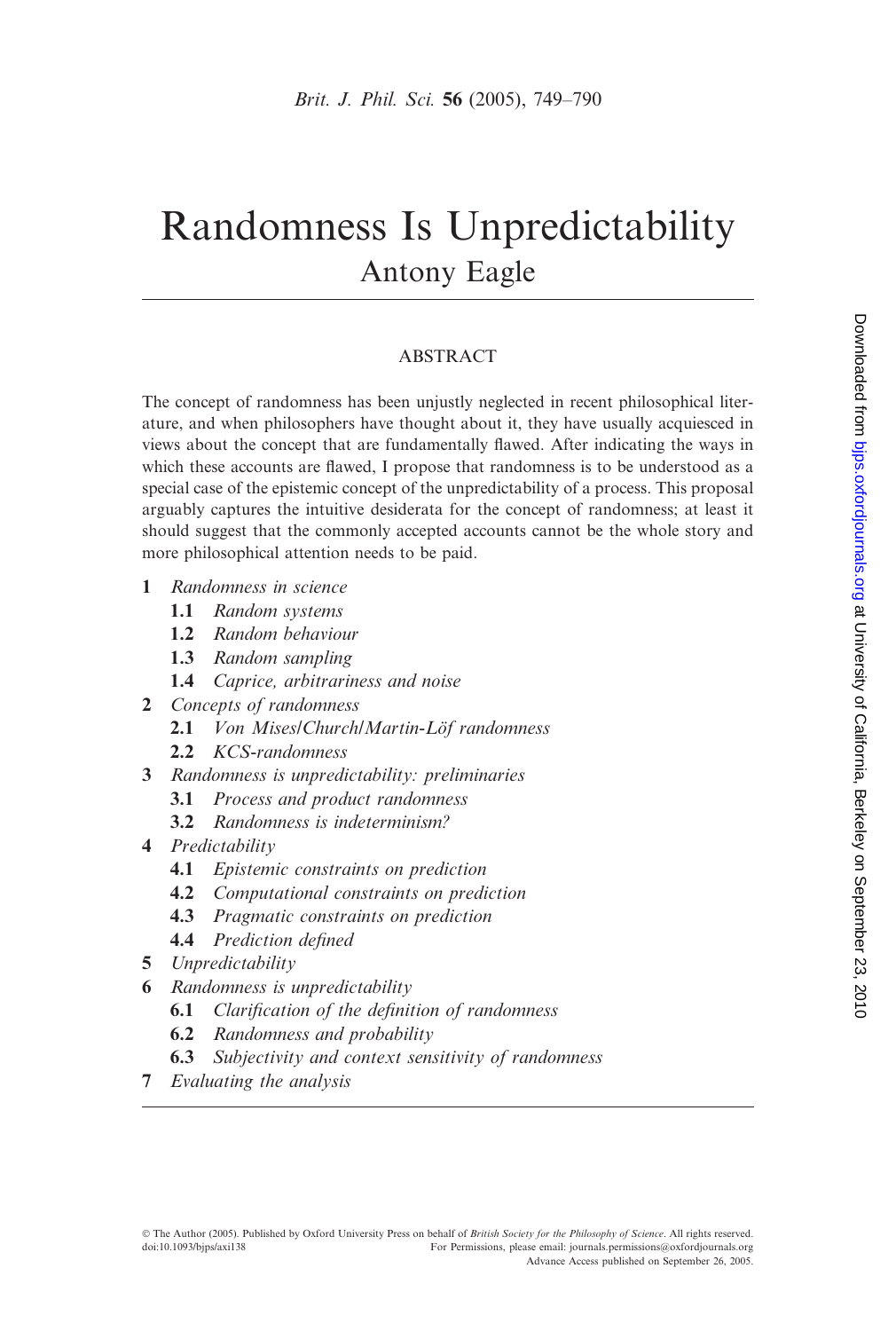[R]andomness ... is going to be a concept which is relative to our body of knowledge, which will somehow reflect what we know and what we don't know.

Henry E. Kyburg, Jr ([1974], p. 217)

Phenomena that we cannot predict must be judged random.

Patrick Suppes ([1984], p. 32)

The concept of randomness has been sadly neglected in the recent philosophical literature. As with any topic of philosophical dispute, it would be foolish to conclude from this neglect that the truth about randomness has been established. Quite the contrary, the views about randomness in which philosophers currently acquiesce are fundamentally mistaken about the nature of the concept. Moreover, since randomness plays a significant role in the foundations of a number of scientific theories and methodologies, the consequences of this mistaken view are potentially quite serious. After I briefly outline the scientific roles of randomness, I will survey the false views that currently monopolize philosophical thinking about randomness. I then make my own positive proposal, not merely as a contribution to the correct understanding of the concept, but also hopefully prompting a renewal of philosophical attention to randomness.

The view I defend, that randomness is unpredictability, is not entirely without precedent in the philosophical literature. As can be seen from the epigraphs I quoted at the beginning of this article, the connection between the two concepts has made an appearance before.<sup>1</sup> These quotations are no more than suggestive, however; these authors were aware that there is some kind of intuitive link but made no efforts to give any rigorous development of either concept in order that we might see how and why randomness and prediction are so closely related. Indeed, the Suppes quotation is quite misleading: he adopts exactly the pernicious hypothesis I discuss below (Section 3.2) and takes determinism to characterize predictability—so that what he means by his apparently friendly quotation is exactly the mistaken view I oppose! Correspondingly, the third objective I have in this article is to give a plausible and defensible characterization of the concept of predictability, in order that we might give philosophical substance and content to this intuition that randomness and predictability have something or other to do with one another. $<sup>2</sup>$ </sup>

Another example is more recent: 'we say that an event is random if there is no way to predict its occurrence with certainty' (Frigg [2004], p. 430).

<sup>&</sup>lt;sup>2</sup> Thanks to Steven French for emphasizing the importance of these motivating remarks.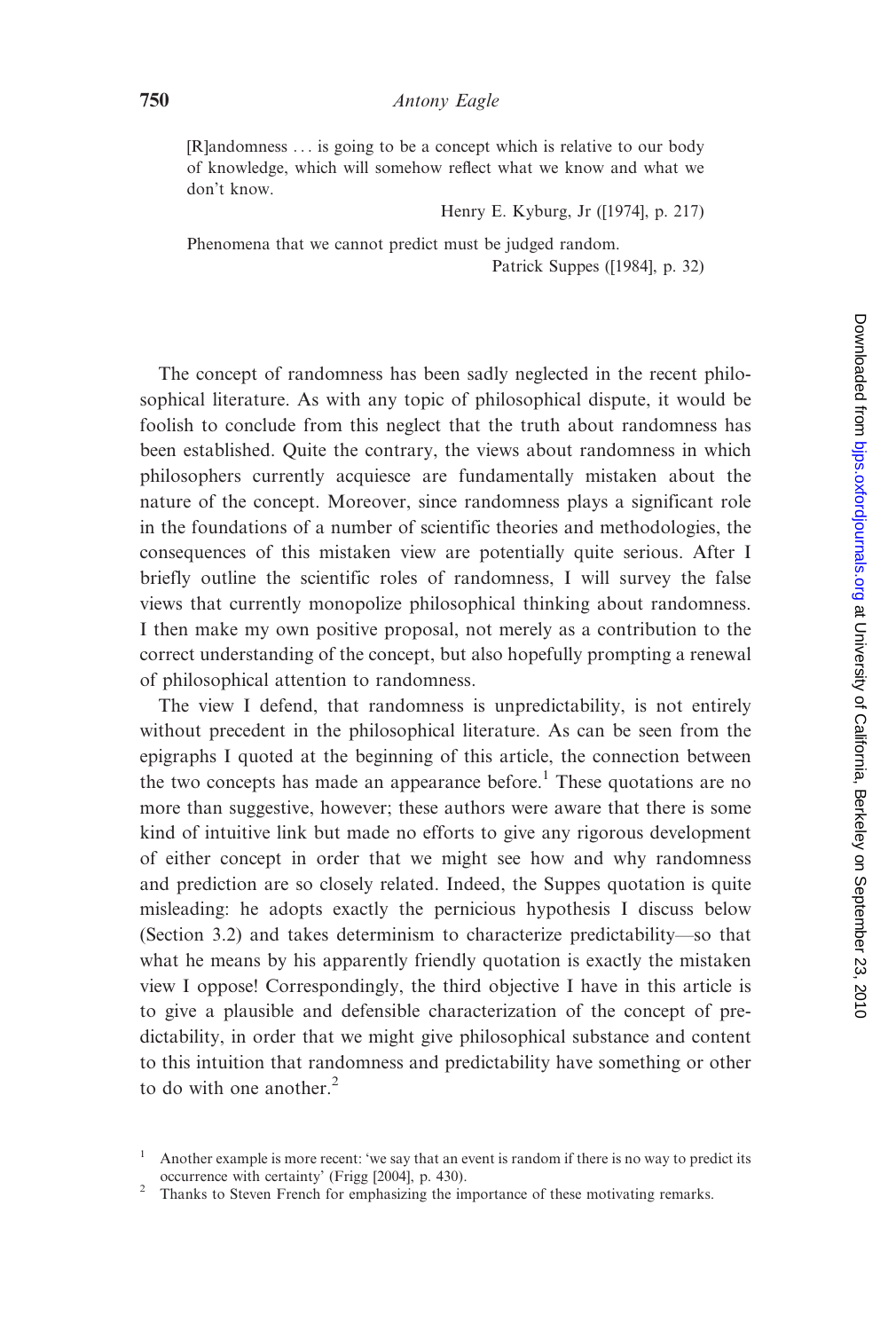#### 1 Randomness in science

The concept of randomness occurs in a number of different scientific contexts. If we are to have any hope of giving a philosophical concept of randomness that is adequate to the scientific uses, we must pay some attention to the varied guises in which randomness comes.

All of the following examples are in some sense derivative from the most central and crucial appearance of randomness in science—randomness as a prerequisite for the applicability of probabilistic theories. Von Mises was well aware of the centrality of this role; he made randomness part of his definition of probability. This association of randomness with von Mises' hypothetical frequentism has unfortunately meant that interest in randomness has declined with the fortunes of that interpretation of probability. As I mentioned, this decline was hastened by the widespread belief that randomness can be explained merely as indeterminism. Both of these factors have led to the untimely neglect of randomness as a centrally important concept for understanding a number of issues, among them being the ontological force of probabilistic theories, the criteria and grounds for acceptance of theories, and how we might evaluate the strength of various proposals concerning statistical inference. Especially when one considers the manifest inadequacies of ontic accounts of randomness when dealing with these issues (Section 2), the neglect of the concept of randomness seems to have left a significant gap in the foundations of probability. We should, however, be wary of associating worries about randomness too closely with issues in the foundations of probability—those are only one aspect of the varied scientifically important uses of the concept. By paying attention to the use of the concept, hopefully we can begin to construct an adequate account that genuinely plays the role required by science.

#### 1.1 Random systems

Many dynamical processes are modelled probabilistically. These are processes that are modelled by probabilistic state transitions.<sup>3</sup> Paradigmatic examples include the way that present and future states of the weather are related, state transitions in thermodynamics and between macroscopic partitions of classical statistical mechanical systems, and many kinds of probabilistic modelling. Examples from 'chaos theory' have been particularly prominent recently (Smith [1998]).

For example, in ecohydrology (Rodriguez-Iturbe [2000]), the key concept is the soil water balance at a point within the rooting depth of local plants. The differential equations governing the dynamics of this water balance relate

 $3$  This is unlike the random mating example (Section 1.2), where we have deterministic transitions between probabilistically characterized states.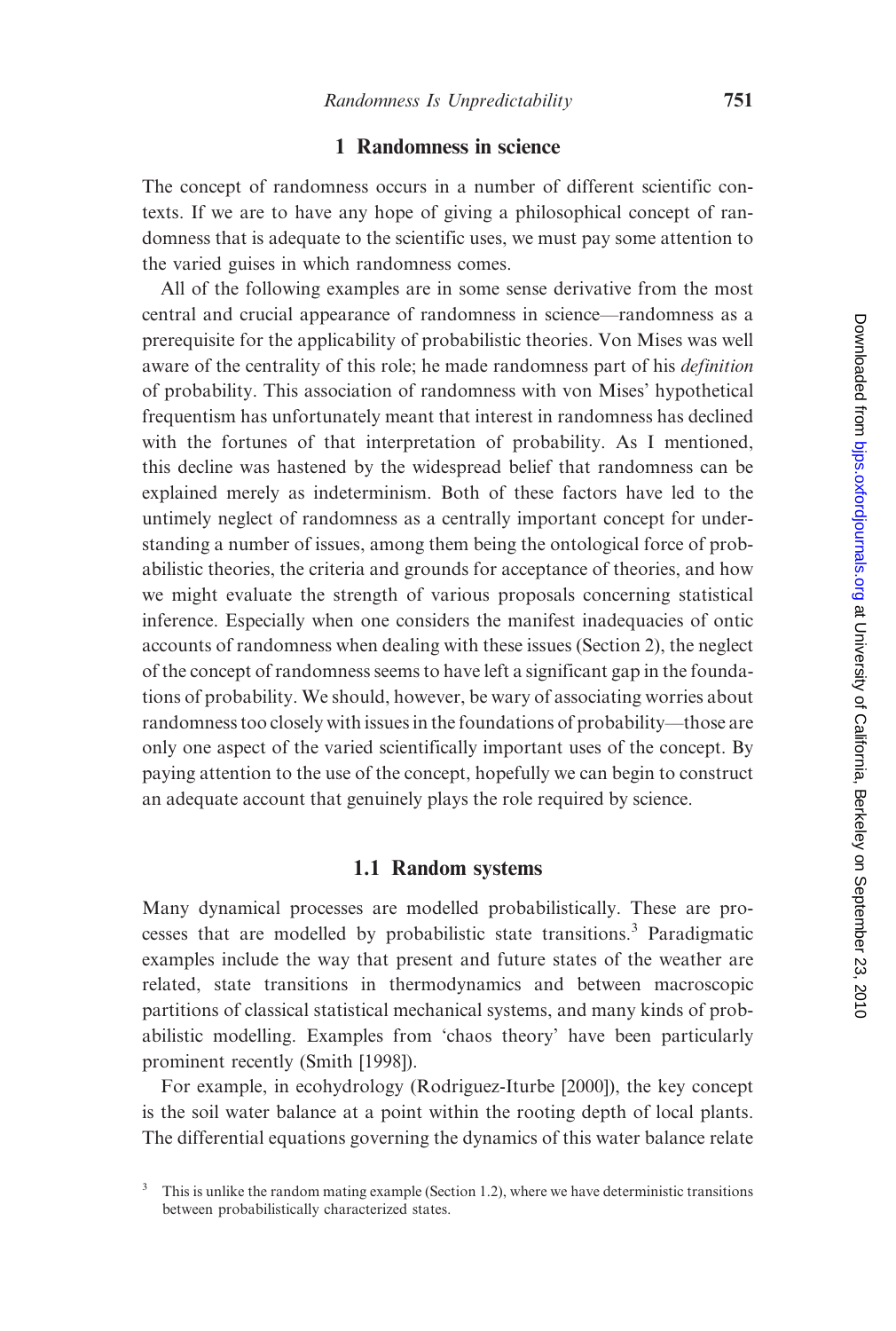the rates of rainfall, infiltration (depending on soil porosity and past soil moisture content), evapotranspiration and leakage (Rodriguez-Iturbe et al. [1999]; Laio et al. [2001]). The occurrence and amount of rainfall are random inputs.<sup>4</sup> The details are interesting, but for our purposes the point to remember is that the randomness of the rainfall input is important in explaining the robust structure of the dynamics of soil moisture. Particular predictions of particular soil moisture based on particular volumes of rainfall are not nearly as important for this project as understanding the responses of soil types to a wide range of rainfall regimes.

The robust probabilistic structures that emerge from low-level random phenomena are crucial to the task of explaining and predicting how such systems evolve over time and what consequences their structure has for the systems that depend on soil moisture, for example plant communities.<sup>5</sup>

Similar dynamical models of other aspects of the natural world, including convection currents in the atmosphere, the movement of leaves in the wind and the complexities of human behaviour are also successfully modelled as processes driven by random inputs. But the simplest examples are humble gaming devices such as coins and dice. Such processes are random if anything is: the sequence of outcomes of heads and tails of a tossed coin exhibits disorder, and our best models of the behaviour of such phenomena are very simple probabilistic models.

At the other extreme is the appearance of randomness in the outcomes of systems of our most fundamental physics: quantum mechanical systems. Almost all interpretations of quantum mechanics must confront the randomness of experimental outcomes with respect to macroscopic variables of interest; many account for such randomness by positing a fundamental random process. For instance, collapse theories propose a fundamental stochastic collapse of the wave function onto a particular determinate measurement state, whether mysteriously induced by an observer (Wigner [1961]) or as part of a global indeterministic dynamics (Ghirardi et al. [1986]; Bell [1987a]). Even no-collapse theories have to claim that the random outcomes are not reducible to hidden variables.<sup>6</sup>

## 1.2 Random behaviour

The most basic model that population genetics provides for calculating the distribution of genetic traits in an offspring generation from the distribution

These are modelled by a Poisson distribution over times between rainfall events and an exponential probability density function over volumes of rainfall.

Strevens ([2003]) is a wonderful survey of the way that probabilistic order can emerge out of the complexity of microscopic systems.

For details, see Hughes ([1989]) and Albert ([1992]).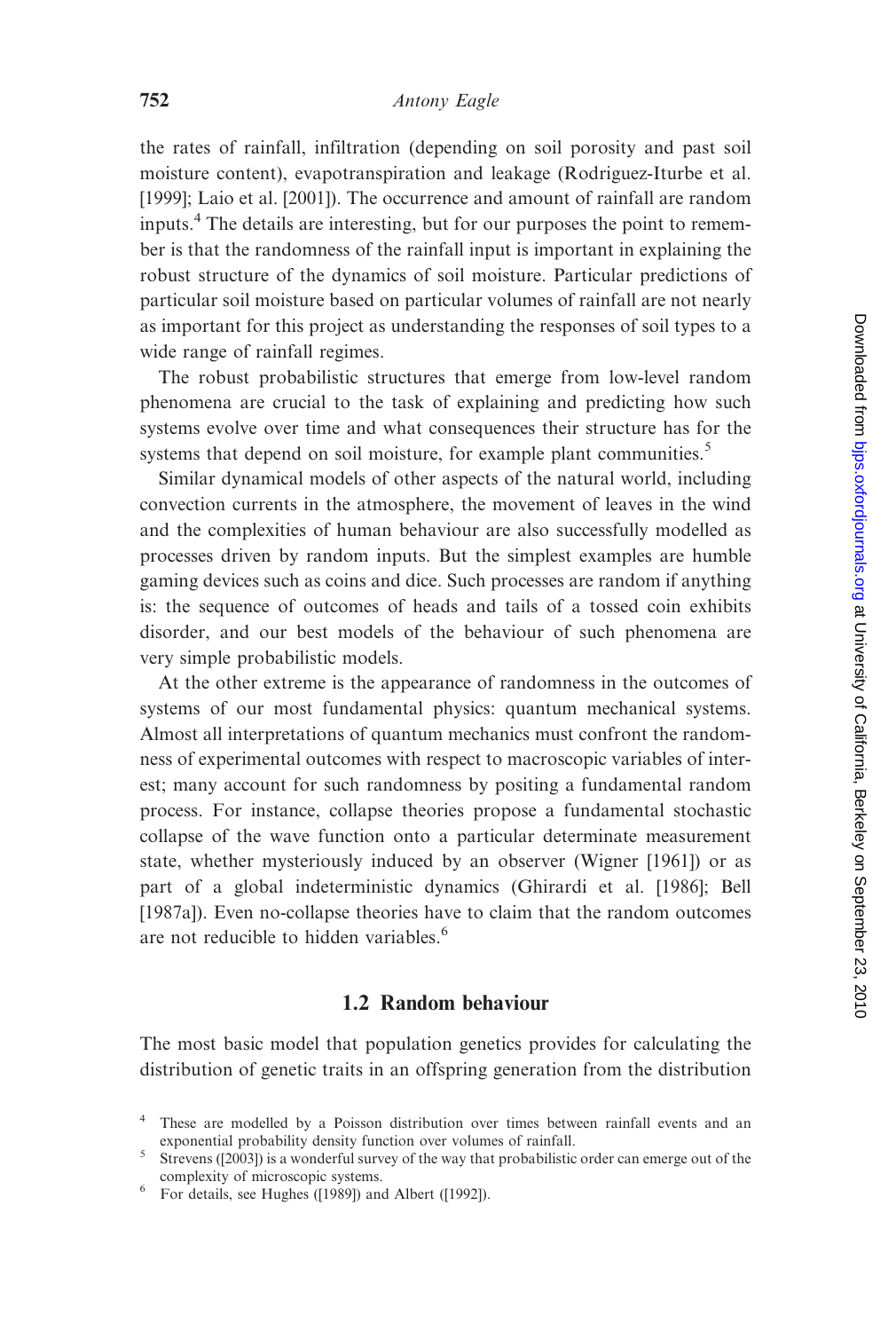of such traits in the parent generation is the Hardy–Weinberg Law (Hartl [2000], pp.  $26-9$ ].<sup>7</sup> This law idealizes many aspects of reproduction. One crucial assumption is that mating between members of the parent generation is random; that is, whether mating occurs between arbitrarily selected members of the parent population does not depend on the presence or absence of the genetic traits in question in those members. Human mating, of course, is not random with respect to many genetic traits: the presence of particular height or skin colour, for example, does influence whether two human individuals will mate. But even in humans, mating is random with respect to some traits, for example blood group. In some organisms, for instance some corals and fish, spawning is genuinely random: the parent population gathers in one location and each individual simply ejects its sperm or eggs into the ocean where they are left to collide and fertilize. Which two individuals end up mating is a product of the random mixing of the ocean currents. The randomness of mating is a prerequisite for the application of the simple dynamics; there is no explicit presence of a random state transition, but such behaviour is presupposed in the application of the theory.

Despite its many idealizations, the Hardy–Weinberg principle is explanatory of the dynamics of genetic traits in a population. Complicating the law by making its assumptions more realistic only serves to indicate how various unusual features of actual population dynamics can be deftly explained as a disturbance of the basic underlying dynamics encoded in the law. As we have seen, for some populations, the assumptions are not even idealized. Each mating event is random, but nevertheless the overall distribution of mating is determined by the statistical features of the population as a whole.

Another good example of random behaviour occurs in game theory. In many games where players have only incomplete information about each other, a randomizing mixed strategy dominates any pure strategy (Suppes [1984], pp. 210–2). Another application of the concept of randomness is to agents involved in the evolution of conventions (Skyrms [1996], pp. 75–6). For example, in the convention of stopping at lights that have two colours but no guidance as to the intended meaning of each, or in the reading of certain kinds of external indicators in a game of chicken (hawk–dove), the idea is that the players in the game can look to an external source, perceived as random, and take that as providing a way of breaking a symmetry and escaping a non-optimal mixed equilibrium in favour of what Aumann calls a correlated equilibrium. In this case, as in many others, the epistemic aspects of randomness are most important for its role in scientific explanations.

<sup>7</sup> The law relates genotype distribution in the offspring generation to allele distribution in the parents.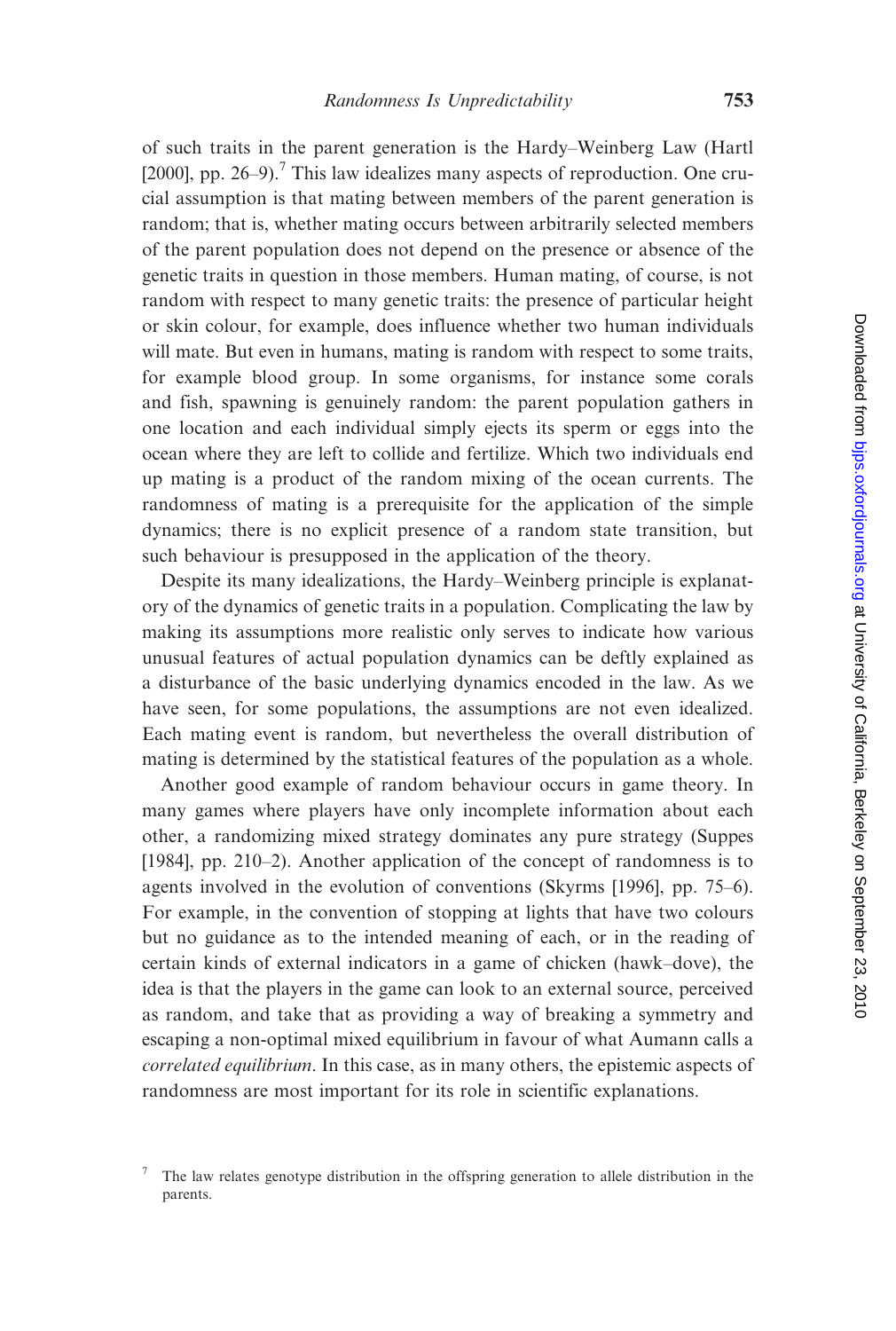#### 1.3 Random sampling

In many statistical contexts, experimenters have to select a representative sample of a population. This is obviously important in cases where the statistical properties of the whole population are of most interest. It is also important when constructing other experiments, for instance in clinical or agricultural trials, where the patients or fields selected should be independent of the treatment given and representative of the population from which they came with respect to treatment efficacy. The key assumption that classical statistics makes in these cases is that the sample is *random* (Fisher [1935]).<sup>8</sup> The idea here, again, is that we should expect no correlation between the properties whose distribution the test is designed to uncover and the properties that decide whether or not a particular individual should be tested.

In Fisher's famous thought experiment, we suppose a woman claims to be able to taste whether milk was added to the empty cup or to the tea. We wish to test her discriminatory powers; we present her with eight cups of tea, exactly four of which had the milk added first. The outcome of a trial of this experiment is a judgement by the woman of which cups of tea had milk added first. The experimenter must strive to avoid correlation between the order in which the cups are presented and whatever internal algorithm the woman uses to decide which cups to classify as milk-first. That is, he must randomize the cup order. If her internal algorithm is actually correlated with the presence of milk-first, the randomizing should only rule out those cases where it is not, namely, those cases where she is faking it.

An important feature of this case is that it is important that the cup selection be random to the woman but not to the experimenters. The experimenters want a certain kind of patternlessness in the ordering of the cups, a kind of disorder that is designed to disturb accidental correlations (Dembski [1991]). The experimenters also wish themselves to know in what order the cups are coming; the experiment would be uninterpretable without such knowledge. Intuitively, this order would not be random for the experimenters: they know which cup comes next, and they know the recipe by which they computed in which order the cups should come.

## 1.4 Caprice, arbitrariness and noise

John Earman has argued that classical Newtonian mechanics is indeterministic on the basis of a very special kind of case (Earman [1986], pp. 33–9).

<sup>8</sup> See also Howson ([2000], pp. 48–51) and Mayo ([1996]). The question of whether Bayesian statistics should also use randomization is addressed by Howson and Urbach ([1993], pp. 260–74). One plausible idea is that if Bayesians have priors that rule out bizarre sources of correlation, and randomizing rules out more homely sources of correlation, then the posterior after the experiment has run is reliable.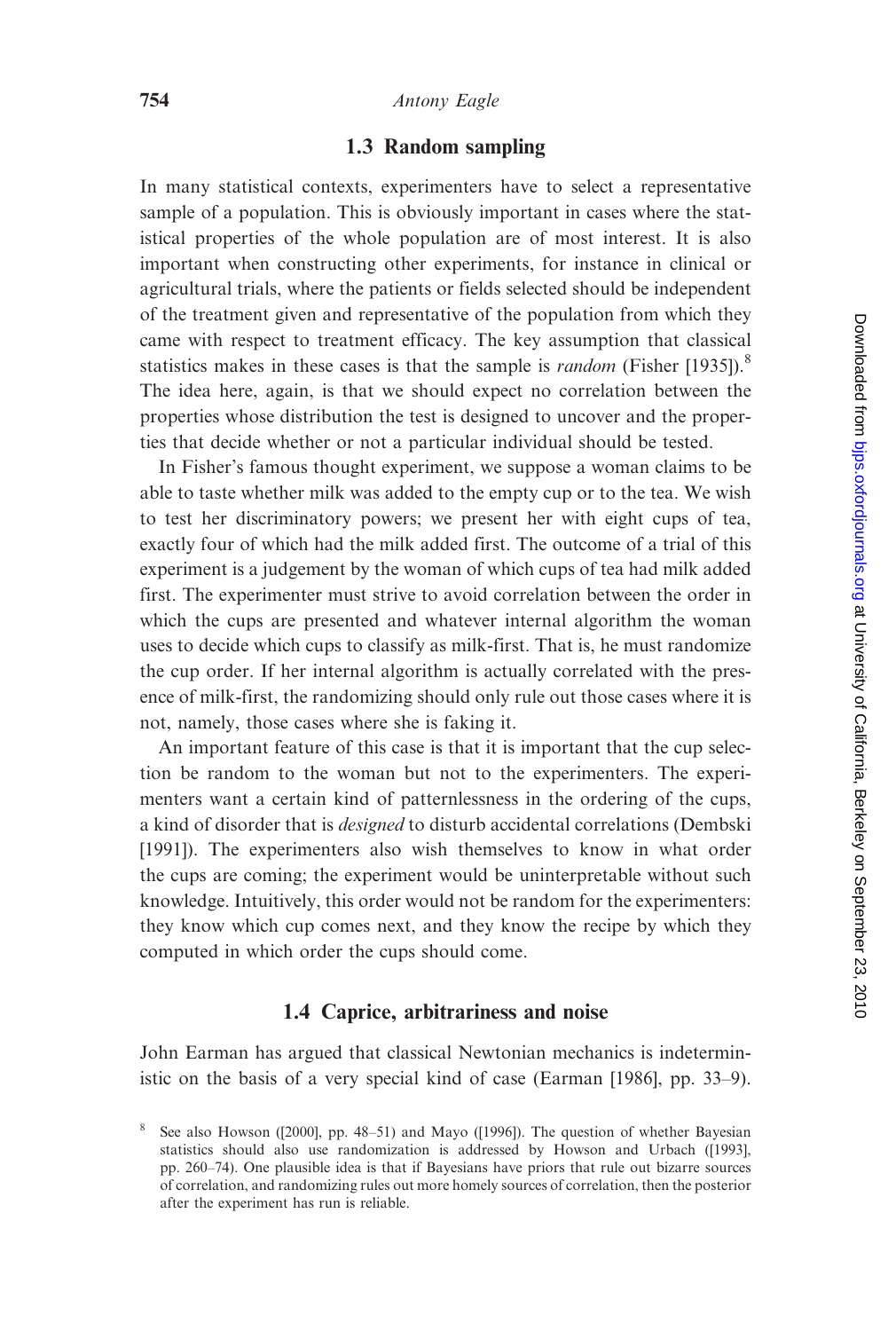Because Newtonian physics imposes no upper bound on the velocity of a point particle, it is nomologically possible in Newtonian mechanics to have a particle whose velocity is finite but unbounded, which appears at spatial infinity at some time  $t$  (this is the time reverse of an unboundedly accelerating particle that limits to an infinite velocity in a finite time). Prior to  $t$ that particle had not been present in the universe; hence, the prior state does not determine the future state, since such a 'space invader' particle is possible. Of course, such a space invader is completely unexpected—it is plausible, I think, to regard such an occurrence as completely and utterly random and arbitrary. Randomness in this case does not capture some potentially explanatory aspect of some process or phenomenon but rather serves to mark our recognition of complete capriciousness in the event.

More earthly examples are not hard to find. Shannon noted that when modelling signal transmission systems, it is inappropriate to think that the only relevant factors are the information transmitted and the encoding of that information (Shannon and Weaver [1949]). There are physical factors that can corrupt the physical representation of that data (say, stray interference with an electrical or radio signal). It is not appropriate or feasible to explicitly incorporate such disturbances into the model, especially since they serve a purely negative role and cannot be controlled for, only accommodated. Therefore, these models include a random noise factor: random alterations of the signal with a certain probability distribution. All the models that we have mentioned include noise as a confounding factor, and it is a very general technique for simulating the pattern of disturbances even in deterministic systems with no other probabilistic aspect. The randomness of the noise is crucial: if it were not random, it could be explicitly addressed and controlled for. As it stands, noise in signalling systems is addressed by complex errorchecking protocols, which, if they work, rely crucially on the random and unsystematic distribution of errors. A further example is provided by the concept of random mutation in classical evolutionary theory. It may be that, from a biochemical perspective, the alterations in DNA produced by imperfect copying are deterministic. Nevertheless, these mutations are random with respect to the genes they alter, and hence the differential fitness they convey.<sup>9</sup>

## 2 Concepts of randomness

If we are to understand what randomness is, we must begin with the scientifically acceptable uses of the concept. These form a rough picture of the intuitions that scientists marshal when describing a phenomenon as random;

Thanks to Spencer Maughan for the example.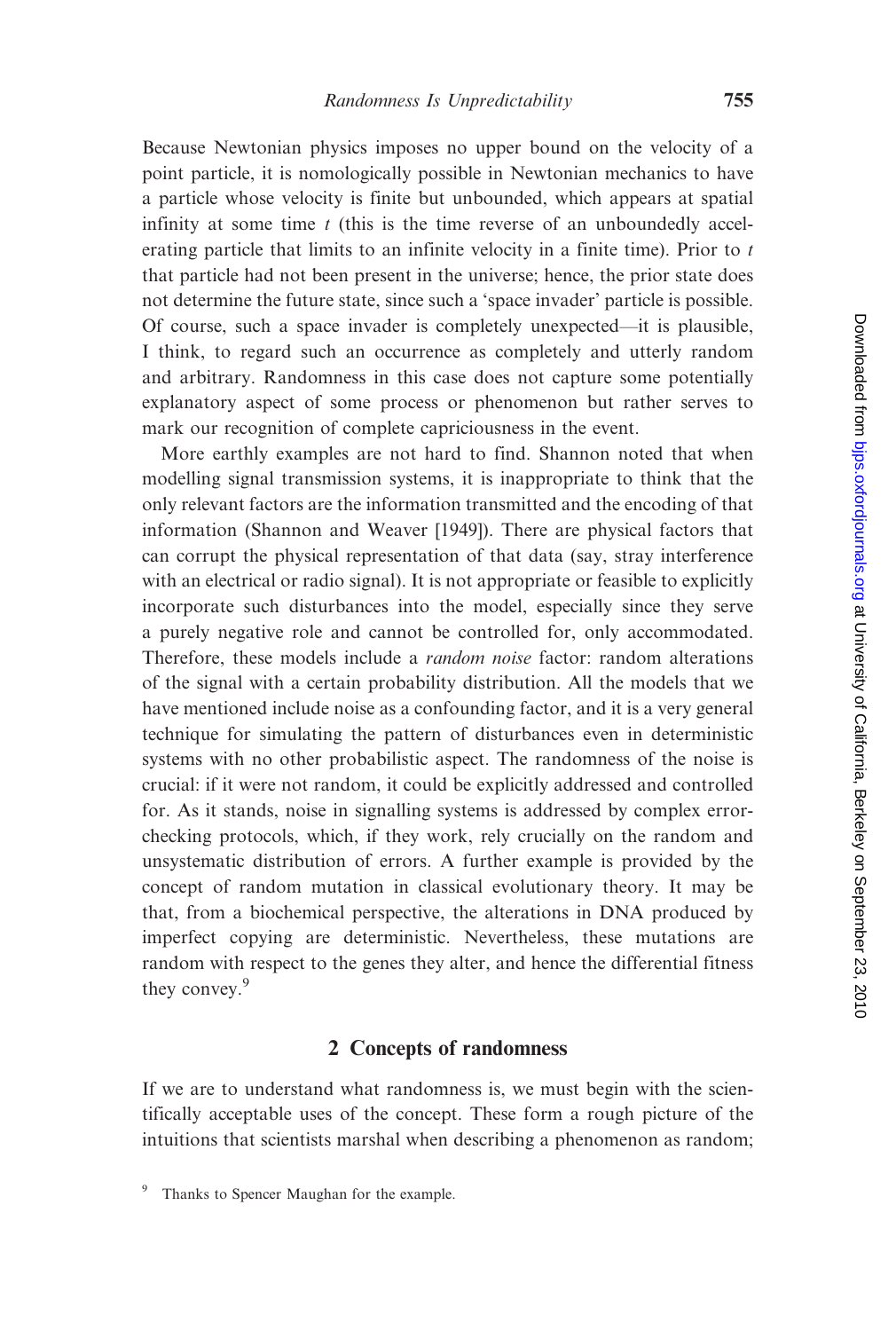our task is to systematize these intuitions as best we can into a rigorous philosophical analysis of this intuitive conception.

Consider some of the competing demands on an analysis of randomness that may be prompted by our examples.

- 1. Statistical testing. We need a concept of randomness adequate for use in random sampling and randomized experiments. In particular, we need to be able to produce random sequences on demand and ascertain whether a given sequence is random.
- 2. Finite randomness. The concept of randomness must apply to the single event, as in Earman's example or a single instance of random mating. It must at least apply to finite phenomena.
- 3. Explanation and confirmation. Attributions of randomness must be able to be explanatorily effective, indicating why certain systems exhibit the kinds of behaviour they do; to this end, the hypothesis that a system is random must be amenable to incremental empirical confirmation or disconfirmation.
- 4. Determinism. The existence of random processes must be compatible with determinism; else we cannot explain the use of randomness to describe processes in population genetics or chaotic dynamics.

Confronted with this variety of uses of randomness to describe such varied phenomena, one may be tempted to despair: 'Indeed, it seems highly doubtful that there is anything like a unique notion of randomness there to be explicated' (Howson and Urbach [1993], p. 324). Even if one recognizes that these demands are merely suggested by the examples and may not survive careful scrutiny, this temptation may grow stronger when one considers how previous explications of randomness deal with the cases we described above. This we shall now do with the two most prominent past attempts to define randomness: the place selection/statistical test conception and the complexity conception of randomness. Both do poorly in meeting our criteria; poorly enough that if a better account were to be proposed, we should reject them.

#### 2.1 Von Mises/Church/Martin-Löf randomness

**Definition 1** (von Mises (vM)-randomness) An infinite sequence S of outcomes of types  $A_1, \ldots, A_n$  is vM-random iff (i) every outcome type  $A_i$  has a welldefined relative frequency relf<sup>s</sup> in  $S$ ; and (ii) for every infinite subsequence  $S^*$  chosen by an admissible place selection, the relative frequency of  $A_i$  remains the same as in the larger sequence:  $relf_i^s = relf_i^{s^*}.$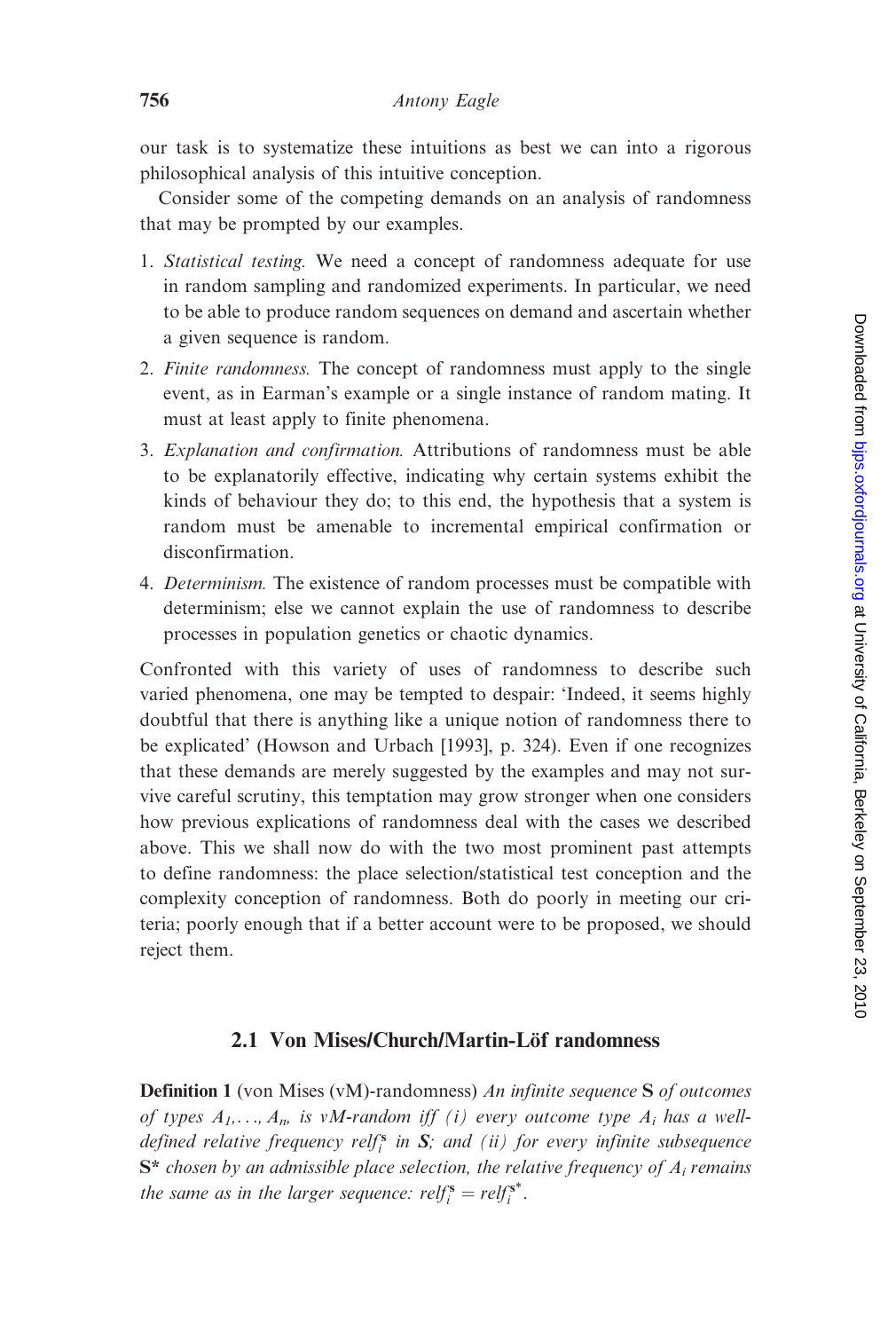Immediately, the definition applies only to infinite sequences, and so fails condition (2) of finiteness.

What is an admissible place selection? Von Mises ([1957]) himself says:

[T]he question whether or not a certain member of the original sequence belongs to the selected partial sequence should be settled independently of the result of the observation, i.e. before anything is known about the result. (p. 25)

The intuition is that if we pick out subsequences independently of the contents of the elements we pick (by paying attention only to their indices, for example), and each of those has the same limit relative frequencies of outcomes, then the sequence is random. If we could pick out a biased subsequence, which would indicate that some set of indices had a greater than chance probability of being occupied by some particular outcome, the intuition is that such an occurrence would not be consistent with randomness.

Church ([1940]), attempting to make von Mises' remarks precise, proposed that admissible place selections are recursive functions that decide whether an element  $s_i$  is to be included in a subsequence on input of the index number i and the initial segment of the sequence up to  $s_{i-1}$ . For example, 'select only the odd numbered elements' and 'select any element that comes after the subsequence 010' are both admissible place selections. An immediate corollary is that no random sequence can be recursively computable: else there would be a recursive function that would choose all and only 1s from the initial sequence, namely, the function that generates the sequence itself. But if a random sequence cannot be effectively generated, we cannot produce random sequences for use in statistical testing. Neither can we effectively test, for some given sequence, whether it is random. For such a test would involve exhaustively checking all recursive place selections to see whether they produce a deviant subsequence, and this is not decidable in any finite time (though for any non-random sequence, at some finite time the checking machine will halt with a 'no' answer). If random sequences are neither producible nor discernible, they are useless for statistical testing purposes, failing the first demand. This point may be made more striking by noting that actual statistical testing only ever involves finite sequences; and no finite sequence can be vM-random at all.

Furthermore, it is perfectly possible that some genuinely vM-random infinite sequence has an arbitrarily biased initial segment, even to the point where all the outcomes of the sequence that actually occur during the life of the universe are 1s. A theorem of Ville ([1939]) establishes a stronger result: given any countable set of place selections  $\{\varphi_i\}$ , there is some infinite sequence S such that the limit frequency of 1s in any subsequence of  $S^* = \varphi_i(S)$  selected by some place selection is one-half, despite the fact that for every finite initial segment of the sequence, the frequency of 1s is greater than or equal to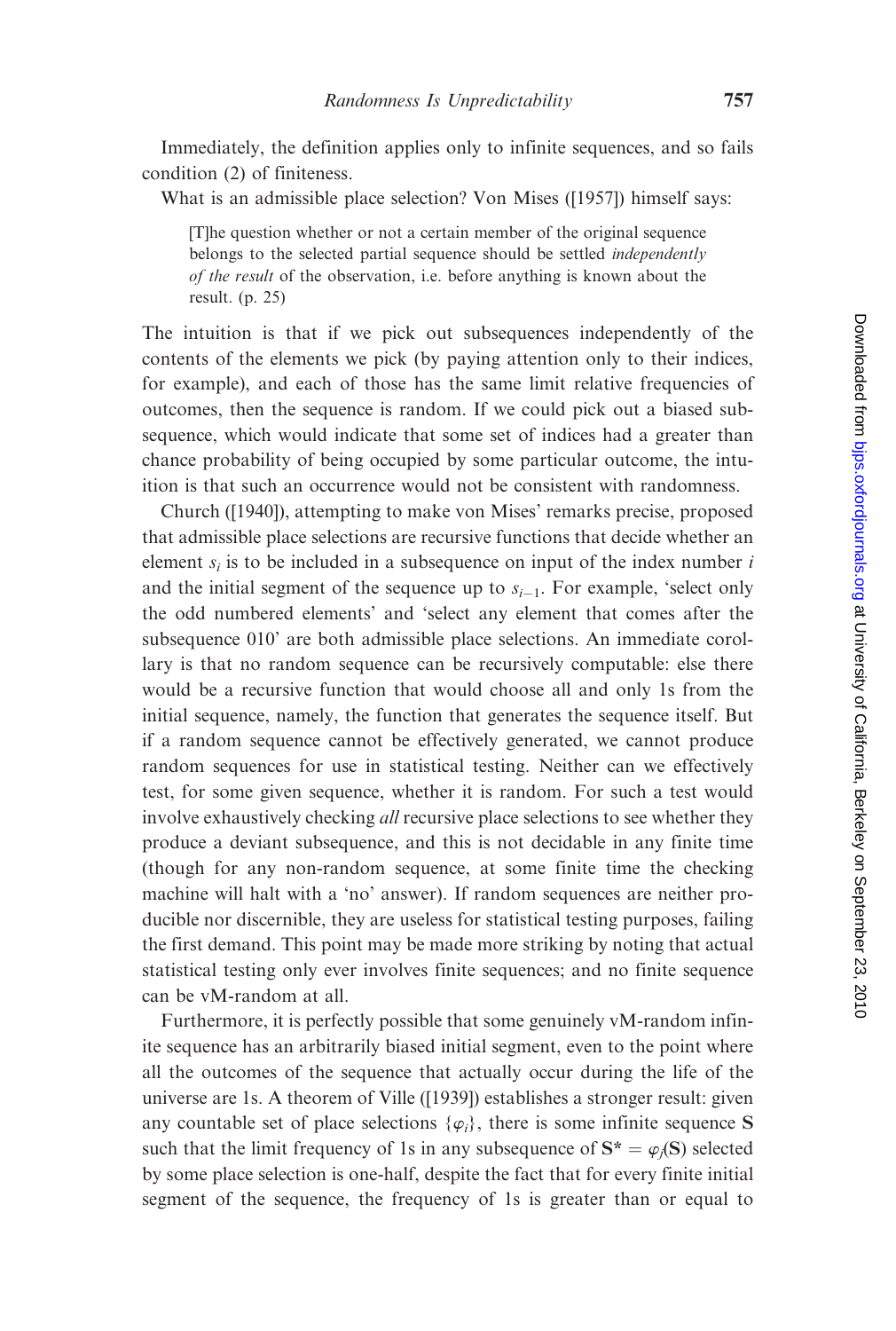one-half (van Lambalgen [1987], pp. 730–1, 745–8). That is, any initial segment of this sequence is not random with respect to the whole sequence or any infinite selected subsequence. There seems to be no empirical constraint that could lead us to postulate that such a sequence is genuinely vM-random. Indeed, since any finite sequence is recursively computable, no finite segment will ever provide enough evidence to justify claiming that the actual sequence of outcomes of which it is a part is random. That our evidence is at best finite means that the claim that an actual sequence is vM-random is empirically underdetermined, and deserving of a arbitrarily low credence because any finite sequence is better explained by some other hypothesis (e.g. that it is produced by some pseudo-random function). vM-randomness is a profligate hypothesis that we cannot be justified in adopting. Hence, it can play no role in explanations of random phenomena in finite cases, where more empirically tractable hypotheses will do far better.

One possible exception is in those cases where we have a rigorous demonstration that the behaviour in question cannot be generated by a deterministic system—in that case, the system may be genuinely vM-random. Even granting the existence of such demonstrations, note that in this case we have made essential appeal to a fact about the random process that produces the sequence, and we have strictly gone beyond the content of the evidence sequence in making that appeal. Here, we have simply abandoned the quest to explain deterministic randomness. Random sequences may well exist for infinite strings of quantum mechanical measurement outcomes, but we do not think that random phenomena are confined to indeterministic phenomena alone: vM-randomness fails demand (4).

Partly in response to these kinds of worries, a final modification of von Mises' suggestion was made by Martin-Löf ([1966], [1969], [1970]). His idea is that biased sequences are possible but unlikely: non-random sequences, including the types of sequences considered in Ville's theorem, form a set of measure zero in the set of all infinite binary sequences. Martin-Löf's idea is that truly random sequences satisfy all the probability 1 properties of a certain canonical kind: recursive sequential significance tests—this means (roughly) that a sequence is random with respect to some hypothesis  $H_p$  about probability p of some outcome in that sequence if it does not provide grounds for rejecting  $H_p$  at arbitrarily small levels of significance.<sup>10</sup> Van Lambalgen ( $[1987]$ ) shows that Martin-Löf (ML)-random sequences are,

Consider some statistical test such as the  $\chi^2$  test. The probability arising out of the test is the probability that chance alone could account for the divergence between the observed results and the hypothesis; namely, the probability that the divergence between the observed sequence and the probability hypothesis (the infinite sequence) is not an indication that the classification is incorrect. A random sequence is then one that, even given an arbitrarily small probability that chance accounts for the divergence, we would not reject the hypothesis.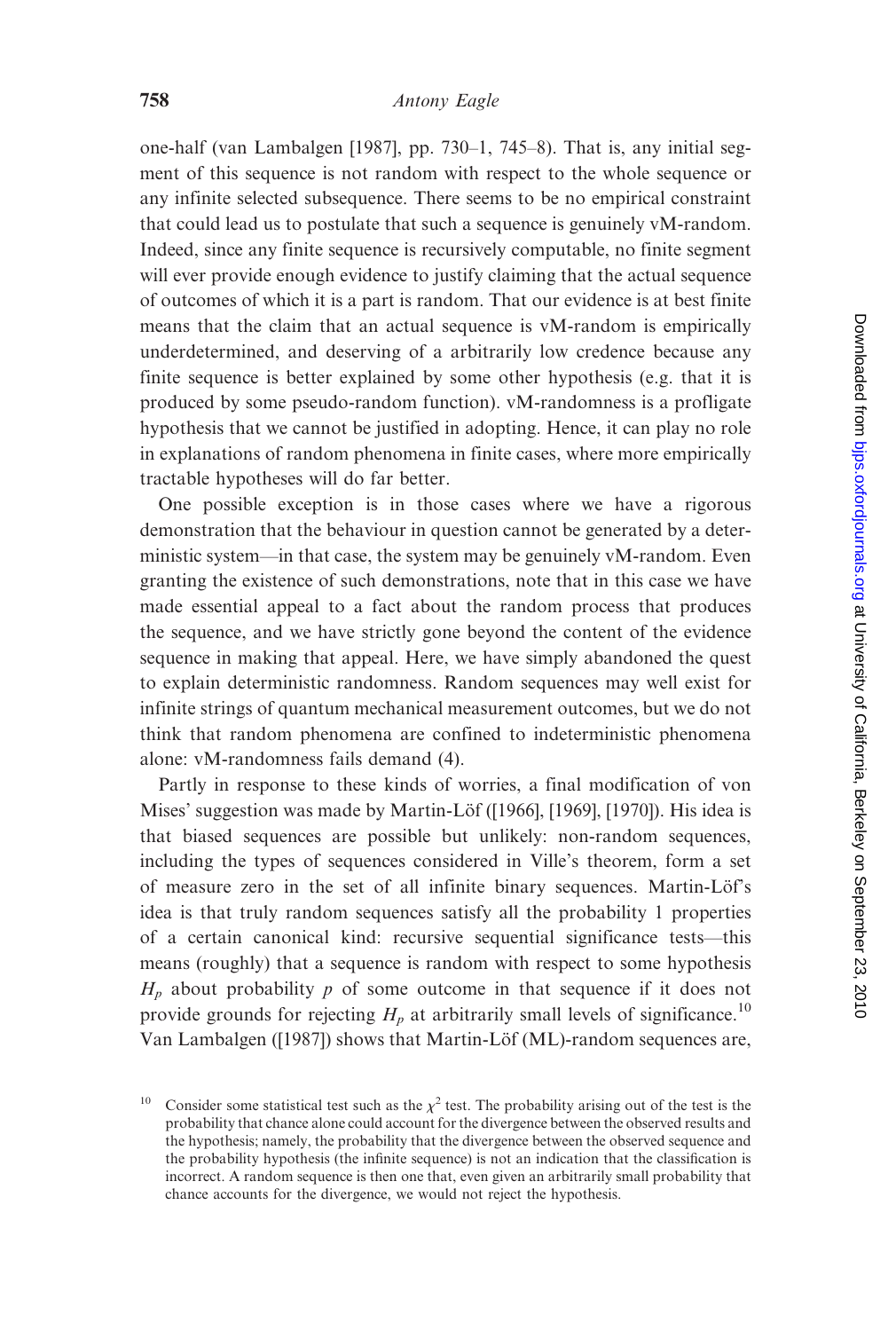with probability 1, vM-random sequences also—almost all strictly increasing sets of integers (Wald place selections) select infinite subsequences of a random sequence that preserve relative frequencies.

Finally, as Dembski ([1991], p. 75) points out, for the purposes of statistical testing, 'Randomness, properly to be randomness, must leave nothing to chance.' This is the idea that in constructing statistical tests and random number generators, the first thing to be considered is the kinds of patterns that one wants the random object to avoid instantiating. Then one considers the kinds of objects that can be constructed to avoid matching these tests. In this case, take the statistical tests you do not want your sequence to fail, and make sure that the sequence is random with respect to these patterns. Arbitrary segments of ML-random sequences cannot satisfy this requirement, since they must leave up to chance exactly which entities come to constitute the random selection.

## 2.2 KCS-randomness

One aspect of random sequences we have tangentially touched on is that random sequences are intuitively complex and disordered. Random mating is disorderly at the level of individuals; random rainfall inputs are complex to describe. The other main historical candidate for an analysis of randomness, suggested by the work of Kolmogorov, Chaitin and Solomonov (KCS), begins with the idea that randomness is the (algorithmic) complexity of a sequence.<sup>11</sup>

The complexity of a sequence is defined in terms of effective production of that sequence.

**Definition 2** (Complexity) The complexity  $K_T(S)$  of sequence S is the length of the shortest program  $C$  of some Turing machine  $T$  which produces  $S$  as output, when given as input the length of S.  $(K_T(S))$  is set to 1 if there does not exist a C that produces S).

This definition is machine dependent; some Turing machines are able to more compactly encode some sequences. Kolmogorov showed that there exist universal Turing machines U such that for any sequence S,

$$
\forall T \exists c_{T}(\mathbf{K}_{\mathbf{U}}(\mathbf{S}) \leq \mathbf{K}_{T}(\mathbf{S}) + c_{T}), \tag{1}
$$

where the constant  $c_T$  does not depend on the length of the sequence and hence can be made arbitrarily small as the length of the sequence increases.

<sup>11</sup> A comprehensive survey of complexity and the complexity-based approach to randomness is Li and Vitanyi ([1997]). See also Kolmogorov ([1963]), Chaitin ([1975]), Suppes ([1984], pp. 25–33), Earman ([1986], chapter VIII), Kolmogorov and Uspensky ([1988]), van Lambalgen ([1995]) and Batterman and White ([1996]), Smith ([1998], chapter 9).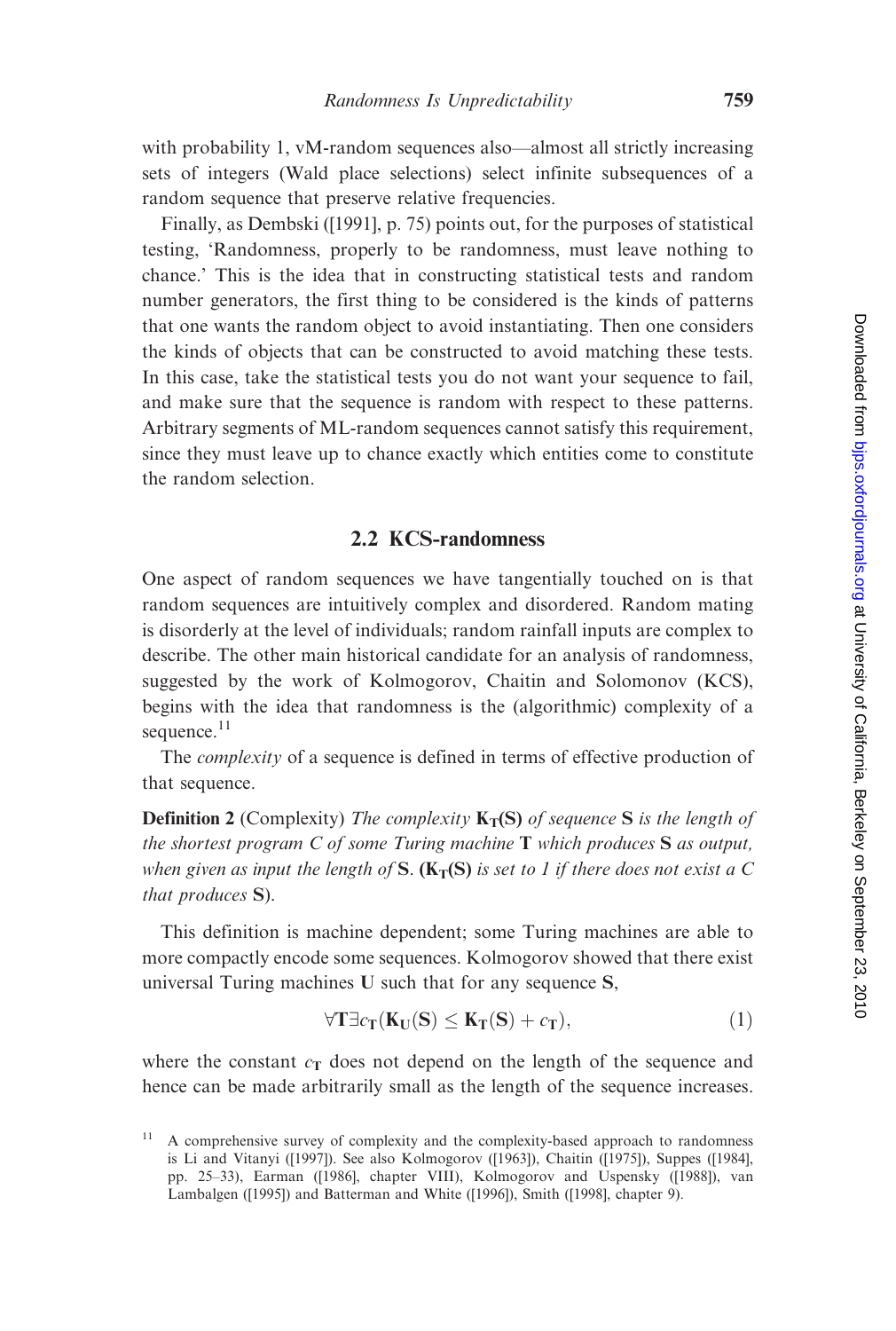#### 760 Antony Eagle

Such machines are known as asymptotically optimal machines. If we let the complexity of a sequence be defined relative to such a machine, we get a relatively machine-independent characterization of complexity.12 The upper bound on complexity of a sequence of length  $l$  is approximately  $l$ —we can always resort to hard-coding the sequence and an instruction to print it.

Definition 3 (KCS-randomness) A sequence S is KCS-random if its complexity is approximately its length:  $K(S) \approx l(S).$ <sup>13</sup>

One natural way to apply this definition to physical processes is to regard the sequence to be generated as a string of successive outcomes of some such process. In dynamical systems, this would naturally be generated by examining trajectories in the system: sequences that list the successive cells (of some partition of the state space) that are traversed by a system over time. KCSrandomness is thus primarily a property of trajectories. This notion turns out to be able to be connected with a number of other mathematical concepts that measure some aspects of randomness in the context of dynamical systems.<sup>14</sup>

This definition fares markedly better with respect to some of our demands than vM-randomness. First, there are finite sequences that are classified as KCS-random. For each *l*, there are  $2^{l}$  binary sequences of length *l*. But the non-KCS-random sequences among them are all generated by programs of less than length  $l - k$ , for some k; hence there will be at most  $2^{l-k}$  programs that generate non-KCS-random sequences. But the fraction  $2^{l-k}/2^l = 1/2^k$ ; so the proportion of non-KCS-random sequences within all sequences of length l (for all  $l$ ) decreases exponentially with the degree of compressibility demanded. Even for very modest compression in large sequences (say,  $k = 20$ ,  $l = 1000$ ) less than 1 in a million sequences will be non-KCS-random. It should, I think, trouble us that, by the same reasoning, longer sequences are more KCS-random. This means that single element sequences are not KCSrandom, and so the single events they represent are not KCS-random either.<sup>15</sup>

<sup>&</sup>lt;sup>12</sup> Though problems remain. The mere fact that we can give results about the robustness of complexity results (namely, that lots of universal machines will give roughly the same complexity value to any given sequence) does not really get around the problem that any particular machine may well be biased with respect to some particular sequence (Hellman [1978]; Smith [1998]). <sup>13</sup> A related approach is the so-called time-complexity view of randomness, where it is not the

space occupied by the program but rather the time it takes to compute its output given its input. Sequences are time random just in case the time taken to compute the algorithm and output the sequence is greater than polynomial in the size of the input. Equivalently, a sequence is time random just when all polynomial time algorithms fail to distinguish the putative random string from a real random string (equivalent because a natural way of distinguishing random from

pseudo-random is by computing the function) (Dembski [1991], p. 84).<br><sup>14</sup> For instance, Brudno's theorem establishes a connection between KCS-randomness and what is known as Kolmogorov–Sinai entropy, which has very recently been given an important role

in detecting randomness in chaotic systems. See Frigg ([2004], p. 430).<br>There are also difficulties in extending the notion to infinite sequences, but I consider these far less worrisome in application (Smith [1998], pp. 156–7).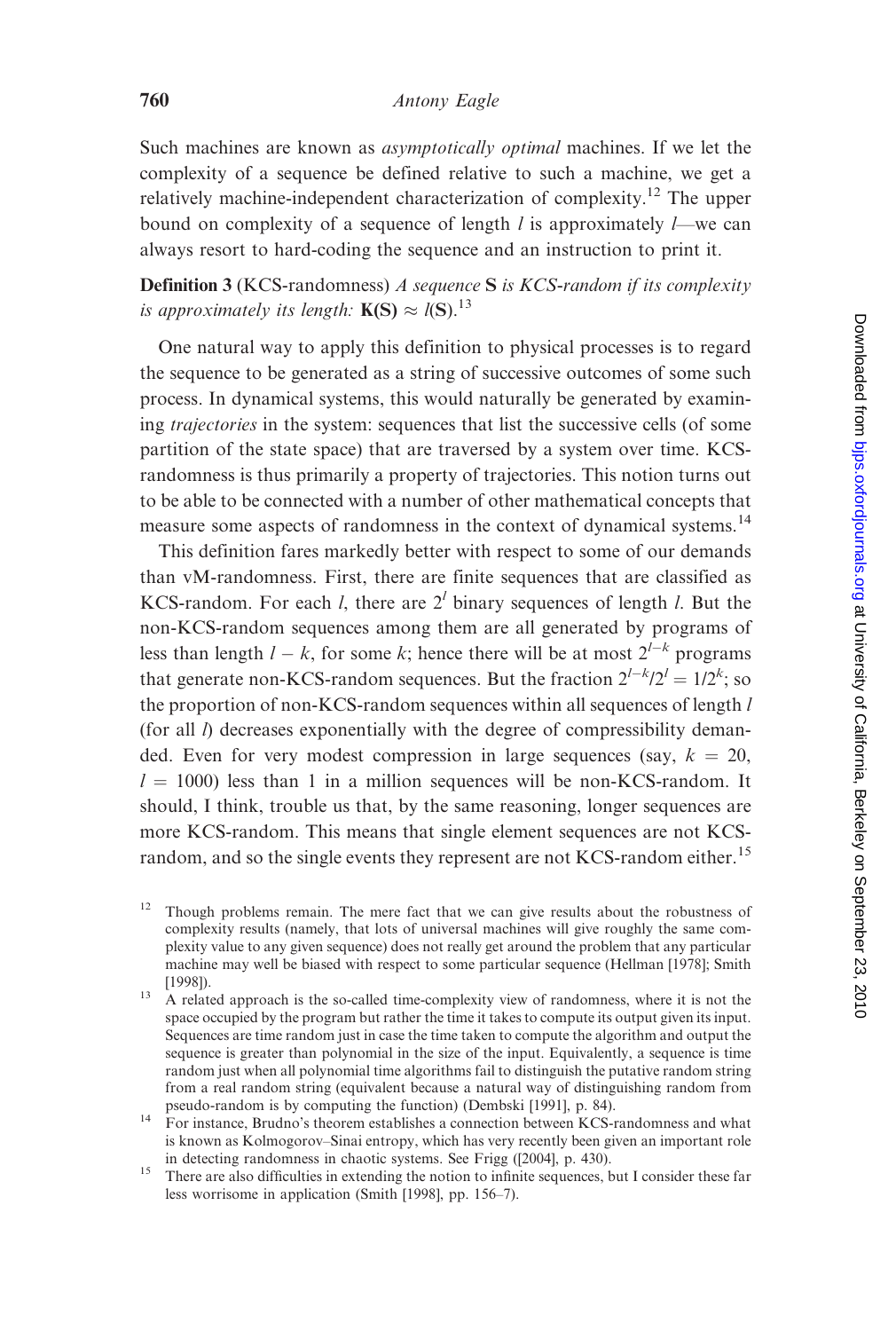It should also disturb us that biased sequences are less KCS-random than unbiased sequences (Earman [1986], pp. 143–5). A sequence of tosses of a biased coin (e.g.  $Pr(H) > 0.5$ ) can be expected to have more frequent runs of consecutive Hs than an unbiased sequence; the biased sequence will be more compressible. A single H interrupting a long sequence of Ts is even less KCSrandom. But in each of these cases, intuitively, the distribution of Hs in the sequence can be as random as desired, to the point of satisfying all the statistical significance tests for their probability value. This is important because stochastic processes occur with arbitrary underlying probability distributions, and randomness needs to apply to all of them: intuitively, random mating would not be less random were the distribution over genotypes non-uniform.

What about statistical testing? Here, again, there are neither effective computational tests for KCS-randomness nor any way of effectively producing a KCS-random sequence.<sup>16</sup> This prevents KCS-random sequences being effectively useful in random sampling and randomization. Furthermore, the lack of an effective test renders the hypothesis of KCS-randomness of some sequence relatively immune to confirmation or disconfirmation.

One suggestion is that perhaps we were mistaken in thinking that KCS complexity is an analysis of randomness; perhaps, as Earman ([1986]) suggests, it actually is an analysis of disorder in a sequence, irrespective of the provenance of that sequence. Be that as it may, the problems above seem to disqualify KCS-randomness from being a good analysis of randomness. (Though random phenomena typically exhibit disorderly behaviour, and this may explain how these concepts became linked, this connection is neither necessary nor sufficient.)

## 3 Randomness is unpredictability: preliminaries

Perhaps the foregoing survey of mathematical concepts of randomness has convinced you that no rigorously clarified concept can meet every demand on the concept of randomness that our scientific intuitions place on it. Adopting a best candidate theory of content (Lewis [1984]), one may be drawn to the conclusion that no concept perfectly fills the role delineated by our four demands, and one may then settle on (for example) KCS-randomness as the best partial filler of the randomness role.

Of course, this conclusion follows only if there is no better filler of the role. I think there is. My hypothesis is that scientific randomness is best analysed as a certain kind of unpredictability. I think this proposal can satisfy each of

There exists neither an algorithm which on input  $k$  yields a KCS-random sequence S as output such that  $|S| = k$  nor an algorithm which on input S yields output 1 iff that sequence is KCSrandom (van Lambalgen [1995], pp. 10–1). This result is a fairly immediate corollary of the unsolvability of the halting problem for Turing machines.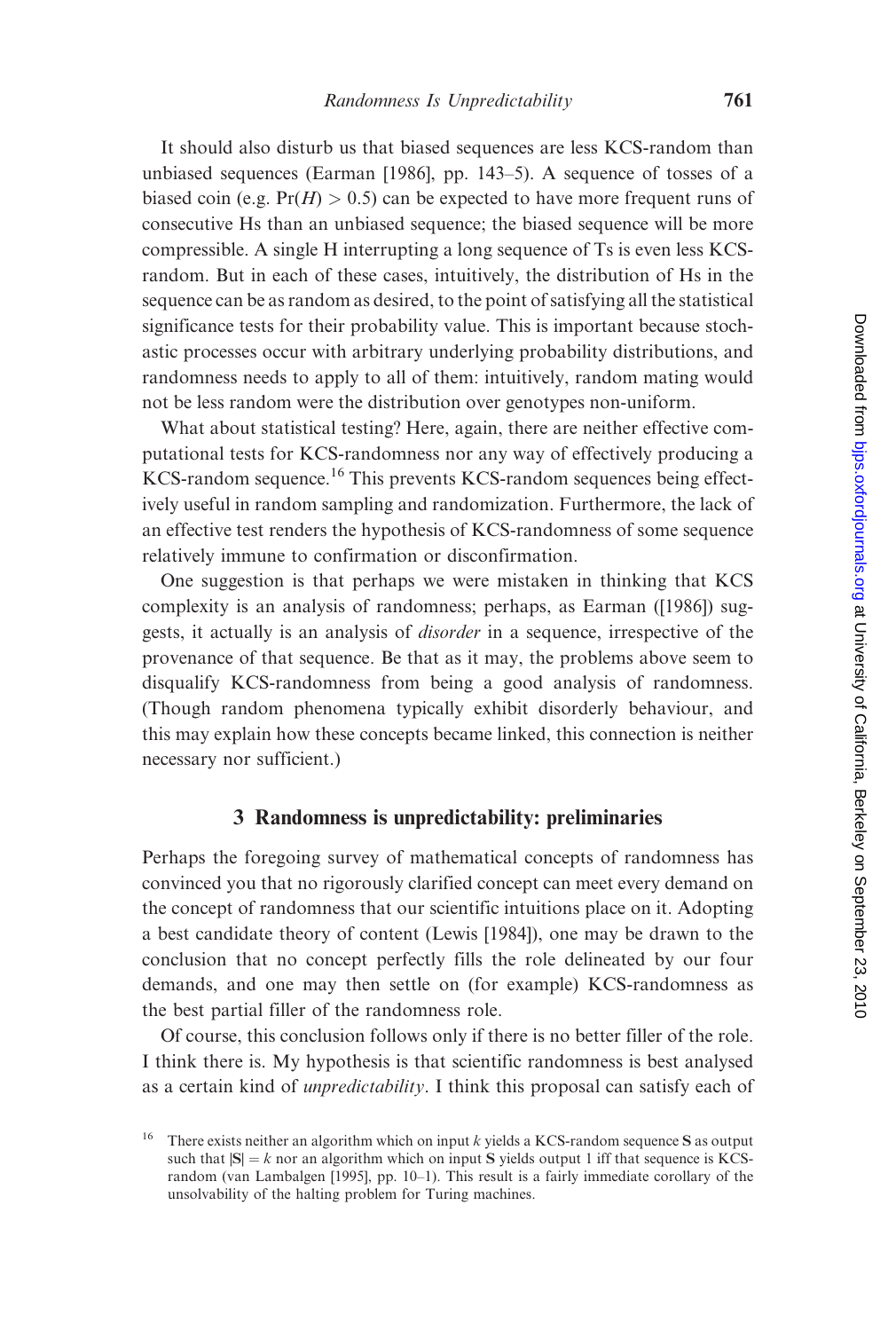the demands that emerge from our quick survey of scientific applications of randomness. Before I can state my analysis in full, some preliminaries need to be addressed.

## 3.1 Process and product randomness

The mathematical accounts of randomness we addressed do not, on the surface, make any claims about scientific randomness. Rather, these accounts invite us to infer, from the randomness of some sequence, that the process underlying that sequence was random (or that an event produced by that process and part of that sequence was random). Our demands were all constraints on random processes, requiring that they might be used to randomize experiments, to account for random behaviour, and that they might underlie stochastic processes and be compatible with determinism. Our true concern, therefore, is with process randomness, not product randomness (Earman [1986], pp. 137–8). Our survey has shown that the inference from product to process randomness failed: the class of processes that possess vM-random or KCS-random outcome sequences fails to satisfy the intuitive constraints on the class of random processes.<sup>17</sup>

Typically, appeals are made at this point to theorems which show that 'almost all' random processes produce random outcome sequences, and vice versa (Frigg [2004], p. 431). These appeals are beside the point. First, the theorems depend on quite specific mathematical details of the models of the systems in question, and these details do not generalize to all the circumstances in which randomness is found, giving such theorems very limited applicability. Second, even where these theorems can be established, there remains a logical gap between process randomness and product randomness: some random processes exhibit highly ordered outcomes. Such a possibility surely contradicts any claim that product randomness and process randomness are 'extensionally equivalent' (Frigg [2004], p. 431).

What is true is that product randomness is a defeasible incentive to inquire into the physical basis of the outcome sequence, and it provides at least a prima facie reason to think that a process is random. Indeed, this presumptive inference may explain much of the intuitive pull exercised by the von Mises and KCS accounts of randomness. For, insofar as these accounts do capture typical features of the outputs of random processes, they can appear to give an analysis of randomness. But this presumptive inference can be defeated;

<sup>17</sup> There is some psychological research which seems to indicate that humans judge the randomness of sequences by trying to assimilate them to representative outcomes of random processes. Any product-first conception of randomness will have difficulty explaining this clearly deeprooted intuition (Griffiths and Tenenbaum [2001]).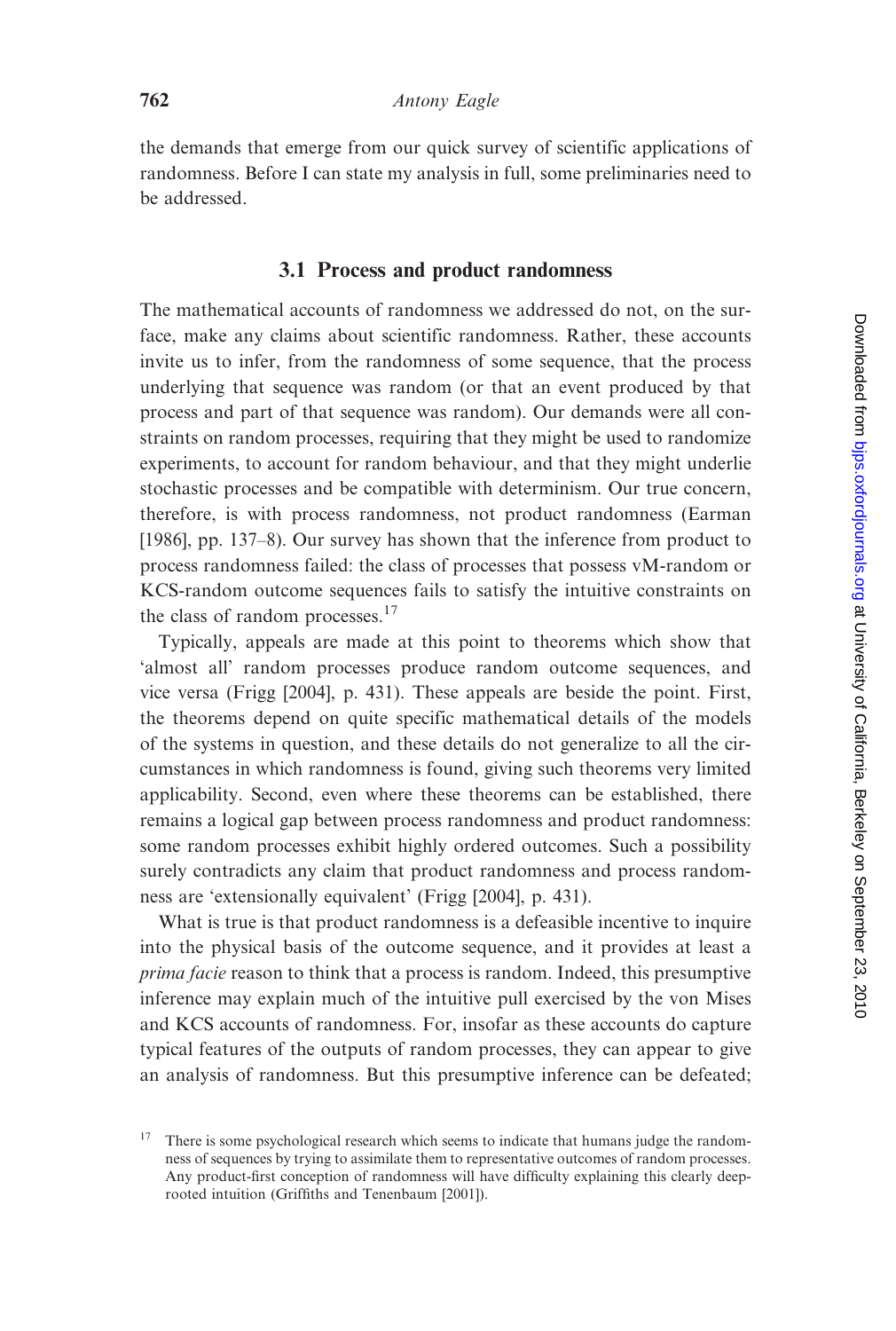and even the evidential status of random products is less important than it seems—on my account, far less stringent tests than von Mises or KCS can be applied that genuinely do pick out the random processes.

## 3.2 Randomness is indeterminism?

The comparative neglect of the concept of randomness by philosophers is in large part due, I think, to the pervasive belief in the pernicious hypothesis that a physical process is random just when that process is indeterministic. Hellman, while concurring with our conclusion that no mathematical definition of random sequences can adequately capture physical randomness, claims that 'physically random' is 'roughly interchangeable with "indeterministic" (Hellman [1978], p. 83).

Indeterminism here means that the complete and correct scientific theory of the process is indeterministic. A scientific theory we take to be a class of models (van Fraassen [1989], chapter 9). An individual model will be a particular history of the states that a system traverses (a specification of the properties and changes in properties of the physical system over time): call such a history a *trajectory* of the system. The class of all possible trajectories is the scientific theory. Two types of constraints govern the trajectories: the dynamical laws (like Newton's laws of motion) and the boundary conditions (like the Hamiltonian of a classical system restricts a given history to a certain allowable energy surface) govern which states can be accessed from which other states, while the laws of coexistence and boundary conditions determine which properties can be combined to form an allowable state (for instance, the ideal gas law  $PV = nRT$  constrains which combinations of pressure and volume can coexist in a state). This model of a scientific theory is supposed to be very general: the states can be those of the phase space of classical statistical mechanics or the states of soil moisture or of a particular genetic distribution in a population, while the dynamics can include any mappings between states.<sup>18</sup>

**Definition 4** (Earman–Montague determinism) A scientific theory is deterministic iff any two trajectories in models of that system which overlap at one point overlap at every point. A theory is indeterministic iff it is not deterministic; equivalently, if two systems can be in the same state at one time and evolve into distinct states. A system is  $(in)$  deterministic iff the theory which completely and correctly describes it is (in)deterministic. (Montague [1974]; Earman [1986])

<sup>18</sup> Some complications are induced if one attempts to give this kind of account for relativistic theories without a unique time ordering, but these are inessential for our purposes (van Fraassen [1989]).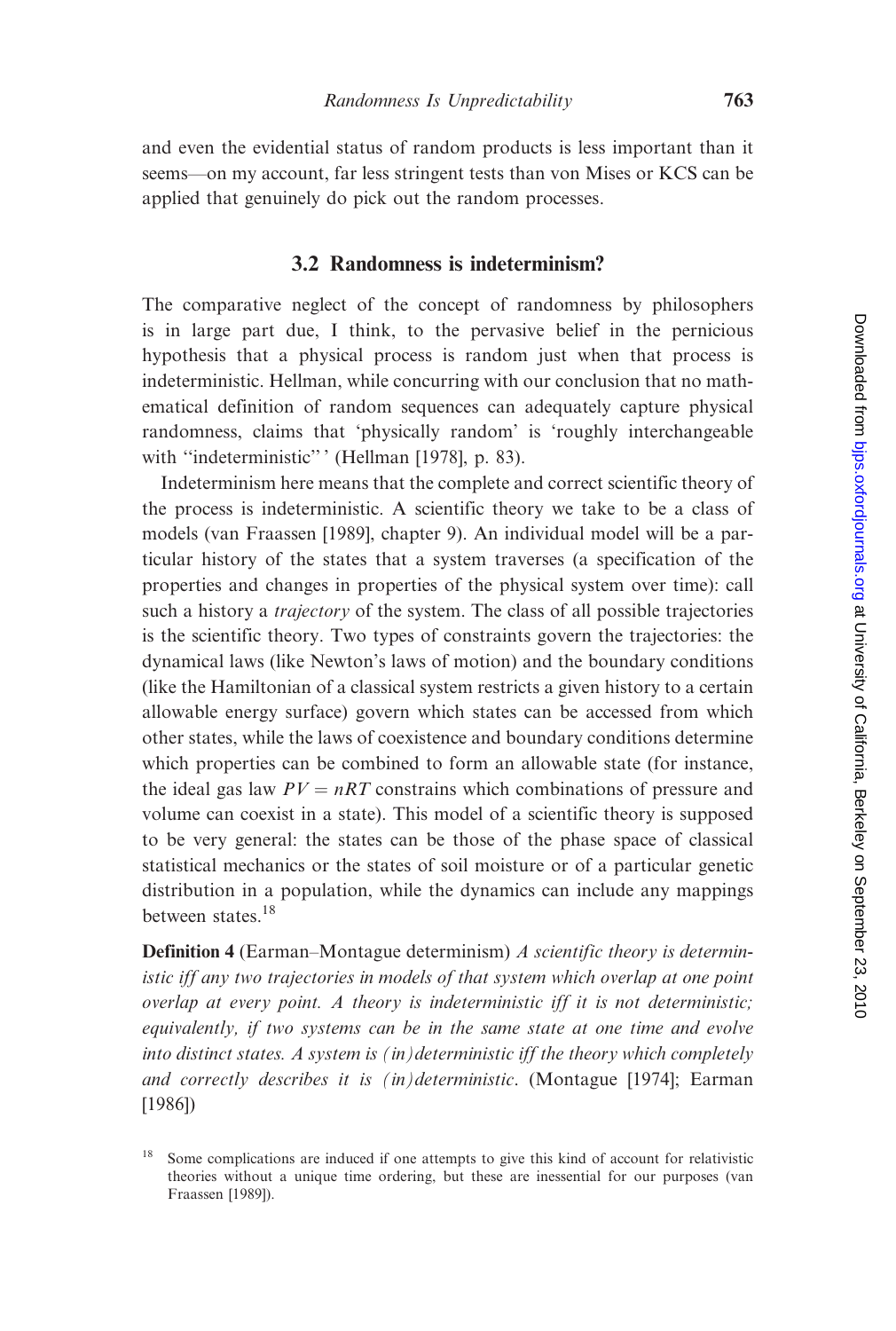## 764 Antony Eagle

Is it plausible that the catalogue of random phenomena we began with can be simply unified by the assumption that randomness is indeterminism? It seems not. Many of the phenomena we enumerated do not seem to depend for their randomness on the fact that the world in which they are instantiated is one where quantum indeterminism is the correct theory of the microphysical realm. One can certainly imagine that Newton was right. In Newtonian possible worlds, the kinds of random phenomena that chaotic dynamics gives rise to are perfectly physically possible; so too with random mating, which depends on a high-level probabilistic hypothesis about the structure of mating interactions, not low-level indeterminism.<sup>19</sup> Our definition of indeterminism made no mention of the concept of probability; an adequate understanding of randomness, however, must show how randomness and probability are related—hence indeterminism cannot be randomness. Moreover, we must at least allow for the possibility that quantum mechanics will turn out to be deterministic, as on the Bohm theory (Bell [1987b]). Finally, it seems wrong to say that coin tossing is indeterministic, or that creatures engage in indeterministic mating: it would turn out to be something of a philosophical embarrassment if the only analysis our profession could provide made these claims correct.

One response of behalf of the pernicious hypothesis is that, while classical physics is deterministic, it is nevertheless, on occasion, a useful idealization to pretend that a given process is indeterministic, and hence random.<sup>20</sup> I think that this response confuses the content of concepts deployed within a theory, such as the concept of randomness, with the external factors that contribute to the adoption of a theory, such as that theory being adequate for the task at hand and therefore being a useful idealization. Classical statistical mechanics does not say that it is a useful idealization that gas motion is random; the theory is an idealization that says gas motion is random, simpliciter. Here, I attempt to give a characterization of randomness that is uniform across all theories, regardless of whether those theories are deployed as idealizations or as perfectly accurate descriptions.

We must also be careful to explain why the hypothesis that randomness is indeterminism seems plausible to the extent that it does. I think that the historical connection of determinism with prediction in the Laplacean vision can explain the intuitive pull of the idea that randomness is objective indeterminism. I believe that a historical mistake still governs our thinking in this area, for when increasing conceptual sophistication enabled us to tease apart

<sup>&</sup>lt;sup>19</sup> There are also purported proofs of the compatibility of randomness and indeterminism (Humphreys [1978]). I do not think that the analysis of randomness utilized in these formal

John Burgess suggested the possibility of this response to me—and pointed out that some remarks below (particularly Sections 4.3 and 6.3) might seem to support it.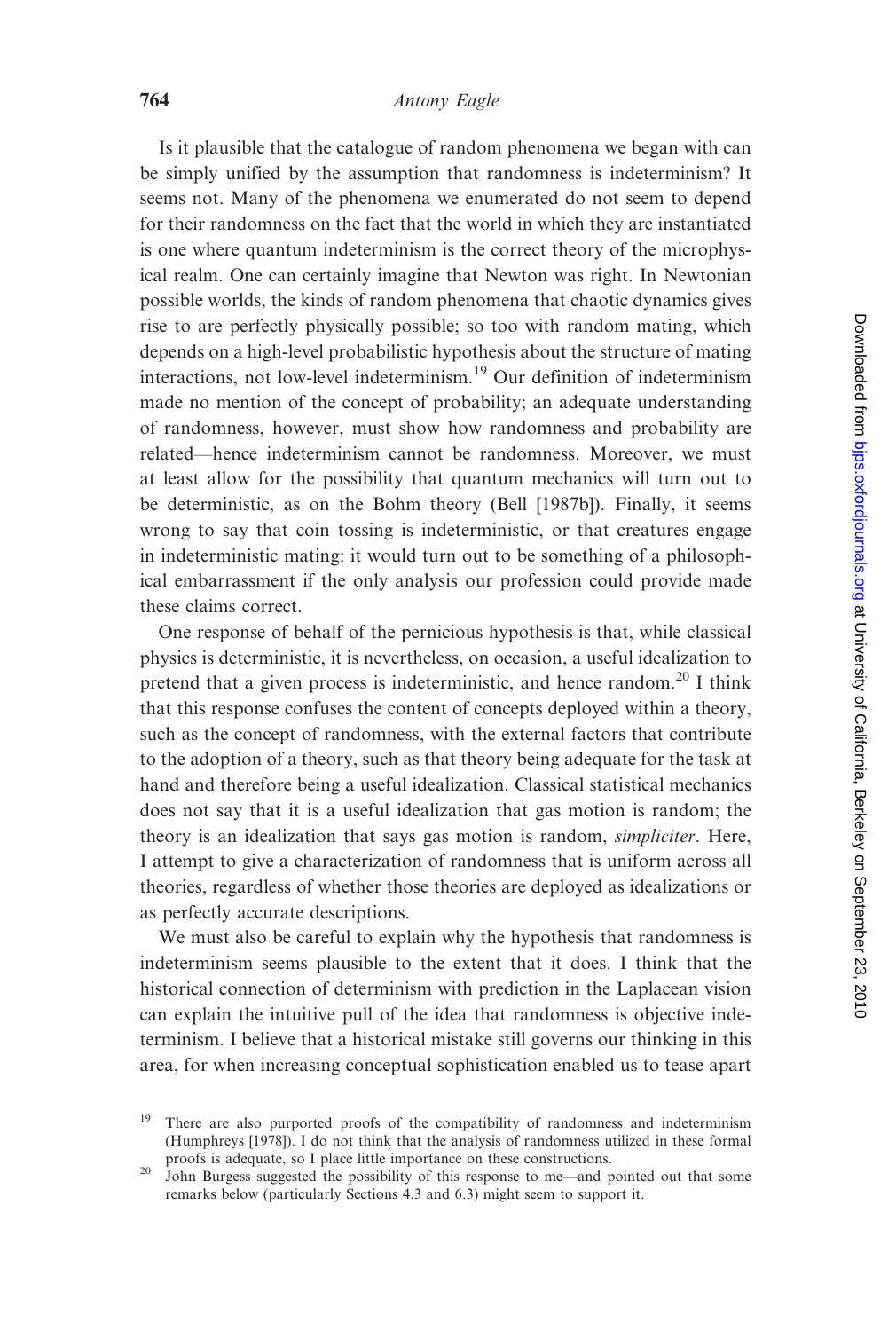the concepts of determinism and predictability, randomness remained connected to determinism, rather than with its rightful partner, predictability. It is to the concept of predictability that we now turn.

## 4 Predictability

Laplace's ([1951], p. 4) vision is that determinism is idealized predictability:

[A]n intelligence which could comprehend all the forces by which nature is animated and the respective situation of all the [things which] compose it—an intelligence sufficiently vast to submit these data to analysis—it would embrace in the same formula the movements of the greatest bodies in the universe and those of the lightest atom; for it, nothing would be uncertain and the future, as well as the past, would be present to its eyes.

**Definition 5** (Laplacean determinism) A system is Laplacean deterministic iff it would be possible for an epistemic agent who knew precisely the instantaneous state and could analyse the dynamics of that system to predict with certainty the entire precise trajectory of the system.

A Laplacean deterministic system is one where the epistemic features of some ideal agent cohere perfectly with the ontological features of that world. Given that there are worlds where prediction and determinism mesh in this way, it is easy to think that prediction and determinism are closely related concepts.<sup>21</sup>

There are two main ways to make the features of this idealized epistemic agent more realistic that would undermine this close connection. The first way is to try to make the epistemic capacities of the agent to ascertain the instantaneous state more realistic. The second way is to make the computational and analytic capacities of the agent more realistic. Weakening the epistemic abilities of the ideal agent allows us to clearly see the separation of predictability and determinism.<sup>22</sup>

## 4.1 Epistemic constraints on prediction

The first kind of constraint to note concerns our ability precisely to ascertain the instantaneous state of a system. At best, we can establish that the system was in a relatively small region of the state space over a relatively short interval of time.

<sup>21</sup> An infamous example of this is the bastardized notion of 'epistemological determinism', as used by Popper ([1982]), which is no form of indeterminism at all. The unfortunately named distinction between 'deterministic' and 'statistical' hypotheses, actually a distinction concerning the predictions made by theories, is another example of this persistent confusion (Howson [2000], pp. 102-3).

 $\frac{22}{2}$  For more on this, see Earman ([1986], chapter 1), Stone ([1989]), Schurz ([1995]) and Bishop ([2003]).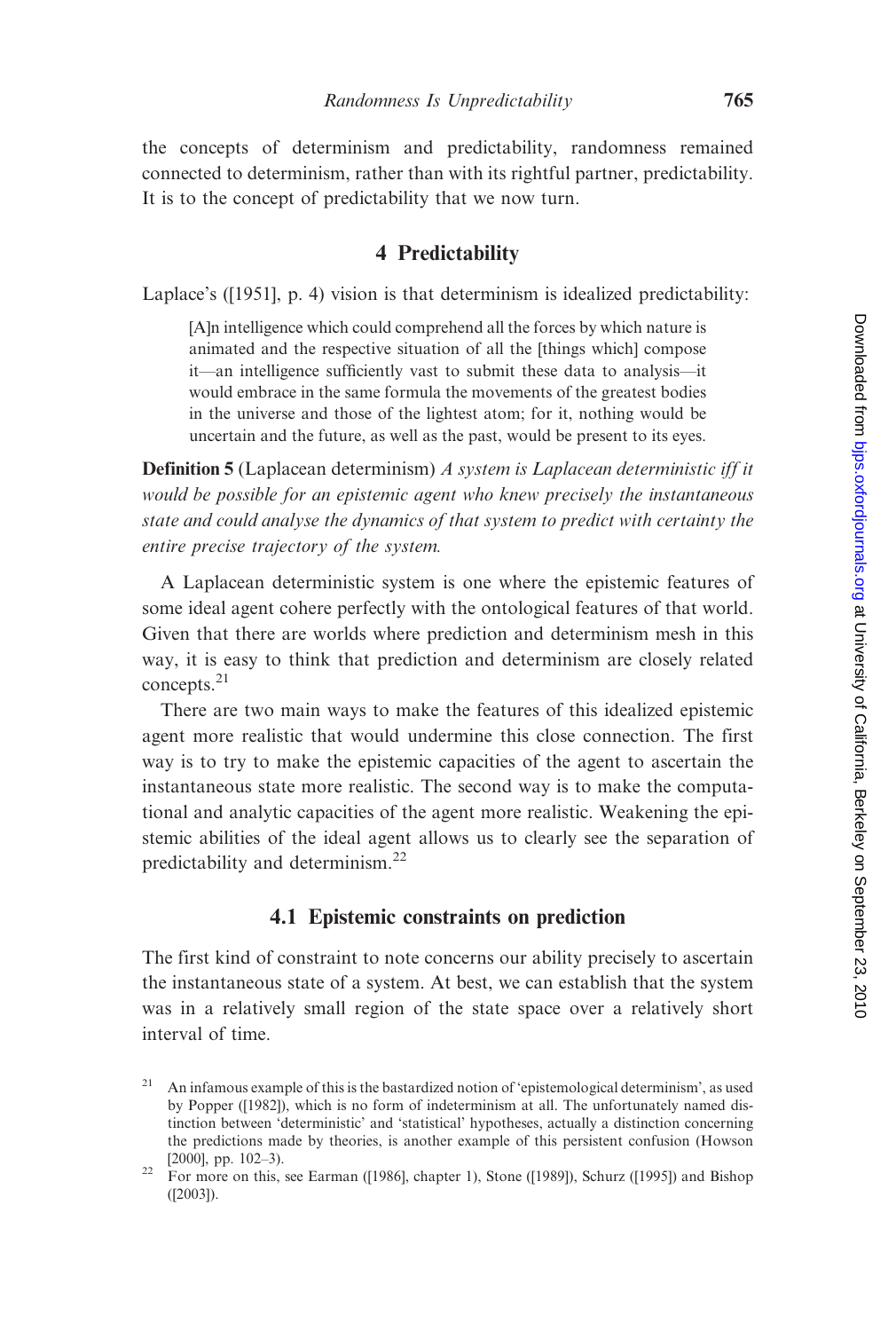## 766 Antony Eagle

There are several reasons for this. Most important, we humans are limited in our epistemic capabilities. Our measurement apparatus is not capable of arbitrary discrimination between different states and is typically able to distinguish only properties that correspond to quite coarse partitions of the state space. In the case of the classical statistical mechanics of an ideal gas in a box, the standard partition of the state space is into regions that are macroscopically distinguishable by means of standard mechanical and thermodynamic properties: pressure, temperature and volume. We are simply not capable of distinguishing states that can differ by arbitrarily little: one slight shift of position in one particle in a mole of gas. In such cases, with even one macrostate compatible with more than one indistinguishable microstate, predictability for us and determinism do not match; our epistemic situation is typically worse than this. $^{23}$ 

There is an 'in principle' restriction too. Measurement involves interactions: a system must be disturbed, ever so slightly, in order for it to affect the system that is our measurement device. We are forced to meddle and manipulate the natural world in ways that render uncertain the precise state of the system. This has two consequences. First, measurement alters the state of the system, meaning we are never able to know the precise premeasurement state (Bishop [2003], section 5). This is even more pressing if we consider the limitations that quantum mechanics places on simultaneous measurement of complementary quantities. Second, measurement introduces errors into the specification of the state. Repetition does only so much to counter these errors; physical magnitudes are always accompanied by their experimental margin of error.

It would be a grave error to think that the in principle limitations are the more significant restrictions on predictions. On the contrary, prediction is an activity that arose primarily in the context of agency, where having reasonable expectations about the future is essential for rational action. Creatures who were not goal directed would have no use for predictions. As such, an adequate account of predictability must make reference to the actual abilities of the epistemic agents who are deploying the theories to make predictions. An account of prediction which neglected these pragmatic constraints would thereby leave out why the concept of prediction is important or interesting at all (Schurz [1995], section 6).

<sup>&</sup>lt;sup>23</sup> Note that, frequently, specification of the past macroscopic history of a system together with its present macrostate, will help to make its present microstate more precise. This is because the past history can indicate something about the bundle of trajectories within which the system might lie. These trajectories may not include every point compatible with the currently observed state. In what follows, we consider the use of this historical constraint to operate to give a more precise characterization of the current state, rather than explicitly considering it.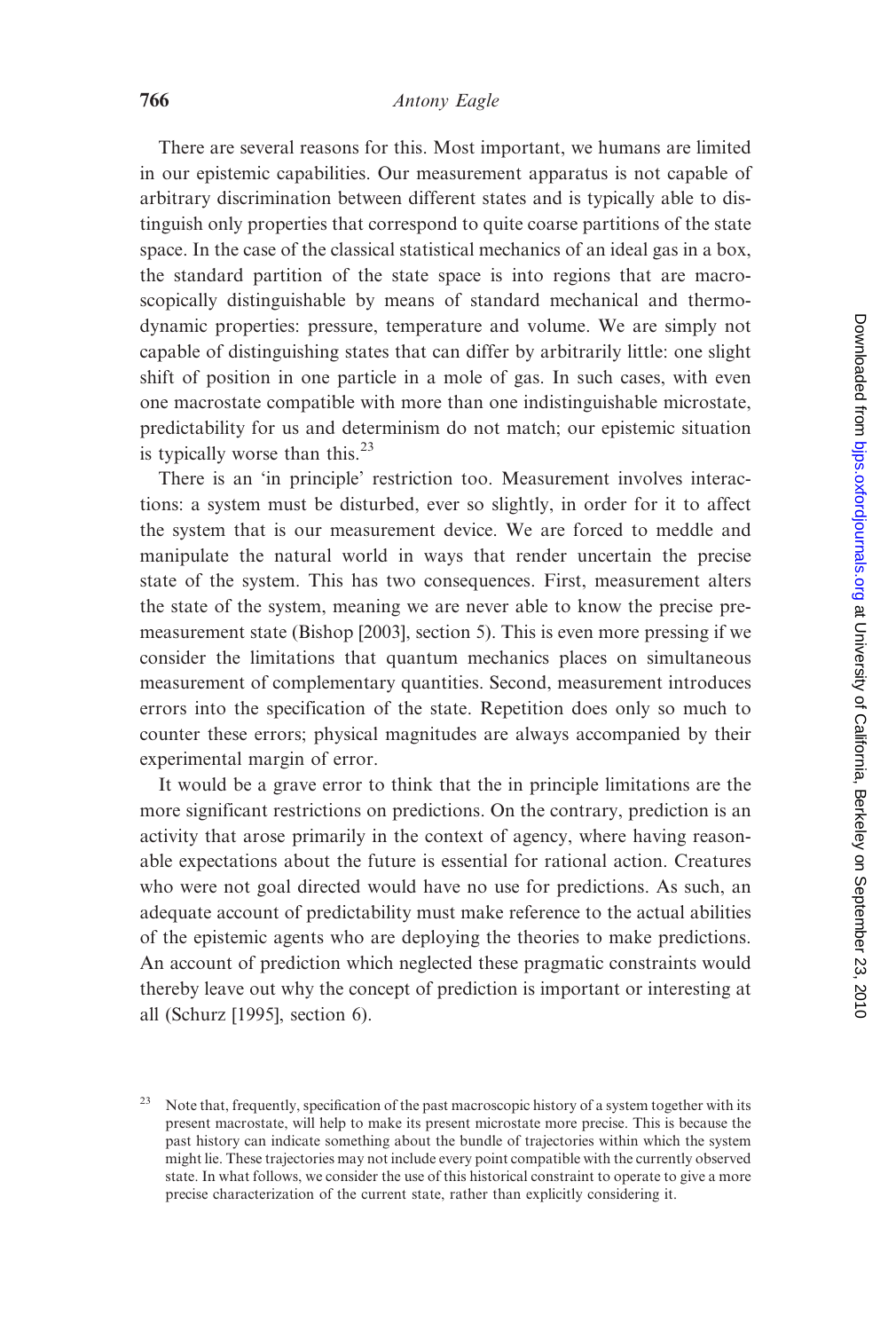A good example of the consequences of imprecise specification of initial conditions is furnished by the phenomenon from chaotic dynamics known as sensitive dependence on initial conditions, or 'error inflation' (Smith [1998], pp. 15, 167–8). Consider some small bundle of initial states S, and some state  $s_0 \in S$ . Then, for some systems,

$$
\forall \varepsilon > 0 \; \exists \delta > 0 \; \exists s^*_{0} \in S \; \exists t > 0 \; (|s_{0} - s^*_{0}| < \delta \wedge |s_{t} - s^*_{t}| > \varepsilon). \tag{2}
$$

That is, for some bundle of state space points that are within some arbitrary distance  $\delta$  in the state space, there are at least two states whose subsequent trajectories diverge by at least  $\varepsilon$  after some time  $t$ . In fact, for typically *chaotic* systems, all neighbouring trajectories within the bundle of states diverge exponentially fast. Predictability fails; knowledge of initial macrostates, no matter how fine-grained, can always leave us in a position where the trajectories traversing the microstates that compose that initial macrostate each end up in a completely different macrostate, giving us no decisive prediction.

How well can we accommodate this behaviour? It turns out then that predictability in such cases is exponentially expensive in initial data; to predict even one more stage in the time evolution of the system demands an exponential increase in the accuracy of the initial state specification. Given limits on the accuracy of such a specification, our ability to predict will run out in a very short time for lots of systems of very moderate complexity of description, even if we have the computational abilities. However (and this will be important in the sequel), we can predict global statistical behaviour of a bundle of trajectories. This is typically because our theory yields probabilities of state transitions from one macrostate into another.<sup>24</sup> This combination of global structure and local instability is an important conceptual ingredient in randomness (Smith [1998], chapter 4). Bishop ([2003]) makes the plausible claim that any error in initial measurement will eventually yield errors in prediction, but exponential error inflation is a particularly spectacular example.

## 4.2 Computational constraints on prediction

There may also be constraints imposed by our inability to track the evolution of a system along its trajectory. Humphreys' ([1978]) purported counterexamples to the thesis that randomness is indeterminism relied on the following possibility: that the total history of a system may supervene on a single state, hence the system is deterministic, while no computable sequence of states is isomorphic to that history. Given the very plausible hypothesis

We can also use shadowing theorems (Smith [1998], pp. 58-60) and knowledge of chaotic parameter values.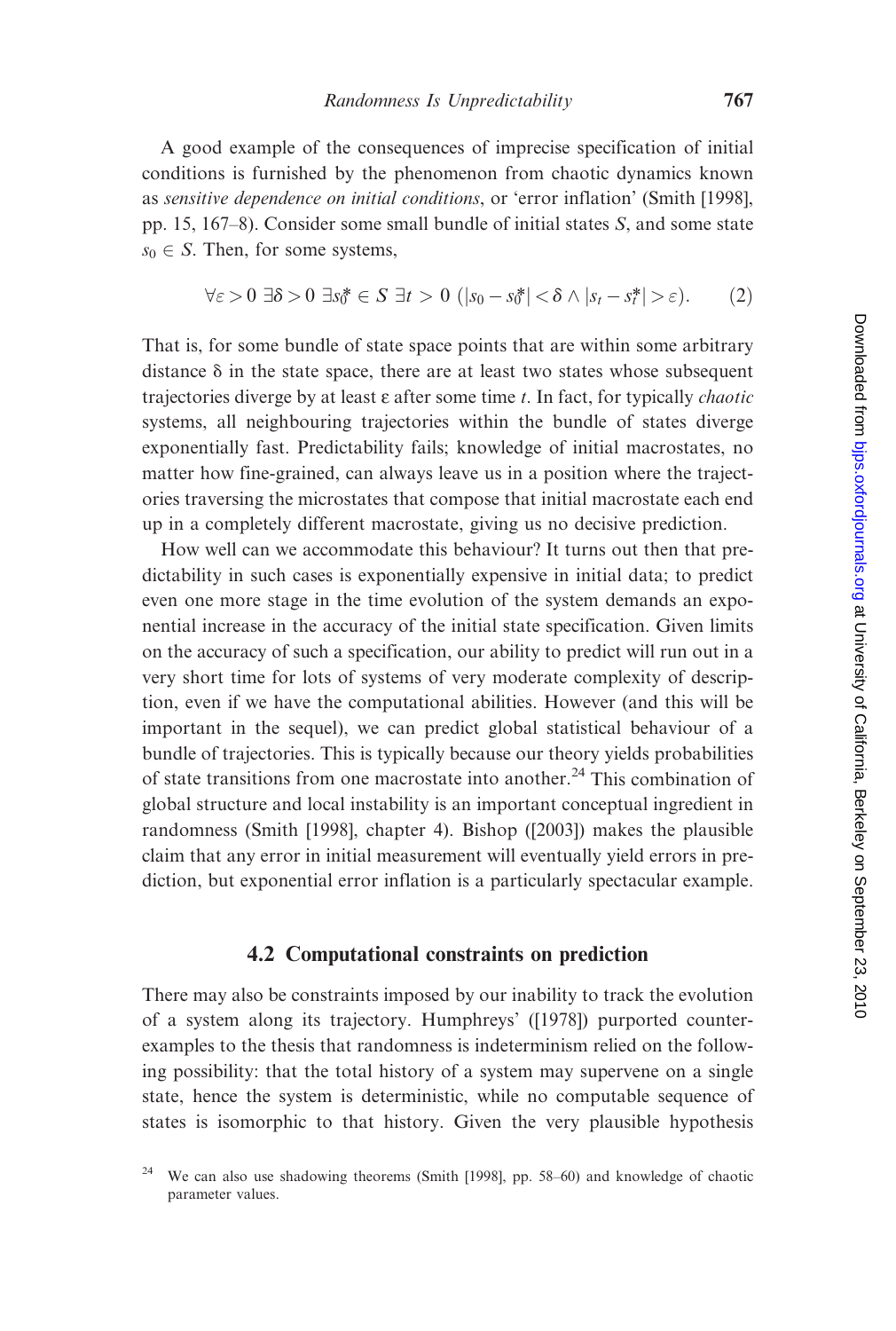## 768 Antony Eagle

that human predictors have at best the computation capacities of Turing machines, this means that some state evolutions are not computable by predictors like us. This is especially pronounced when the dynamical equations governing the system are not integrable and do not admit of a closed-form solution (Stone [1989]). Predictions of future states when the dynamics are based on open-form solutions are subject to ever-increasing complexity as the timescale of the prediction increases.

There is a sense in which all deterministic systems are computable; each system does effectively produce its own output sequence. If we were able (per impossibile) arbitrarily to control the initial conditions, then we could use the system itself as an 'analogue computer' that would simulate its own future behaviour. This, it seems to me, would be prediction by cheating. What we demand of a prediction is the making of some reasonable, theoretically informed judgement about the unknown behaviour of a system—not remembering how it behaved in the past. (Similarly, predicting by consulting a reliable oracle is not genuine prediction either.) I propose that, for our purposes, we set prediction by cheating aside as irrelevant.

An important issue for computation of predictions is the internal discrete representation of continuous physical magnitudes; this significant problem is completely bypassed by analogue computation (Earman [1986], chapter VI). This approach also neglects more mundane restrictions on computations: our finite lifespan, resources, memory and patience!

## 4.3 Pragmatic constraints on prediction

There are also constraints placed on prediction by the structure of the theory yielding the predictions. Consider thermodynamics. This theory gives perfectly adequate dynamical constraints on macroscopic state conditions. But it does not suffice to predict a state that specifies the precise momentum and position of each particle; those details are 'invisible' to the thermodynamic state. Some features of the state are thus unpredictable because they are not fixed by the theory's description of the state.

This is only of importance because, on occasion, this is a desirable feature of theory construction. A theory of population genetics might simply plug in the proviso that mating happens unpredictably, where this is to be taken as saying that for the purposes of the explanatory and predictive tasks at hand, it can be effectively treated as such. It is more perspicuous not to attempt to explain this higher-order stochastic phenomenon in terms of lower-level theories. This is part of a general point about the explanatory significance of higher-level theories, but it has particular force for unpredictability. Some theories do not repay the effort required to make predictions using them, even if those theories could, in principle, predict with certainty. Other theories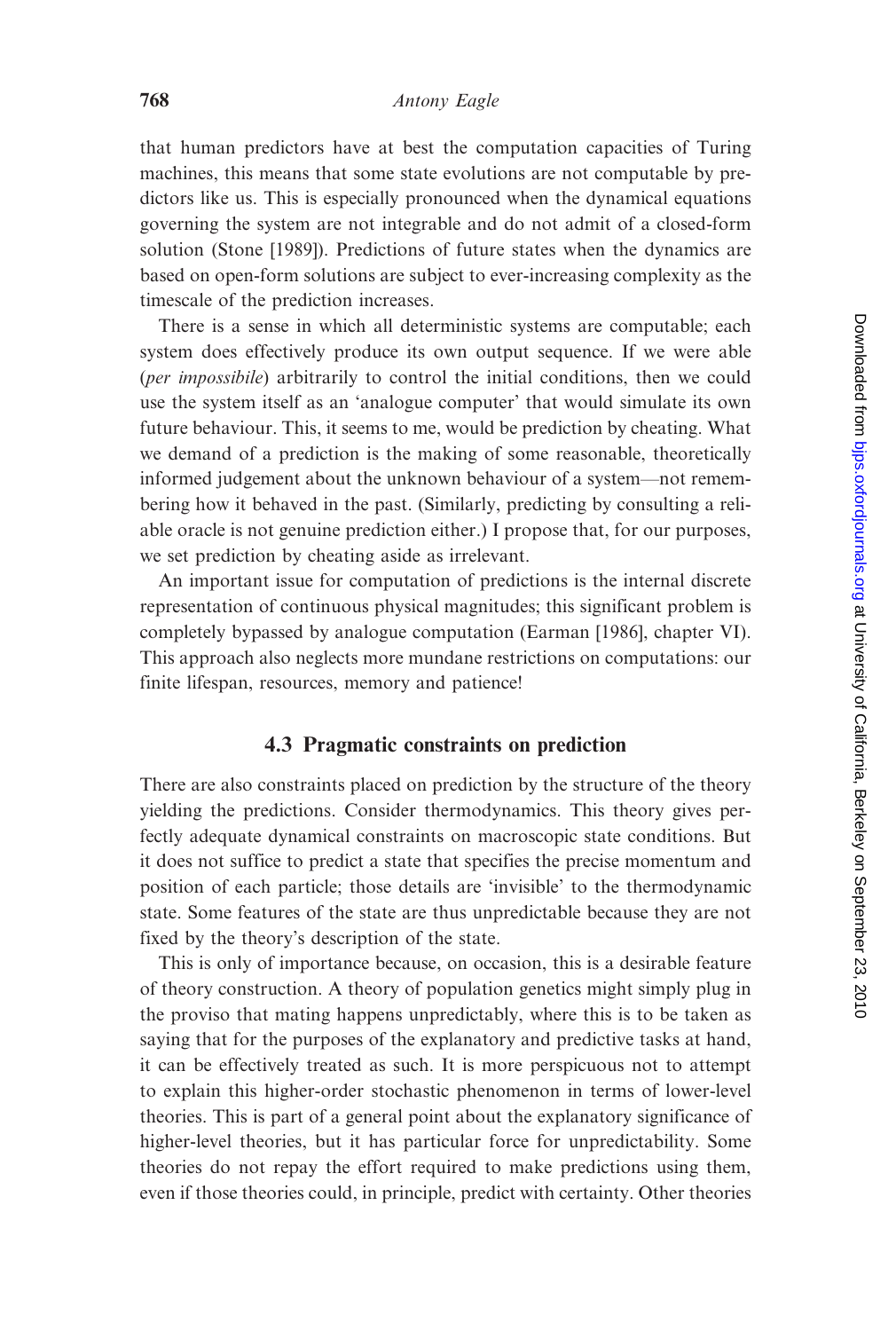are more simple and effective because various deterministic phenomena are treated as absolutely unpredictable. A random aspect of the process is perhaps to be seen as a qualitative factor in explanation of some quite different phenomenon or as an ancillary feature not of central importance to the theory; or it might simply be proposed as a central irreducible explanatory hypothesis, whose legitimacy derives from the fruitfulness of assuming it. Given that explanation and prediction are tasks performed by agents with certain cognitive and practical goals in hand (van Fraassen [1980]), the utility of some particular theory for such tasks will be a matter of the pragmatic qualities of the theory.

## 4.4 Prediction defined

Given these various constraints, I will now give a general characterization of the predictability of a process.

**Definition 6** (Prediction) A prediction function  $\Psi_{P,T}(M,t)$  takes as input the current state  $M$  of a system described by a theory  $T$  as discerned by a predictor P, and an elapsed time parameter, and yields a temporally indexed probability distribution  $Pr<sub>t</sub>$  over the space of possible states of the system. A prediction is a specific use of some prediction function by some predictor on some initial state and elapsed time, who then adopts  $Pr<sub>t</sub>$  as his posterior credence function (conditional on the evidence and the theory). (If the elapsed time is negative, the use is a retrodiction.)

Let us unpack this a little. Consider a particular system that has been ascertained to be in some state  $M$  at some time. The states are supposed to be distinguished by the epistemic capacities of the predictors, so that in classical mechanics, for example, the states in question will be macrostates, individuated by differences in observable parameters such as temperature or pressure. A prediction is an attempt to establish what the probability is that the system will be in some other state after some time t has elapsed.<sup>25</sup> The way such a question is answered, in my view, is by deploying a function of a kind whose most general form is a prediction function. The agent  $P$  who wishes to make the prediction has some epistemic and computational capabilities; these delimit the fine-grainedness of the partition of which  $M$  is a member and the class of possible functions. The theory  $T$  gives the basic ingredients for the prediction function, establishing the physical relations between states of the theory accepted by the agent. These are *contextual* features that are fixed by the surroundings in which the prediction is made: the epistemic and

<sup>25</sup> A perfect, deterministic prediction is the degenerate case where the probability distribution is concentrated on a single state (or a single cell of a partition).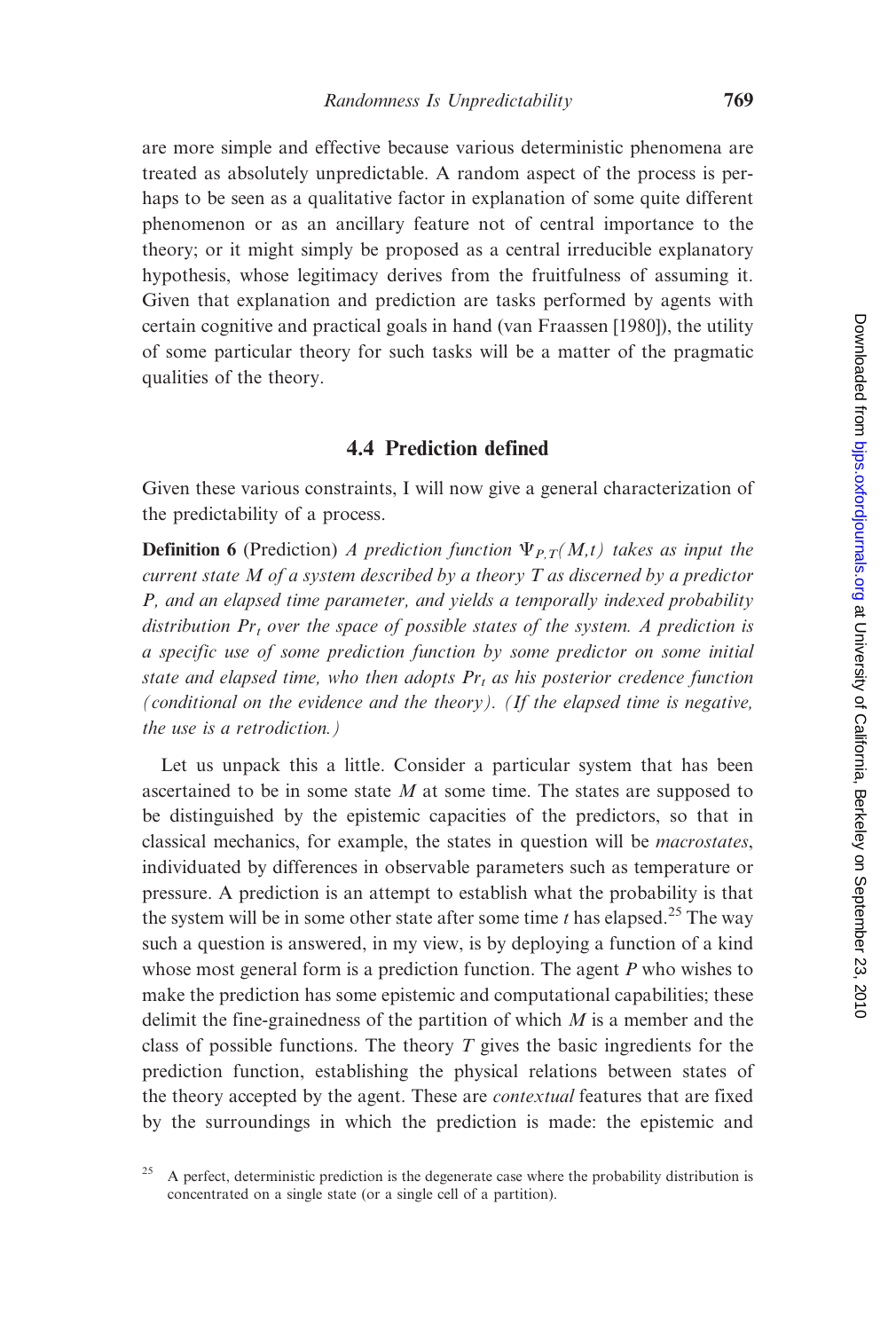#### 770 Antony Eagle

computational limitations of the predictor and the theory being utilized are presuppositions of the making of a prediction (Stalnaker [1984]). These contextual features fix a set of prediction functions that are available to potential predictors in that context. The actual prediction, however, is the updating of credences by the predictor, who conditions on observed evidence and accepted theory, which jointly dictate the prediction functions that are available to the predictor.

The notion of an available prediction function may need some explanation. Clearly, the agent who updates by simply picking some future event and giving it credence 1 is updating his beliefs in future outcomes in a way that meets the definition of a prediction function. Nevertheless, this prediction function is (most likely) inconsistent with the theory the agent takes to describe most accurately the situation he is concerned to predict, unless that agent adopts a very idiosyncratic theory. As such, it is accepted theory and current evidence that are to be taken as basic; these fix some prediction functions as reasonable for the agents who believe those theories and have observed that evidence, and it is those reasonable prediction functions that are available to the agent in the sense I have discussed here. Availability must be a normative notion; it cannot be, for example, that a prediction function is available if an agent could update his credences in accordance with its dictates; it must also be reasonable for the agent to update in that way, given his other beliefs.<sup>26</sup>

Graham Priest suggested to me that the set of prediction functions be all recursive functions on the initial data, just to make the set of available predictions the same for all agents. But I do not think we need to react quite so drastically, especially since to assume the availability of these functions is simply to reject some of the plausible computational limitations on human predictions.

This conception of prediction has its roots in consideration of classical statistical mechanics, but the use of thermodynamic macrostates as a paradigm for the input state  $M$  may skew the analysis with respect to other theories.<sup>27</sup> The input state M must include all the information we currently possess concerning the system whose behaviour is to be predicted. This might include the past history of the system, for example when we use trends in the stock market as input to our predictive economic models. It must also include some aspects of the microstate of the system, as in quantum mechanics, where the uniform initial distribution over phase space in classical statistical mechanics is unavailable, so all probabilities of macroscopic outcomes are state dependent. Sometimes we must also include relevant knowledge or

I thank Adam Elga for discussion of this point.<br>As Hans Halvorson pointed out to me.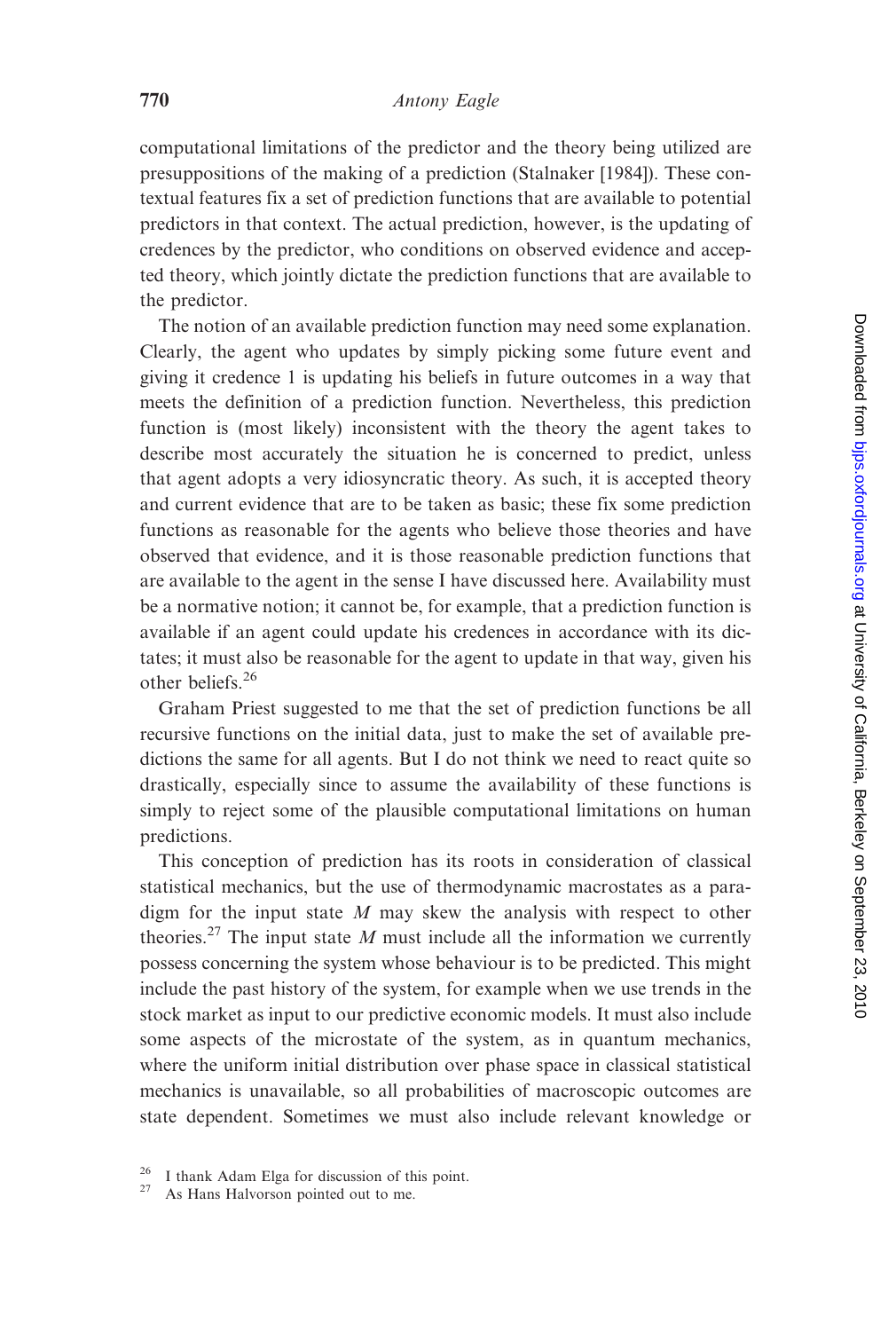assumptions about other potentially interacting systems. This holds not only when we assume that a system is for all practical purposes closed or isolated, but also in special relativity, where we can predict future events only if we impose boundary conditions on regions that are space-like separated from us (for example, the condition that those regions are more or less similar to our past light cone). So the input state must be broader than just the current observations of the system, and it must include all the ingredients necessary, whatever those might be, to fix on a posterior probability function.

The relation of the dynamical equations of the theory to the available prediction functions is an important issue. The aim of a predictive theory is to yield useful predictions by means of a modified dynamics that is not too false to the underlying dynamics. For some theories, the precise states will be ascertainable and the dynamical equations solvable; the prediction functions in this case will just be the dynamical equations used in the theory, and the probability distribution over final states will be concentrated on a point in the deterministic case or given by the basic probabilistic rule in the indeterministic case (say, Born's rule in elementary quantum theory). Other cases are more complicated. In classical statistical mechanics, we have to consider how the entire family of trajectories that intersect  $M$  (i.e. overlap the microstates  $s$  that constitute  $M$ ) behave under the dynamical laws and whether tractable functions that approximate this behaviour can be found. For instance, the very simple prediction function for ergodic statistical mechanical systems is that the probability of finding a system in some state  $M$  after sufficient time has elapsed is the proportion of the phase space that  $M$  occupies. This requires a great many assumptions and simplifications, ergodicity prominent among them, and each theory will have different requirements. The general constraints seem to be those laid down in the preceding subsections, but no more detailed universal recipe for producing prediction functions can be given. In any case, the particular form of prediction functions is a matter for physical theory; the logical properties of such a function are those I have specified above.

Of course, whether any function that meets these formal requirements is a useful or good prediction function is another matter. A given prediction function can yield a distribution that gives probability 1 to the whole state space but no information about probabilities over any more fine-grained partition. Such a function, while perfectly accurate, is pragmatically useless and should be excluded by contextual factors. In particular, I presume that the predictor wishes to have the most precise partition of states that is compatible with accurate prediction. But the trade-off between accuracy and fine-grainedness will depend on the situation in hand.

The ultimate goal, of course, is that the probability distribution given by the prediction function will serve as normative for the credences of the agents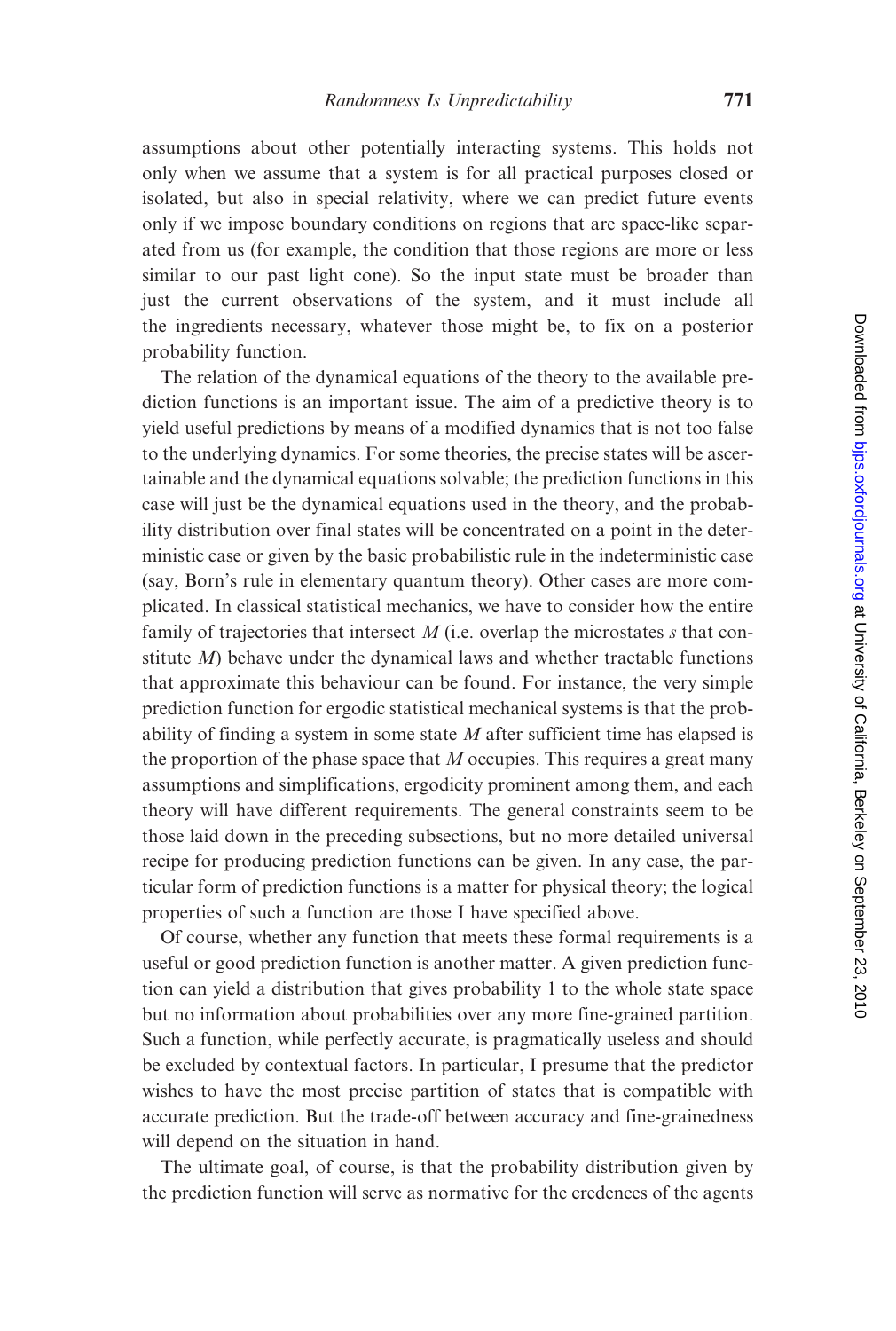making the prediction (van Fraassen [1989], p. 198). The probabilities are matched with the credence by means of a probability coordination rule, of which the Principal Principle is the best known example (Lewis [1980]). This is essential in explaining how predictions give rise to action and is one important reason why the outcomes of a prediction must be probabilistic. Another is that we can easily convert a probability distribution over states into an expectation value for the random variable that represents the unknown state of the system. Prediction can then be described as yielding expectation values for some system given an estimation of the current values that characterize the system, which enables a large body of statistical methodology to come to bear on the use and role of predictions.<sup>28</sup>

## 5 Unpredictability

With a characterization of predictability in hand, we are in a position to characterize some of the ways that predictability can fail. Importantly, since we have separated predictability from determinism, it turns out that being indeterministic is one way, but not the only way, in which a phenomenon can fail to be predictable.

**Definition 7** (Unpredictability) An event E (at some temporal distance t) is unpredictable for a predictor  $P$  iff  $P$ 's posterior credence in  $E$  after conditioning on current evidence and the best prediction function available to  $P$  is not 1, that is, if the prediction function yields a posterior probability distribution that does not assign probability 1 to  $E^{29}$ 

There is some worry that this definition is too inclusive—after all, there are many future events that are intuitively predictable and yet we are not certain that they will occur. This worry can be assuaged by attending to the following two considerations. First, this definition captures the idea that an event is not perfectly predictable. If the available well-confirmed prediction function allows us to raise our posterior credence in the event considerably, we might well be willing to credit it with significant predictive powers, even though it does not convey certainty on the event. This indicates only that between perfect predictability and the kind of unpredictability we shall call randomness (Section 6) there are greater or lesser degrees of unpredictability. Often, in everyday circumstances, we are willing to collapse some of these finer

<sup>&</sup>lt;sup>28</sup> For a start, see Jeffrey ([2004]), especially chapter 4.<br><sup>29</sup> Note, in passing, that this definition does not make biased sequences any more predictable than unbiased ones, just because some outcome turns up more often. Unpredictability has to do with our expectations, and in cases of a biased coin we do expect more heads than tails, for example. We still cannot tell what the next toss will be to any greater precision than the bias we might have deduced; hence, it remains unpredictable.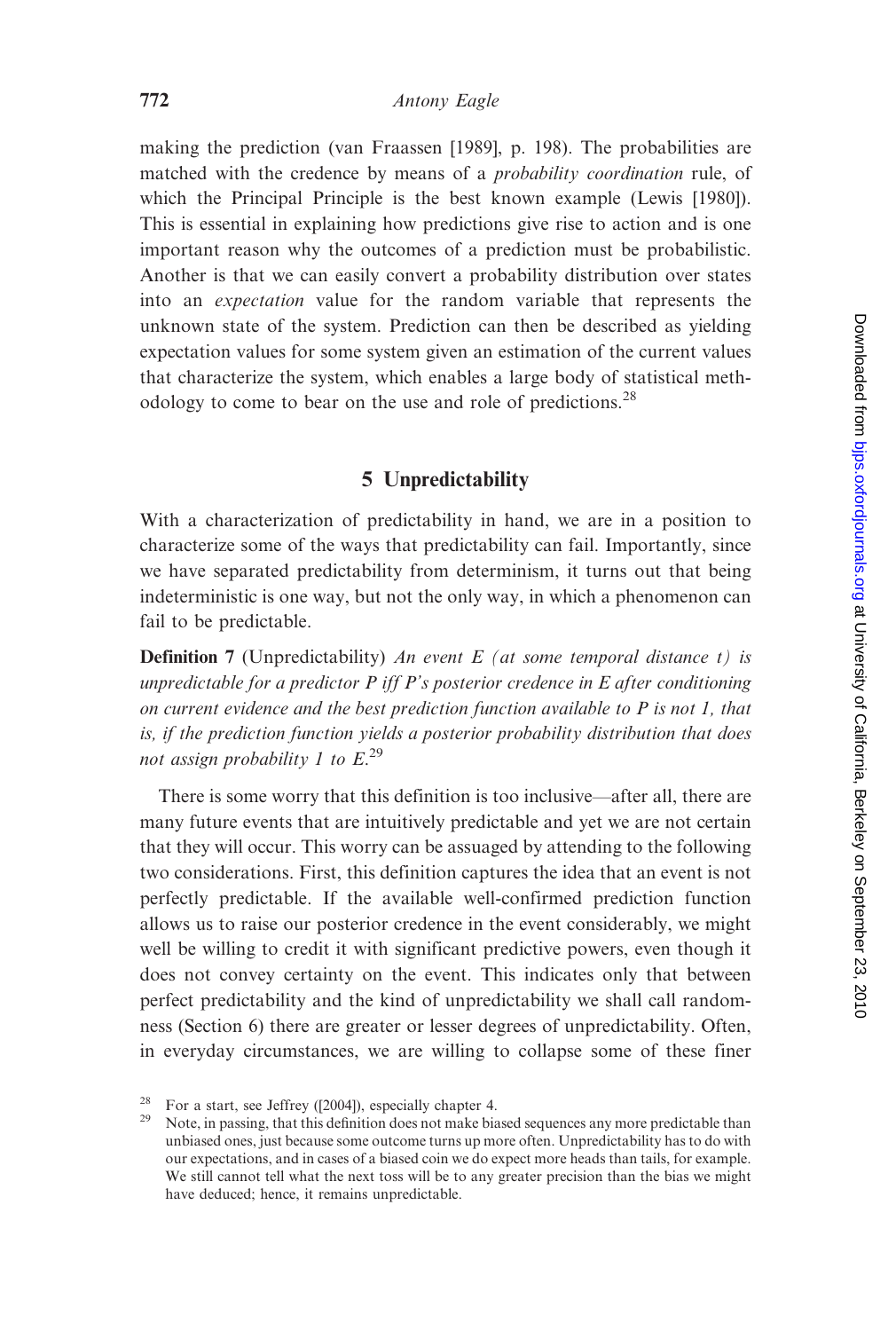distinctions: we are willing, for example, to make little distinction between certainty and very high non-unity credences. (This is at least partially because the structure of rational preference tends to obscure these slight differences that make no practical difference to the courses of action we adopt to achieve our preferred outcomes.) It is, therefore, readily understood that common use of the concept of unpredictability should diverge from the letter, but I suggest not the spirit, of the definition given above. Second, we must recognize that when we are prepared to use a theory to predict some event, and yet reserve our assent from full certainty in the predictions made, what we express by that is some degree of uncertainty regarding the theory. Our belief in and acceptance of theories is a complicated business, and we frequently make use of and accept theories that we do not believe to be true. Some of what I have to say here about pragmatic factors involved in prediction reflects the complexities of this matter. But regardless of our final opinion on acceptance and use of theories, it remains true that our conditional credences concerning events, conditional on the truth of those theories, capture the important credential states as far as predictability is concerned. So, many events are predictable according to the definition above, because conditional credence in the events is 1, conditional on the simple theories we use to predict them. But we nevertheless refrain from full certainty because we are not certain of the simple theory. The point is that prediction as I have defined it concerns what our credences would be if we discharged the condition on those credences by coming to believe the theory with certainty, and this obviously simplifies the actual nature of our epistemic relationship with the theories we accept.

An illustration of the definition in action is afforded by the case of indeterminism, the strongest form of unpredictability. If the correct theory of some system is indeterministic, then we can imagine an epistemic agent of perfect computational and discriminatory abilities for whom the contextually salient partition on state space individuates single states, and who believes the correct theory. An event is unpredictable for such an agent just in case knowledge of the present state does not concentrate posterior credence only upon states containing the event. If the theory is genuinely indeterministic there exist lawful future evolutions of the system from the current state to each of incompatible future states  $s$  and  $s^*$ . If there is any event true in  $s$ but not in s\*, that event will be unpredictable. Indeed, if an indeterministic theory countenances any events that are not instantiated everywhere in the state space, then those events will be unpredictable.

It is important to note that predictability, while relative to a predictor, is a theoretical property of an event. It is the available prediction functions for some given theory that determine the predictions that can be made from the perspective of that theory. It is the epistemic and computational features of predictors that fix the appropriate theories for them to accept—namely,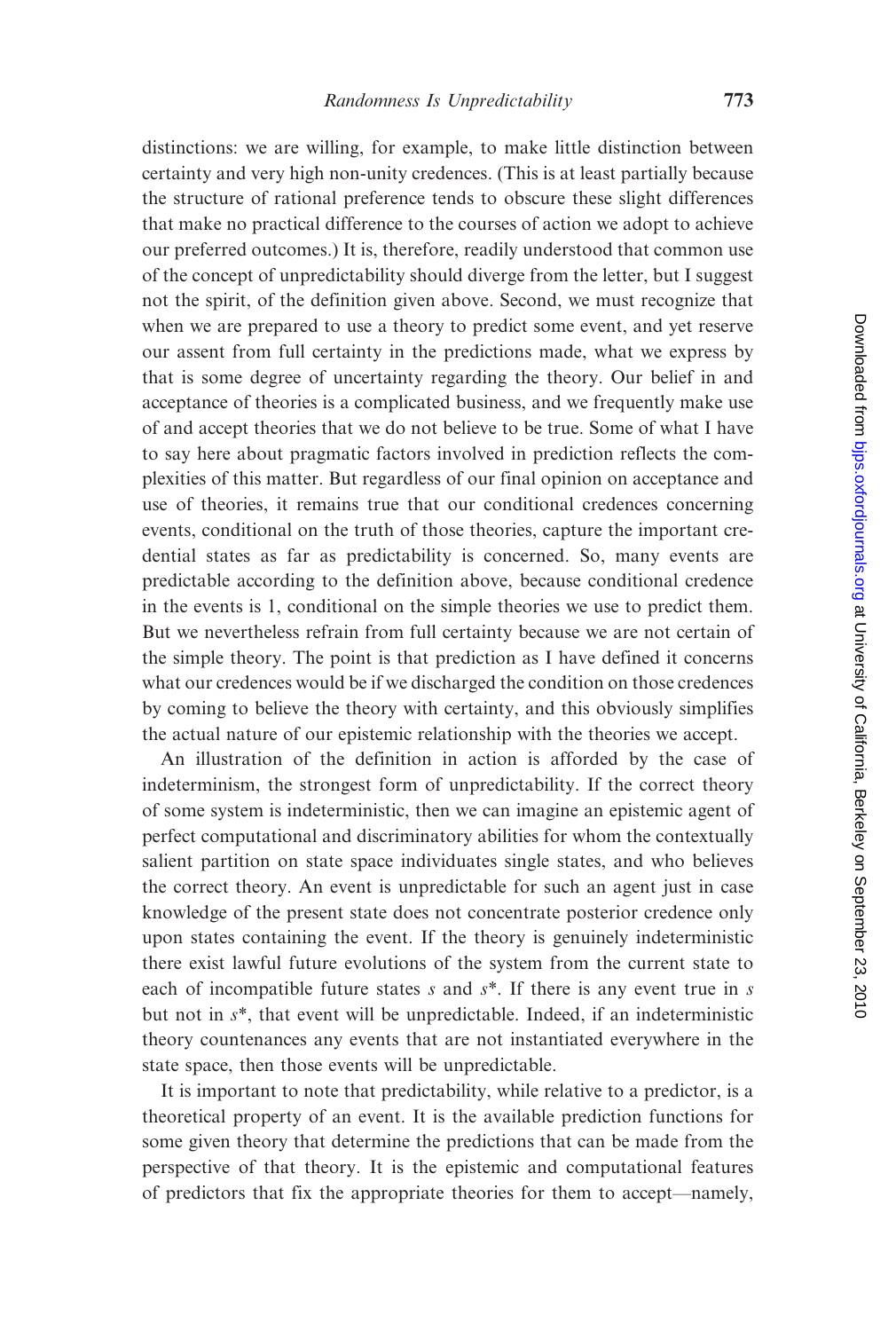predictors accept theories that partition the state space at the right level of resolution to fit their epistemic capacities and provide prediction functions that are well matched to their computational abilities. In other words, the level of resolution and the allowed computational expenditure are parameters of predictability, and there will be different characteristic or typical parameters for creatures of different kinds, in different epistemic communities. This situation provides another perspective on the continued appeal of the thesis that randomness is indeterminism. Theories which describe unpredictable phenomena, on this account, treat those phenomena as indeterministic. The way that the theory represents some situation  $s$  is the same way as the theory represents some distinct situation  $s^*$ , but the ways the theory represents the future evolutions of those states  $s_t$  and  $s_t^*$  are distinct, so that within the theory we have duplicate situations evolving into distinct situations.

It is easy to see how the features that separate prediction from determinism also lead to failures of predictability. The limited capacities of epistemic agents to detect differences between fundamental detailed states, and hence their limitation to relatively coarse-grained partitions over the state space, lead to the possibility of diverging trajectories from a single observed coarse state even in deterministic systems. Then there will exist events that do not get probability 1 and are hence unpredictable. Note that one and the same type of event can be predicted at one temporal distance, and unpredictable at another, if the diverging trajectories require some extended interval of time to diverge from each other.

If the agent does not possess the computational capacities to utilize the most accurate prediction functions, he may be forced to rely on simplified or approximate methods. If these techniques do lead to predictions of particular events with certainty, then either (contra the assumption) the prediction function is not a simplification or approximation at all or the predictions will be incorrect, and the prediction functions should be rejected. To avoid rejecting prediction functions that make incorrect but close predictions, those functions should be made compatible with the observed outcomes by explicitly considering the margins of error on the approximate predictions. Then the outputs of such functions can include the actual outcome, as well as various small deviations from actuality—they avoid conclusive falsification by predicting approximately which state will result. If such approximate predictions can include at least a pair of mutually exclusive events, then we have unpredictability with respect to those events.

Finally, if the agent accepts a theory for pragmatic reasons, then that may induce a certain kind of failure of predictability, because the agent has restricted the range of available prediction functions to those that are provided by the theory subject to the agent's epistemic and computational limitations. An agent who uses thermodynamics as his predictive theory in a world where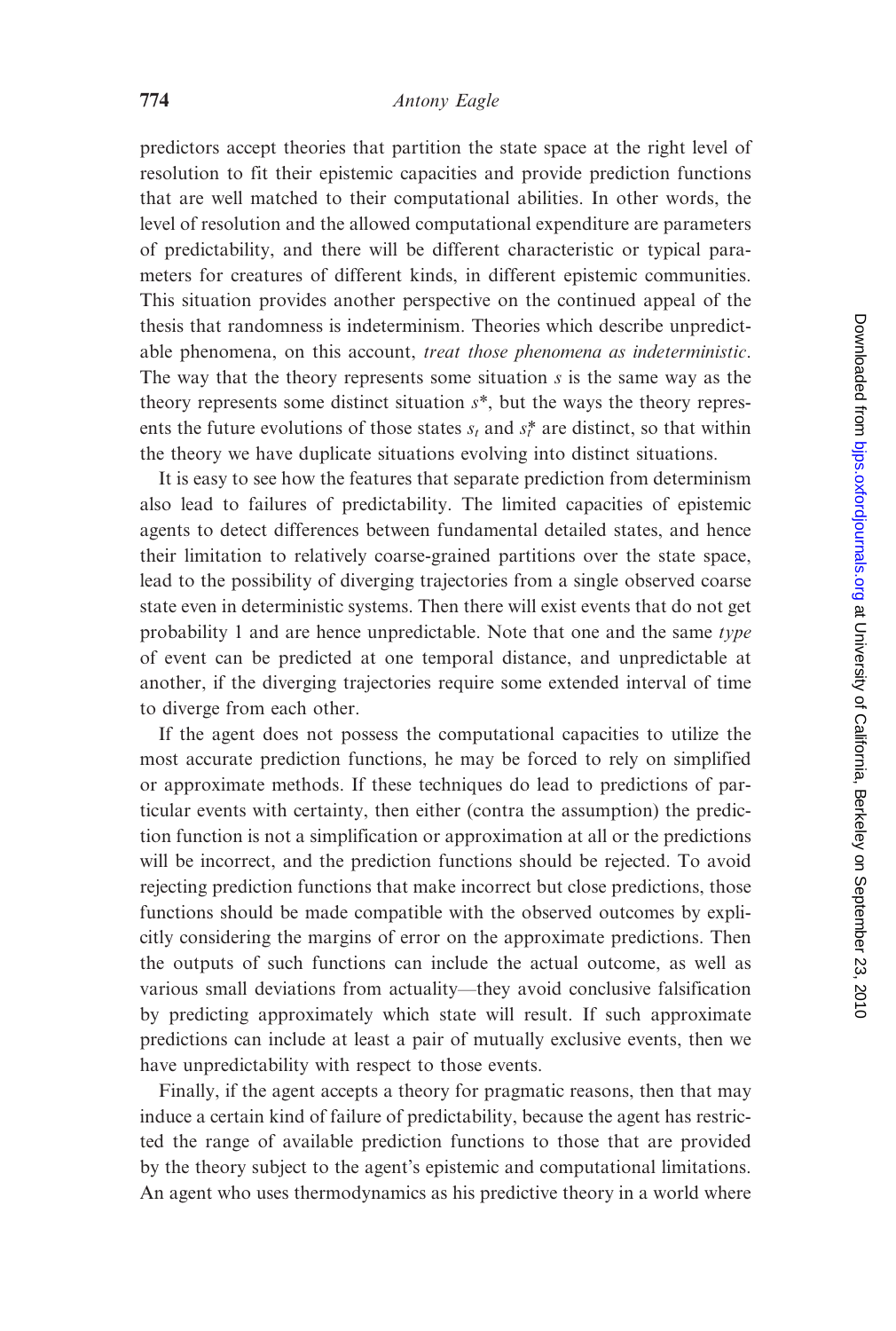classical statistical mechanics is the correct story of the microphysics thereby limits his ability to predict outcomes with perfect accuracy (since there are thermodynamically indistinguishable states that can evolve into thermodynamically distinguishable outcomes, if those initial states are statisticalmechanically distinguishable). Theories also make certain partitions of the real state space salient to predictors (the so-called level of description that the theory operates at), and this can lead to failures of predictability in much the same way as epistemic restrictions can (even though the agents might have other, pragmatic, reasons for adopting those partitions as salient—for instance, the explanatory value of robust macroscopic accounts).

## 6 Randomness is unpredictability

We are now in a position to discuss my proposed analysis. The views suggested by Suppes and Kyburg in the epigraphs to this article provide some support for this proposal—philosophical intuition obviously acknowledges some epistemic constraints on legitimate judgements of randomness. I think that these epistemic features, derived from pragmatic and objective constraints on human knowledge, exhaust the concept of randomness.

As I discussed earlier, some events which satisfy my definition of unpredictability are only mildly unpredictable. For instance, if the events are distinguished in a fine-grained way, and the prediction concentrates the posterior probability over only two of those events, then we may have a very precise and accurate prediction, even if not perfect. These failures of prediction do not, intuitively, produce randomness. So what kind of unpredictability do I think randomness is?

The following definition captures my proposal: randomness is maximal unpredictability.

**Definition 8** (Randomness) An event E is random for a predictor P using theory T iff E is maximally unpredictable. An event E is maximally unpredictable for P and  $T$  iff the posterior probability of  $E$  yielded by the prediction functions that T makes available, conditional on current evidence, is equal to the prior probability of E. This also means that P's posterior credence in E, conditional on theory and current evidence (the current state of the system), must be equal to P's prior credence in E conditional only on theory.

We may call a *process* random, by extension, if each of the outcomes of the process is random. So rainfall inputs constitute a random process because the timing and magnitude of each rainfall event is random.<sup>30</sup> That is, since the

<sup>30</sup> To connect up with our previous discussions, a sequence of outcomes is random just in case those outcomes are the outcomes of a random process. This is perfectly compatible with those outcomes being a very regular sequence; it is merely unlikely to be such a sequence.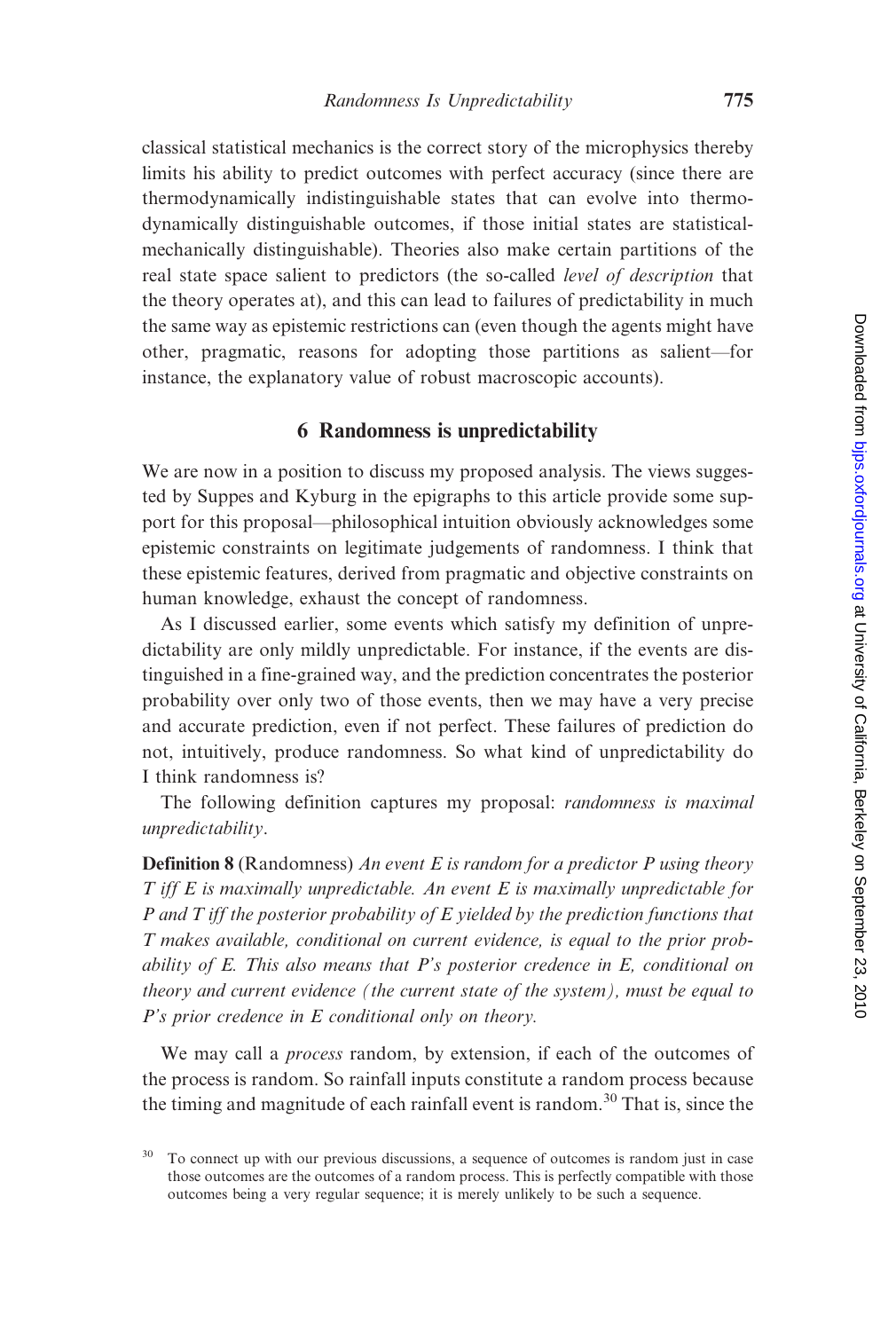outcomes of a process  $\{E_1, \ldots, E_n\}$  partition the event space, the posterior probability distribution (conditional on theory and evidence) is identical to the prior probability distribution. $31$ 

This definition and its extension immediately yield another, very illuminating, way to characterize randomness: a random event is probabilistically independent of the current and past states of the system, given the probabilities supported by the theory (when those current and past states are in line with the coarse-graining of the event space appropriate for the epistemic and pragmatic features of the predictor). The characteristic random events, on this construal, are the successive tosses of a coin: independent trials, identically distributed because the theory that governs each trial is the same, and the current state is irrelevant to the next or subsequent trials—a so-called Bernoulli process. But the idea of randomness as probabilistic independence is of far wider application than just to these types of cases, since any useful prediction method aims to uncover a significant correlation between future outcomes and present evidence, which would give probabilistic dependence between outcomes and input states. This connection between unpredictability and probabilistic independence is in large part what allows our analysis to give a satisfactory account of the statistical properties of random phenomena. I regard it as a significant argument in favour of my account that it can explain this close connection.

However, there are a number of processes for which a strict probabilistic independence assumption fails. For example, though over long timescales the weather is quite unpredictable, from day to day the weather is more stable: a fine day is more likely to be followed by another fine day. Weather is not best modelled by a Bernoulli process, but rather by a Markov process, that is, one where the probability of an outcome on a trial is explicitly dependent on the current state. Indeed, probably most natural processes are not composed of a sequence of independent events. Independence of events in a system is likely only to show itself over timescales where sensitive dependence on initial conditions and simplified dynamics have time to compound errors to the point where nothing whatsoever can be reliably inferred from the present case to some quite distant future event.<sup>32</sup> The use of 'random' to describe

<sup>&</sup>lt;sup>31</sup> At this point, it is worth addressing a putative counterexample raised by Andy Egan. A process with only one possible outcome is random on my account: there is only one event (one cell in the partition), which gets probability 1, which is the same as its unconditional probability. It also counts as predictable because all of the probability measure is concentrated on the one possible state. I am perfectly happy with accepting this as an obviously degenerate and unimportant case; recall the discussion of the trivial prediction function above (Section 4.4). If a fix is nevertheless thought to be necessary, I would opt simply to require two possible outcomes for random processes; this does not seem *ad hoc*, and is explicitly included in the definition of unpredictability.

<sup>&</sup>lt;sup>32</sup> Compare the hierarchy of ergodic properties in statistical mechanics, where the increasing. strength of the ergodic, mixing and Bernoulli conditions serves to shorten the intervals after which each type of system yields random future events given past events (Sklar [1993], pp. 235–40).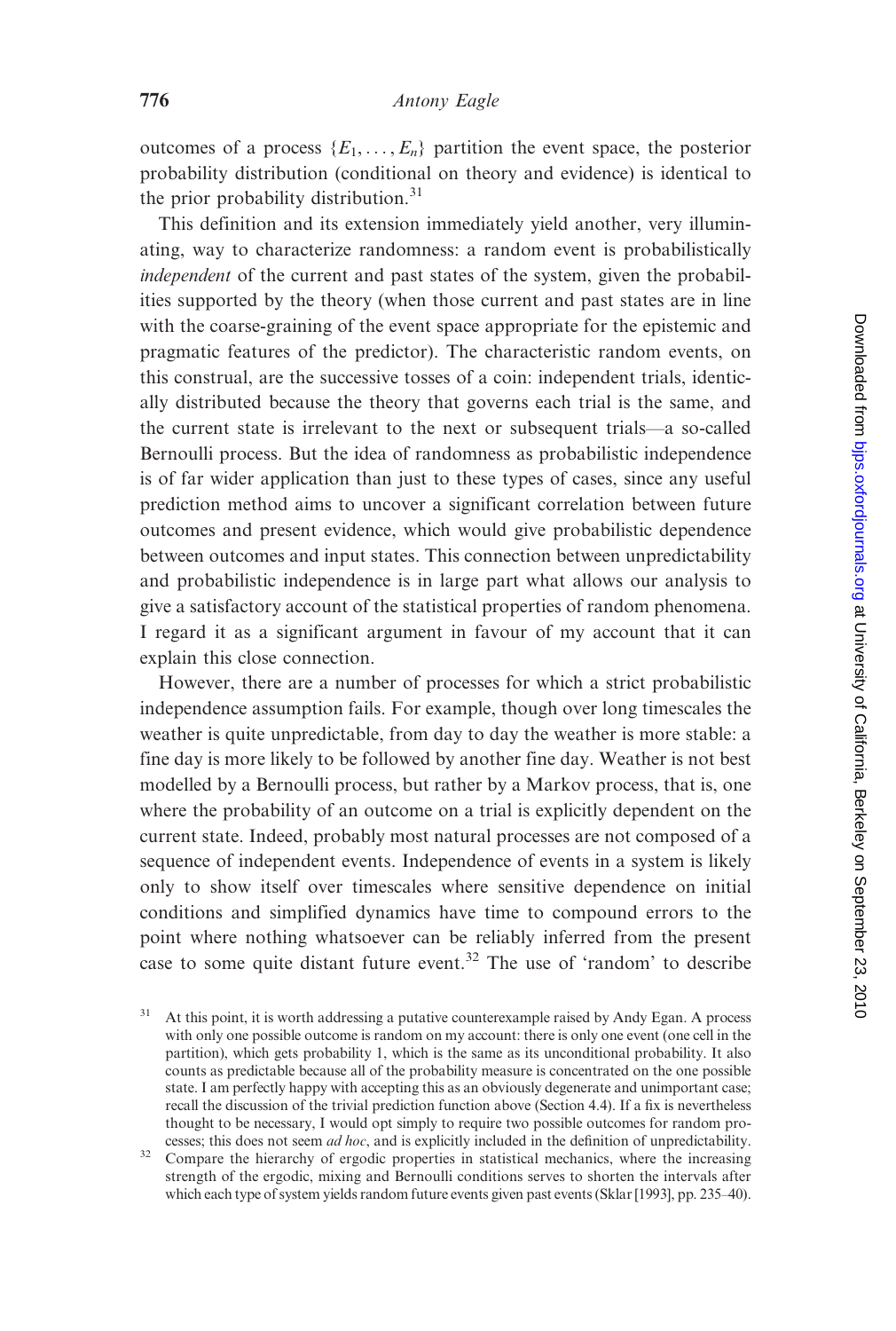those processes that may display some short-term predictability is quite in order, once we recognize the further contextual parameter of the temporal distance between input state and event (or random variable) to be predicted and that for quite reasonable timescales these processes can become unpredictable. (This also helps us decide *not* to classify as random those processes that are unpredictable in the limit as  $t$  grows arbitrarily but that are remarkably regular and predictable at the timescales of human experimenters.) That the commonsense notion of randomness includes such partially unpredictable processes is a prima facie reason to take unpredictability, not independence, to be the fundamental notion—though nothing should obscure the fact that probabilistic independence is the most significant aspect of unpredictability for our purposes.<sup>33</sup>

It is a central presupposition of my view that we can make robust statistical predictions concerning any process, random or not.<sup>34</sup> One of the hallmarks of random processes is that these are the best reliable predictions we can make, since the expectations of the variables whose values describe the characteristics of the event are well defined even while the details of the particular outcomes are obscure prior to their occurrence. This is crucial for the many scientific applications of randomness: random selections are unpredictable with respect to the exact composition of a sample (the event), but the overall distribution of properties over the individuals in that sample is supposed to be representative of the frequencies in the population as a whole. In random mating, the details of each mating pair are not predictable, but the overall rates of mating between parents of like genotype are governed by the frequency of that genotype in the population.<sup>35</sup>

- effect of misclassifying partially unpredictable processes as not random. <sup>34</sup> Is there ever randomness without probabilistic order? Perhaps in Earman's space invader case, it is implausible to think that any prior probability for the space invasion is reasonable—not even a zero prior. The event should be completely unexpected, and should not even be included in models of the theory. This would correspond to the event in question not even being part of the partition that the prediction function yields a distribution over. This, as it stands, would be a counterexample to my analysis, since that analysis requires a probability distribution over outcomes, and if there is no distribution, the event is trivially not random. I think we can amend the definition so as to capture this case; add a clause to the definition of predictability requiring
- This illuminates the common ground my proposal shares with Martin-Löf's statistical testing view of randomness. If we take the patterns to be provided by some potentially predictive theory, then failing statistical tests is equivalent to being unpredictable with respect to that theory, for the theory provides no resources to reject the hypothesis that the only structure governing the sequence is pure chance. But a potentially predictive theory will not have infinitely many concurrent predictions for a single predictor or group of predictors, so no theory can provide the resources for full Martin-Löf-randomness and still remain predictive, except to creatures with computational abilities quite unlike our own. Nevertheless, the spirit of the statistical test proposal remains, yet relativized to a set of statistical tests that can be actually applied to yield substantive information about the genesis and behaviour of a random process.

<sup>33</sup> Further evidence for this claim is provided by the fact that probabilistic independence is an allor-nothing matter, and taking this as the definition of randomness would have the unfortunate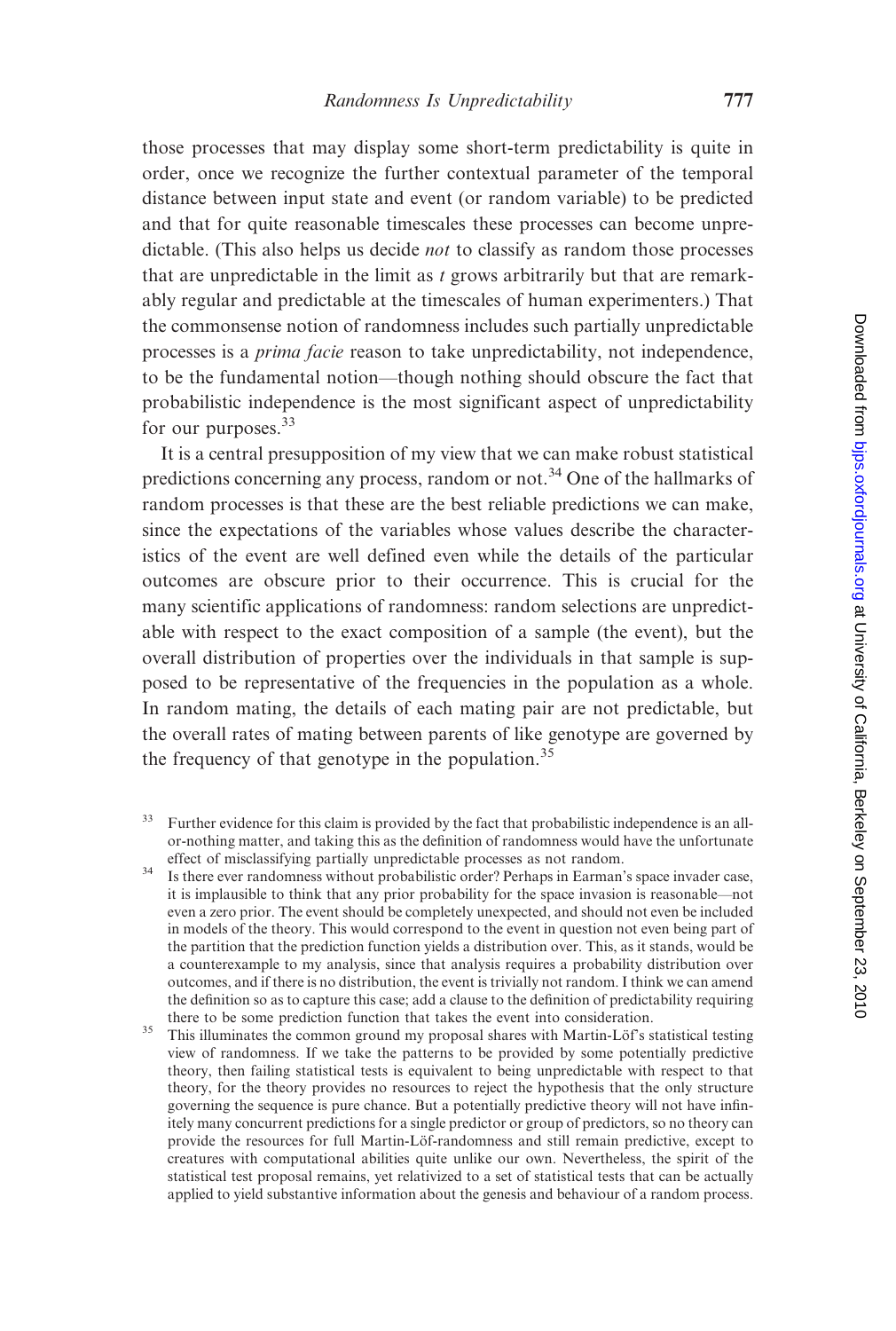## 778 Antony Eagle

I wish to emphasize again the role of theories. An event is random just if it is unpredictable, that is, if the best theoretical representation of that event relative to a given predictor leaves the probability of that event unchanged when conditioned on the current state and the laws of the theory. We should give a naturalized account of the best theory relative to a predictor: that theory should be the one that maximizes fit between the epistemic and computational capacities of the predictors and the demands on those capacities made by the theory, where those capacities are perfectly objective features of the predictors. An event is random, then, just in case these objective features of the agents in question render that event unpredictable.<sup>36</sup> This means, therefore, that while ascriptions of randomness are sensitive to the requirements of the agents who are using the concept and making the ascriptions, they are nevertheless objectively determined, by the theories it is (objectively) appropriate for those agents to utilize. Randomness is thus an extrinsic property of events, dependent on properties of agents and the theories they use. This observation will become important below (Section 6.3), when discussing whether randomness as I have defined it is subjective.

## 6.1 Clarification of the definition of randomness

The definition of randomness might be further clarified by close examination of a particularly good example that Tim Williamson proposed to me. Williamson's example was as follows: let us suppose that I regularly play chess against an opponent who is far superior to me. Not only does he beat me consistently, he beats me without my being aware at the time of his strategy and without my being able to anticipate any but the most obvious of his moves. I cannot predict what his moves will be. Prima facie, it may appear that my proposal is committed to classifying his moves as random; if true, that would pose a serious problem for the view.

Thankfully, there exist at least three lines of response to this example, each of which illuminates the thesis that randomness is unpredictability. First, note that unpredictability is theory relative. It is not only the statistical aspects (i.e. actual frequencies of outcomes) of a phenomenon which dictate how it will be represented by theory; if I am convinced that my opponent is an agent who reasons and plans, no theory I will accept will have the consequence that his chess-playing behaviour is entirely random. Indeed, we will never regard these apparently probabilistic outcomes as indicative of genuine probabilistic

<sup>36</sup> Of course, if agents know their epistemic limitations, they may know of deterministic theories that can correctly account for the phenomena but whose use lies outside their capabilities. That is just one additional reason why randomness can correctly be assigned even in cases of perfect determinism.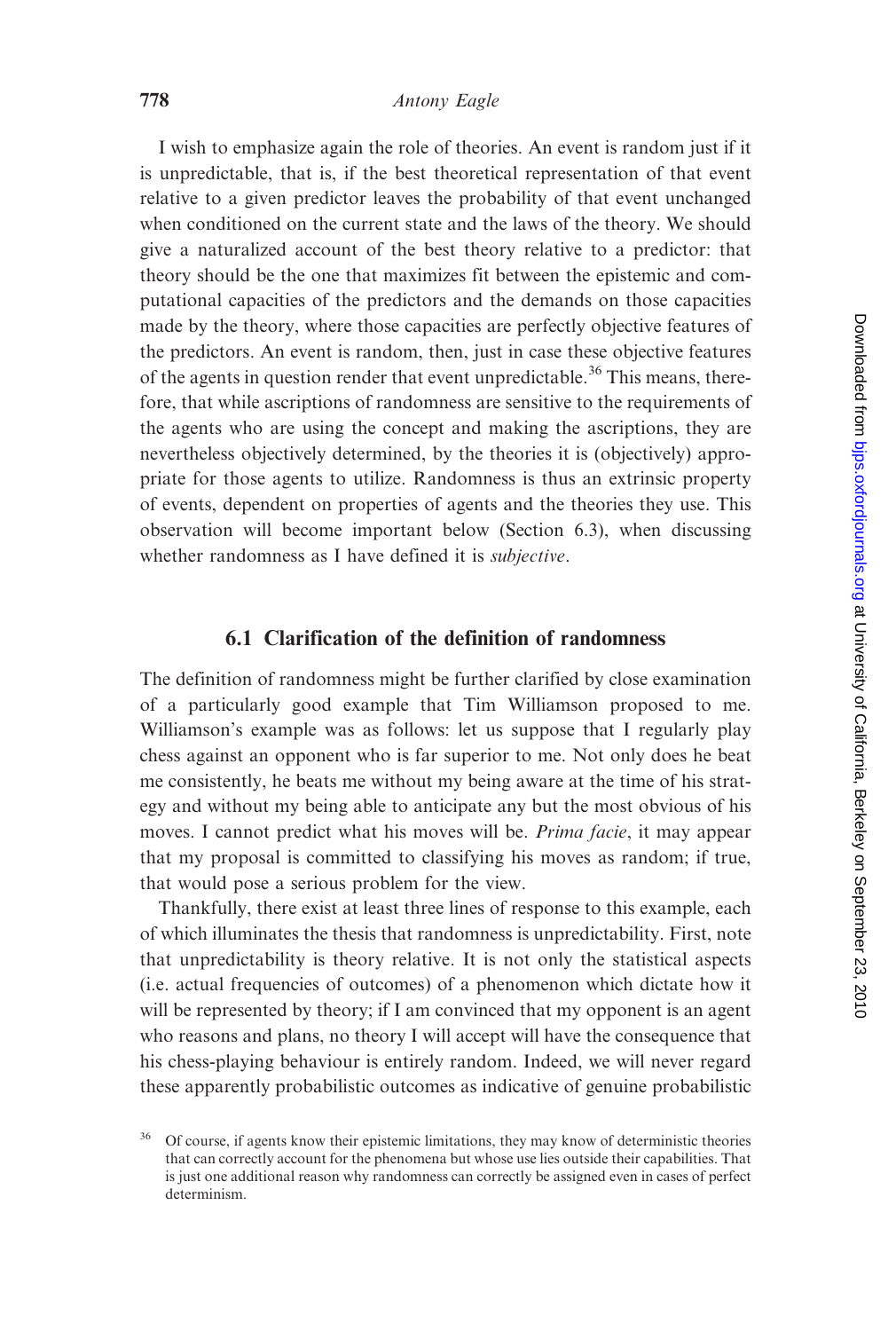independence (since genuine probabilities have a modal aspect not exhausted by the actual statistics). What we have in this case is not sufficient for randomness because we will accept neither that the goal-directed activities of a rational agent are genuinely unpredictable nor that those behaviours are really probabilistically independent of preceding states: I certainly regard my opponent as being in a position to predict his own behaviour, and to predict it on the basis of the current state of play. Of course, in this situation, the theories that are directly available to me are not sufficient to enable me to predict that behaviour.

This leads to consideration of a second point. It is essential to note that judgements of predictability will typically be made by an epistemic or scientific community and not a particular individual. It is communities that accept scientific theories, and the capabilities and expertise of each member of the community contribute to its predictive powers. This is because the set of available prediction functions in a given theory does not reflect merely personal idiosyncrasies in understanding the theory, but instead reflects the intersubjective consensus on the capabilities of that theory. Since the relevant bearer of a predictive ability is an epistemic community, a phenomenon is judged random with respect to a community of predictors, not an individual. My chess-playing opponent and I are presumably members of the same scientific community and the theories we jointly accept make his chess playing predictable—he knows the theory while I accept his authority with respect to knowing it and judge his play predictable, even if not by me. This serves to reinforce the point that the 'availability' to me of a theory, or of a prediction function, is not a matter of what is in my head but rather of what theories count as normative for my judgements, given the kind of person I am and the kind of community I inhabit. One could, of course, define a concept of 'personal unpredictability' to capture those uses of the term 'unpredictable' that reflect the ignorance and incapacity of a particular individual. But—and this merely underscores the importance of the communitarian concept—such a personal unpredictability would have little or no claim to capture the central uses of the term 'unpredictable' nor any further useful application in the analysis of randomness or other concepts.

A third response also undermines the claim that this chess player's moves are unpredictable. For this is exactly the kind of situation where one might be frequently surprised by the moves that are made, but one can in retrospect assimilate them to an account of the opponent's strategy. That is, while playing I operated with a theory that was not sufficient to make accurate predictions concerning my opponent's behaviour; in retrospect, and upon due consideration of his play, I can come to develop my understanding of that play, and hence develop better accounts of the nature of his chess playing. I can then realize that his behaviour was not random, though it may have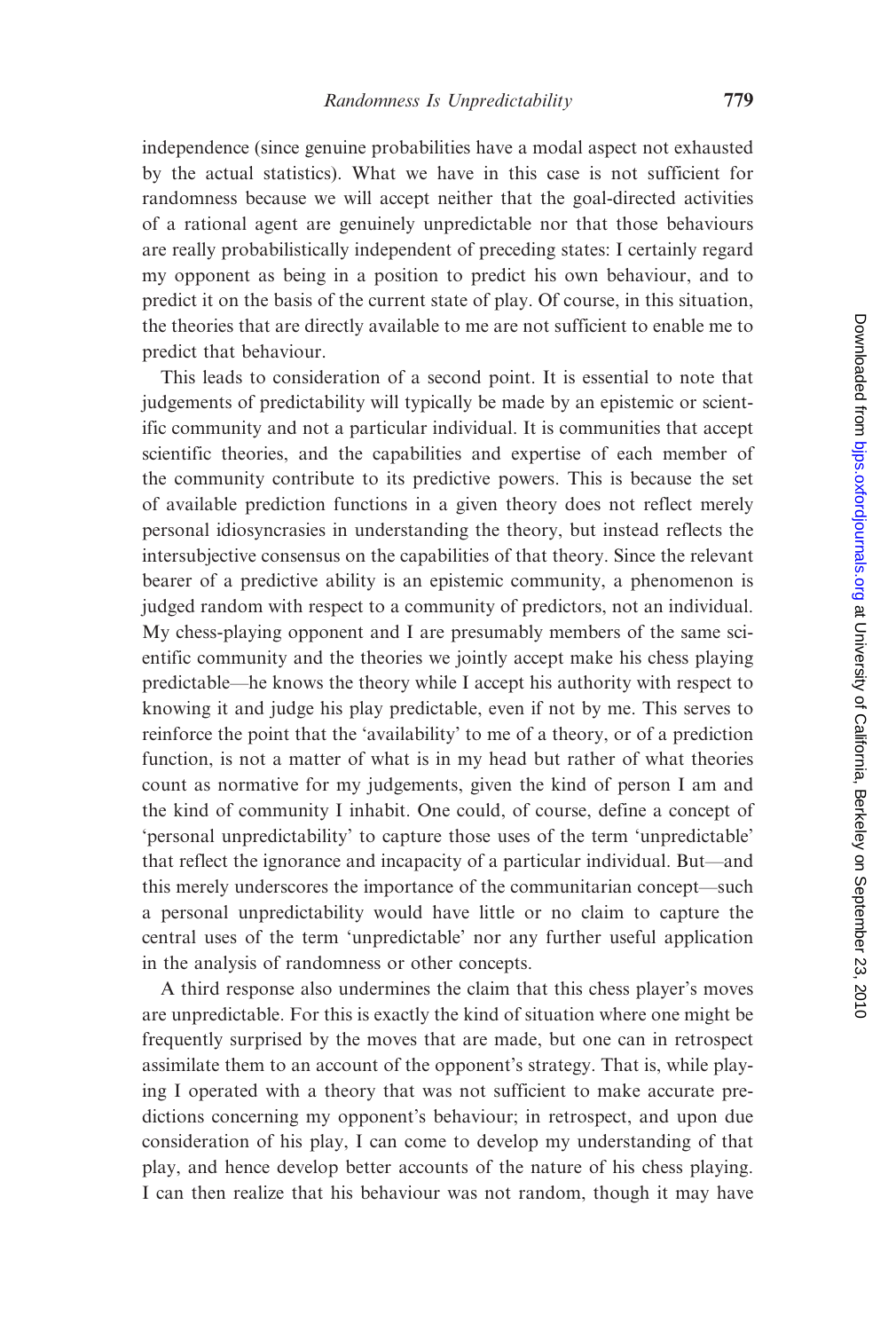appeared random at that time. Moreover, it may have been (internally) epistemically acceptable for me at the time to judge his behaviour as random (setting aside for the time being the preceding two responses), though in retrospect I can see that I had no robust external warrant for that judgement.

This last response illustrates a point that may not have been clear from the foregoing discussion: no mention was made, in the definition or its glosses, of any temporal conditions on the appropriateness of predictive theories for agents. That is, randomness is relative to the best theory of some phenomenon, where which theory counts as best is partially dictated by the cognitive and pragmatic parameters appropriate for some community of agents. It does not, therefore, depend on whether those agents are actually in possession of that theory. Obviously, it would be inappropriate to criticize past predictors on the grounds that they made internally warranted judgements of randomness that were false by the lights of theories we currently possess. On the other hand, it is true that they would deserve censure had it been the case that they were in possession of the best theory of some phenomenon and had made judgements of predictability that were at variance with that theory. That is the sense in which theory-relative judgements of predictability are supposed to be normative for agents of the kind in question. As such, it is clear that contingencies of ignorance should not lead us to count something as random; it is a kind of (pragmatically/cognitively/theoretically) necessary lack of predictive power that makes an event random. To turn back to the *post facto* analysis of my opponent's play: while playing I made a (perhaps) warranted judgement that it was random. But that judgement was at best preliminary and defeasible, for it is clear that it would be in principle possible for me to come to possess (or to defer to an expert's possession of) a good predictive theory of that play, and hence to recognize the sense behind what appeared wrongly to be random play. By contrast, events that are genuinely random do not contribute in this way further illumination of the process of which they are outcomes: no after-the-fact analysis of a random event will make greater predictive power available to me or my epistemic brethren. In one sense this is a simple corollary of the fact that the Bernoulli process is the paradigm random process, and outcomes in such a process are probabilistically, and hence predictively, independent. But in another it provides an important illustration of the application of the definition of randomness—judgements of randomness can be incorrect though warranted, and outcomes of such a process may well serve as evidence undermining the warrant for the judgement. $37$ 

Williamson's example does point to a difficulty, however. Consider the hypothesis that our world is run by an omnipotent and completely rational deity, whose motives and reasons are quite beyond our ken, and hence our world appears quite capricious and arbitrary. If we accept such a theory, we must accept both that (i) the events in the world have reason and purpose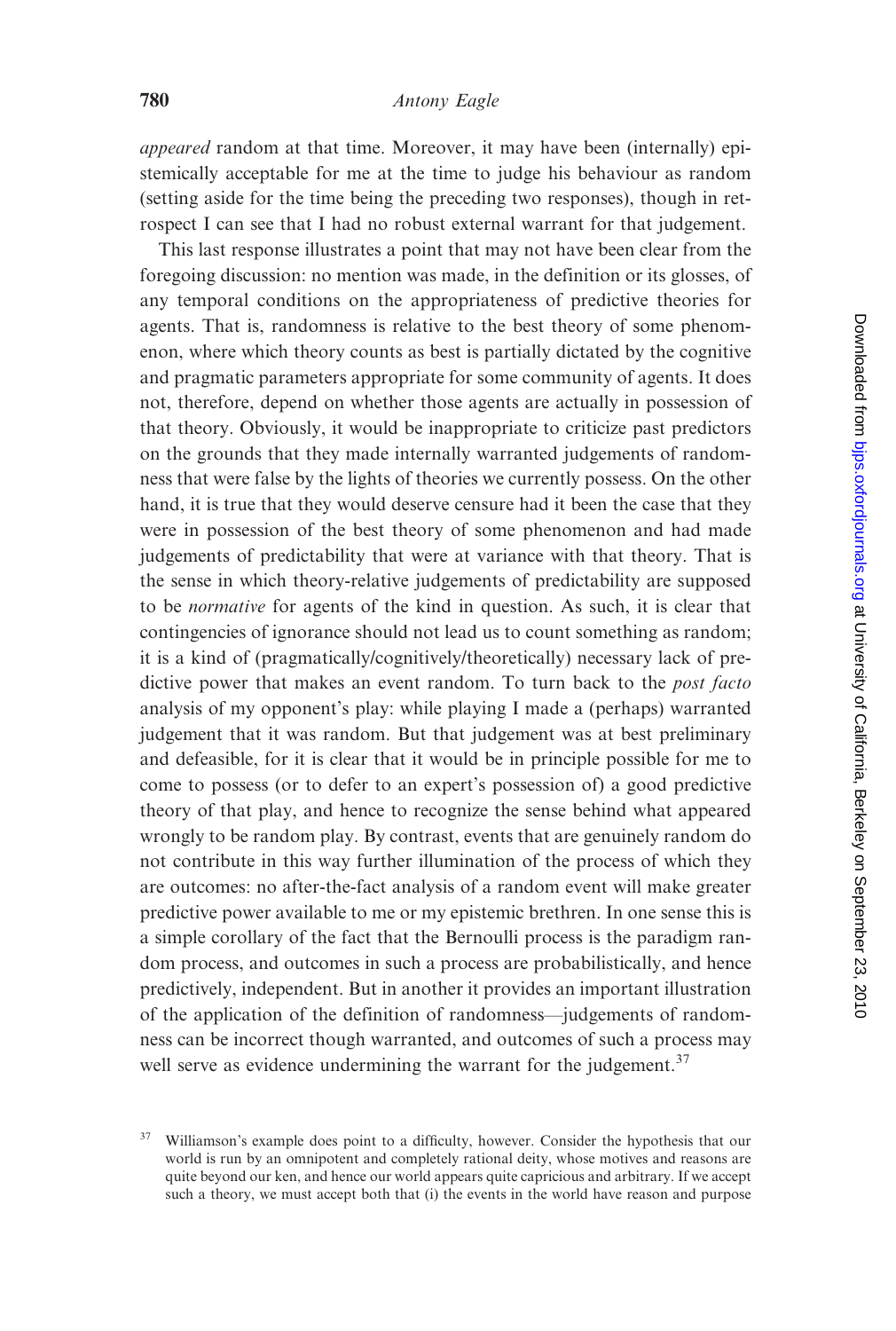#### 6.2 Randomness and probability

One may be wondering what kind of interpretation of probability goes into the definition.38 Obviously, credences play a central role in attributions of randomness, as it is only by way of updating credences that theories yield actual predictions. As such, as long as an agent has credences that could be rationally updated in accordance with the best theory for the community of which that agent is a member—that is, whose credence function is suitably deferential to expert credence functions (van Fraassen [1989], sections 8.4 and 8.5)—we have the minimum necessary ingredients for potentially correct judgements of randomness. Actual judgements of randomness approach correctness as the actual updating of credences more closely approximates the updating that would be licensed by possession of the best theory. However, there is a further question concerning whether there are other kinds of objective probabilities ('chances') that are disclosed by the theories in question and count as normative for the credences of the predictor, via something like the Principal Principle (Lewis [1980]). I hope that the account is neutral on this important issue, and I hope that no matter which account (if any) turns out to be correct, it can simply be slotted into this interpretation of randomness.

In fact, the only requirement that my account of randomness makes on an interpretation of probability is that an account must be given of the content of probabilistic models in scientific theories. That is, the interpretation must explain what feature of objective probability allows it to influence credence and to shape expectations concerning the way the world will turn out, given that all the agent does is accept some theory which features probabilistic models.<sup>39</sup> Most naturally, it might be thought that an objective account of probability could meet this demand, but subjectivist accounts must also be able to do so, although perhaps less easily. Perhaps the only account that the view is not compatible with is von Mises' original frequency view: since he includes randomness as part of the definition of probability, on pain of

behind them, being the outcomes of a process of rational deliberation by a reasonable agent, and (ii) that the best theory of such events that we might ever possess will classify them as random. This seems to me a genuine problem (though there is some question about its significance). One way around it might be to simply add a condition to the definition that, if the event in question is the outcome of some process of rational deliberation, it cannot be random, no matter how unpredictable it is. This proposal seems to avoid the problem only by stipulation. I prefer, therefore, to suggest that any event which can be rationalized (as the act of a recognizably rational agent) will be predictable and that, therefore, if this deity's actions are genuinely unpredictable, they are not rationalizable, and I propose cannot be seen as purposive

in the way required for the example to have any force.<br>38 Dorothy Edgington urged me to address this concern.<br>39 Such a demand is tantamount to requiring that the interpretation of probability be able to answer what van Fraassen ([1989], p. 81) calls the 'fundamental question about chance', which I take to be an uncontroversial but difficult standard to meet.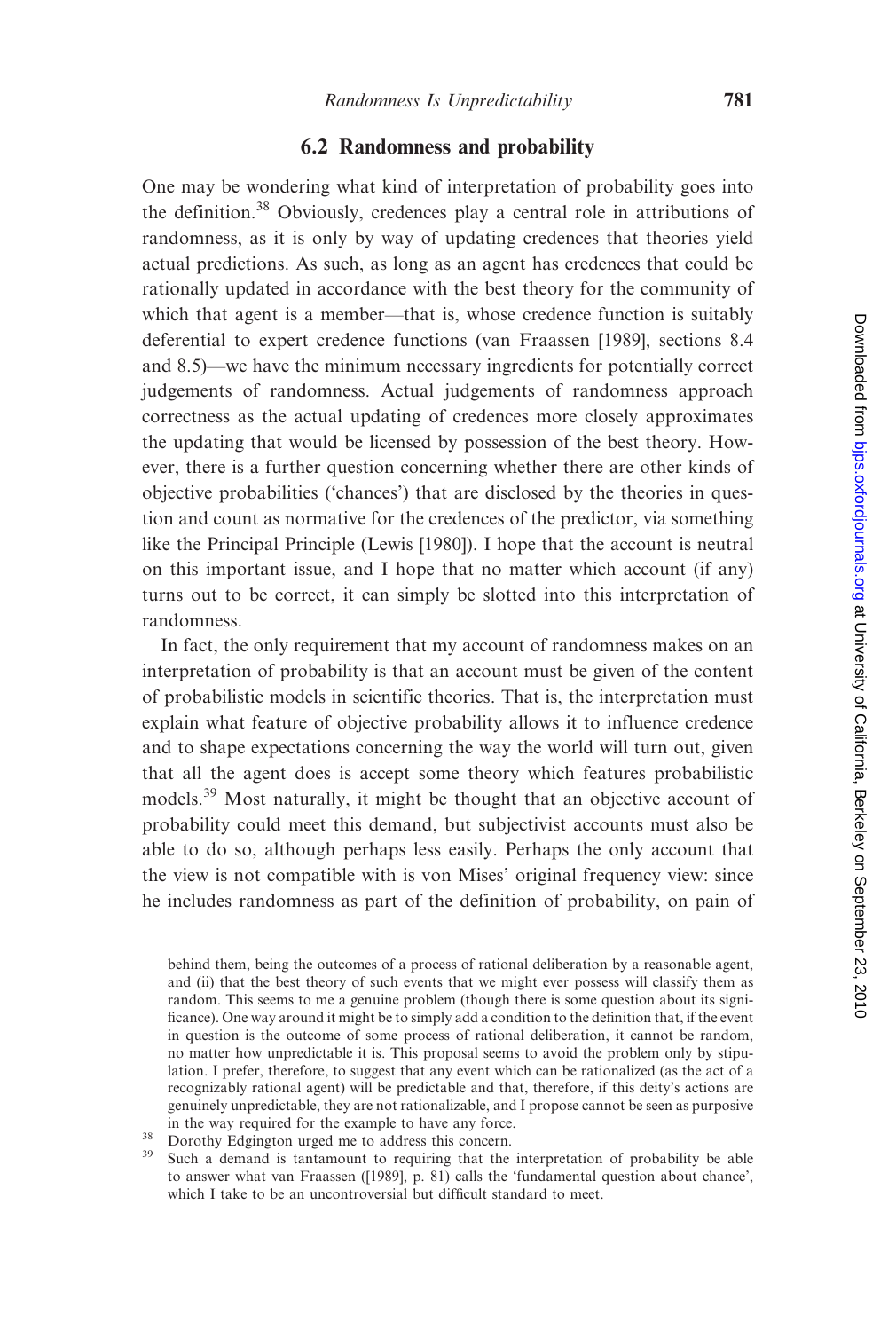circularity he cannot use this definition of randomness, which already mentions probability.

Von Mises' discussion of randomness was motivated by his desire to find firm grounds for the applicability of probability to empirical phenomena. I completely agree: random phenomena are frequently characterized by the fact that they can typically be given robust probabilistic explanations, particularly in terms of the probabilistic independence of certain events and certain initial data. But even if the grounds we have for applying probabilistic theories lie in our own cognitive incapacities, that does not hold for the probabilities postulated by those theories. Just because predictability is partially epistemic, and hence randomness is partially epistemic, does not mean that the probability governing the distribution of predictions is epistemic. So our cognitive capacities and pragmatic demands lead to the suitability of treating phenomena as random, that is, modelling them probabilistically. Our epistemic account of randomness therefore provides a robust and novel explanation of the applicability of probabilistic theories even in deterministic cases, without having to mount the difficult argument that there are objective chances in deterministic worlds, and without sacrificing the objectivity of genuine probability assignments by adopting a wholesale subjectivist approach to probability. Randomness then has important metaphysical consequences for the understanding of chance, as well as being internally important to the project of understanding scientific theories that use the concept. Our epistemic stance mandates the use of probabilistic theories; the connection between the probabilities in those theories and the credences implicit in our epistemic states is by no means direct and straightforward.

## 6.3 Subjectivity and context sensitivity of randomness

I have emphasized repeatedly that predictability is in part dependent on the properties of predictors. What one epistemic agent can predict, another with different capacities and different theories may not be able to predict. Laplacean gods presumably have more powerful predictive abilities than we do; perhaps for such gods, nothing is random. Or consider a fungus, with quite limited representational capacities and hence limited predictive abilities. Almost everything is random for the fungus; it evolved merely to respond to external stimuli, rather than to predict and anticipate. It may appear, then, that judgements of predictability, and hence of randomness, must be to some extent subjective and context sensitive. There is a worry that this subjectivity may seem counterintuitive. It may also seem quite worrying that a subjective concept may play a role in successful scientific theorizing. I wish now to defuse these worries.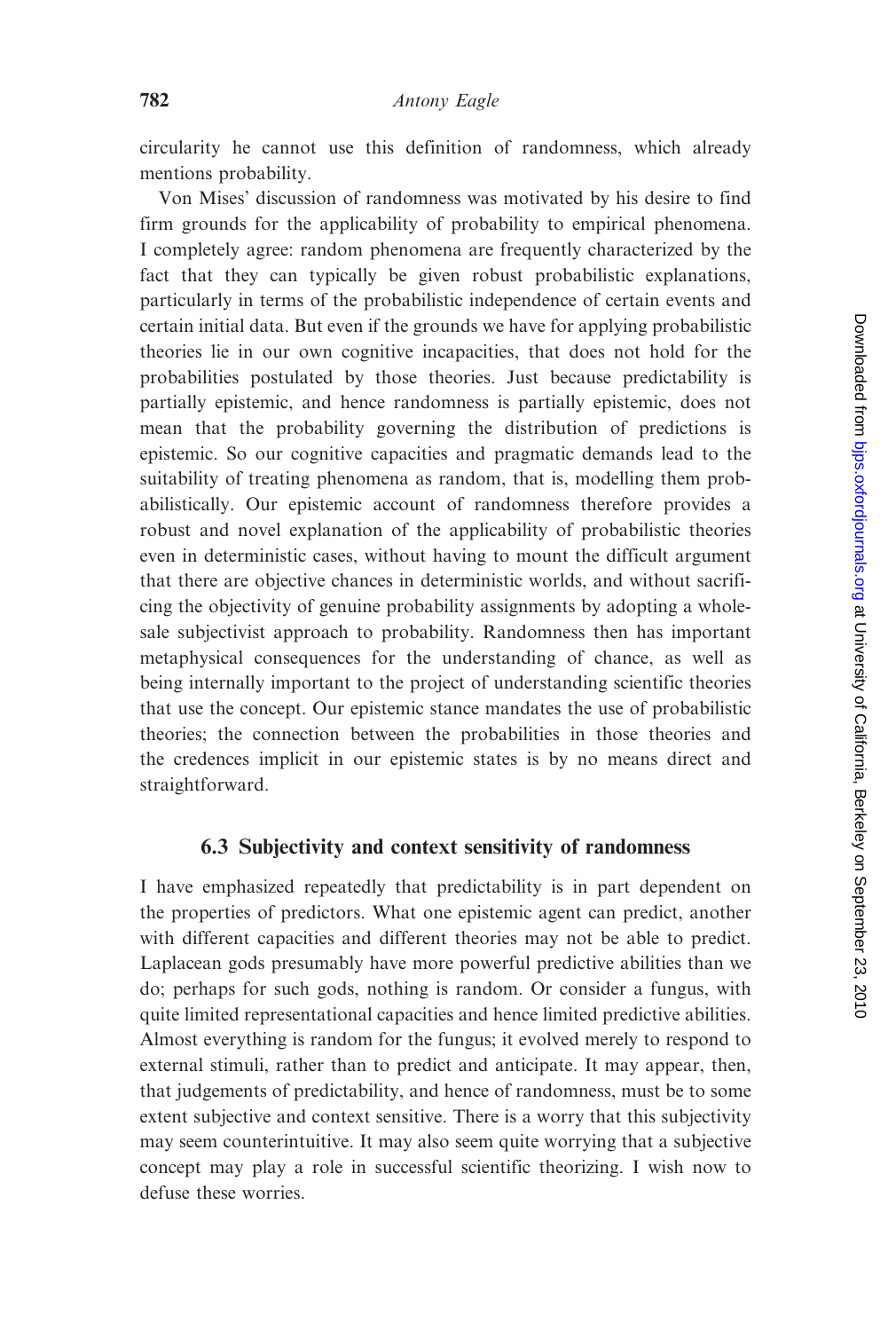First, it is a consequence of my remarks in Section 6.1 that two epistemic agents cannot reasonably differ merely over whether some process is unpredictable or random. If they rationally disagree over the predictability of some phenomenon, they must be members of different epistemic communities, in virtue of adopting different theories or having different epistemic capacities or pragmatic goals. It should be quite unexceptional that agents who differ in their broader theoretical or practical orientation may differ also in their judgements of the predictability of some particular process.

Second, there will be reasonably straightforward empirical tests of the predictive powers of that predictor who claims the process is not random. This disagreement will then be resolved if one takes these empirical results to indicate which theory more correctly describes the world, and which, therefore, deserves to be adopted as the best predictive theory.

Given these qualifications, it might seem misleading to label the present account 'subjective'.<sup>40</sup> For, given values for the parameters of precision of observations and required accuracy of computations, and given a background theory, whether a process is predictable or not follows immediately. When we recognize that these parameter values do not vary freely and without constraint from agent to agent but are subject to norms fixed by the communities of which agents are a part, it seems that rational agents cannot easily disagree over randomness, and that purely personal and subjective features of those agents do not play a significant role in judgements of randomness. It does not seem quite right to call predictability 'subjective' simply because agents with opposed epistemic abilities and commitments may reasonably disagree over its applicability. And insofar as we remain content to classify predictability as subjective, these observations make it clear that it is a quite unusual form of subjectivity, for randomness and predictability are clearly not applied on a purely personal basis, arbitrarily and without rational constraint, and as such are capable of having further scientific significance.

But in this sense few concepts are truly subjective. Like other folk monadic properties, randomness can be analysed as a relation with the other terms fixed contextually. Consider so-called 'subjective probability', which can be analysed either as a subjective property of events or as grounded in an objective relation between an event and an agent with certain objective behavioural dispositions. In the case of predictability and randomness, it is features and capacities of the predictor that fill in the 'missing' places of the relation. Given that, it is a matter of choice whether we decide to analyse the term as a predicate with subjective aspects or as a relation. I would be inclined to claim that randomness is a partially (inter-)subjective property, simply to

John Burgess made this point.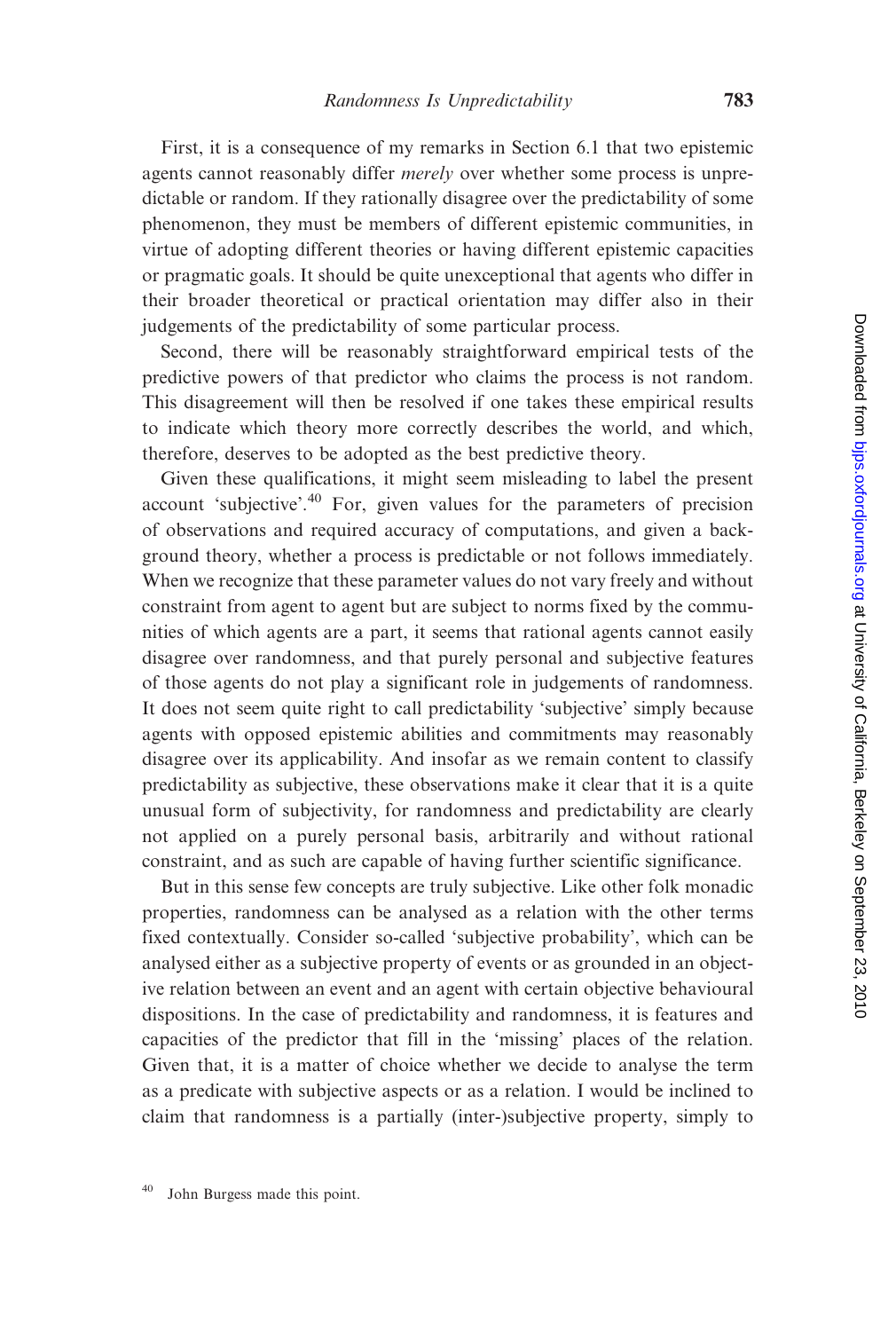make clear where my proposal might fall in a taxonomy of analyses of randomness, but nothing of significance really turns on this. In a similar fashion we typically use the standard subjective analysis of probability in order to make the semantics go more smoothly and to make the connection with past uses of the term clearer.

The context sensitivity of randomness is more intriguing. Here, the possibility arises that in a given context the relevant theoretical possibilities are delimited by a theory that in other contexts would be repudiated as inadequate. There are, I have argued (Section 4.3), contexts where thermodynamic reasoning is appropriate, even though that theory is false. In such contexts, therefore, a judgement of randomness may be appropriate, even though the phenomenon in question might be predictable using another theory. Perhaps when stated so baldly the context sensitivity of randomness might seem implausible. However, randomness and predictability are only context sensitive in virtue of the fact that theory acceptance is very plausibly context sensitive. As such, no special problem of context sensitivity arises for randomness that is not shared with other theory-dependent concepts. Furthermore, the natural alternative would be an invariantist account of randomness. Such an account would not be adequate, primarily because one would have to give a theory-independent account of randomness, and this would be manifestly inadequate to explain how the concept is used in diverse branches of scientific practice (Section 1).

For instance, in statistical testing we frequently wish to design random sequences so that they pass a selected set of statistical tests. In effect, we wish to use an effectively predictable phenomenon to produce sequences that mimic natural unpredictability by being selective about which resources (which statistical tests) we shall allow the predicting agents to use. Dembski ([1991]) sees a fundamental split here between a deterministic pseudorandomness and genuine randomness. I reject this split: accepting it would involve a significant distortion of the conceptual continuity between randomness in deterministic theories and randomness in indeterministic theories. We certainly wish to explicitly characterize some ordered and regular outcome sequences as those a genuinely random process should avoid.

But in selectively excluding certain non-random sequences we do not thereby adopt some new notion of 'pseudo-randomness' that applies to the sequences that remain. Those remaining sequences play precisely the theoretical role that random sequences play; in particular, they license exactly the same statistical inferences. Better, then, to recognize that the appropriate theory for that phenomenon, in that theoretical context, classifies those phenomena as genuinely random. Randomness by design, then, is randomness that arises from our adoption of empirically successful theories; which is to say, randomness simpliciter.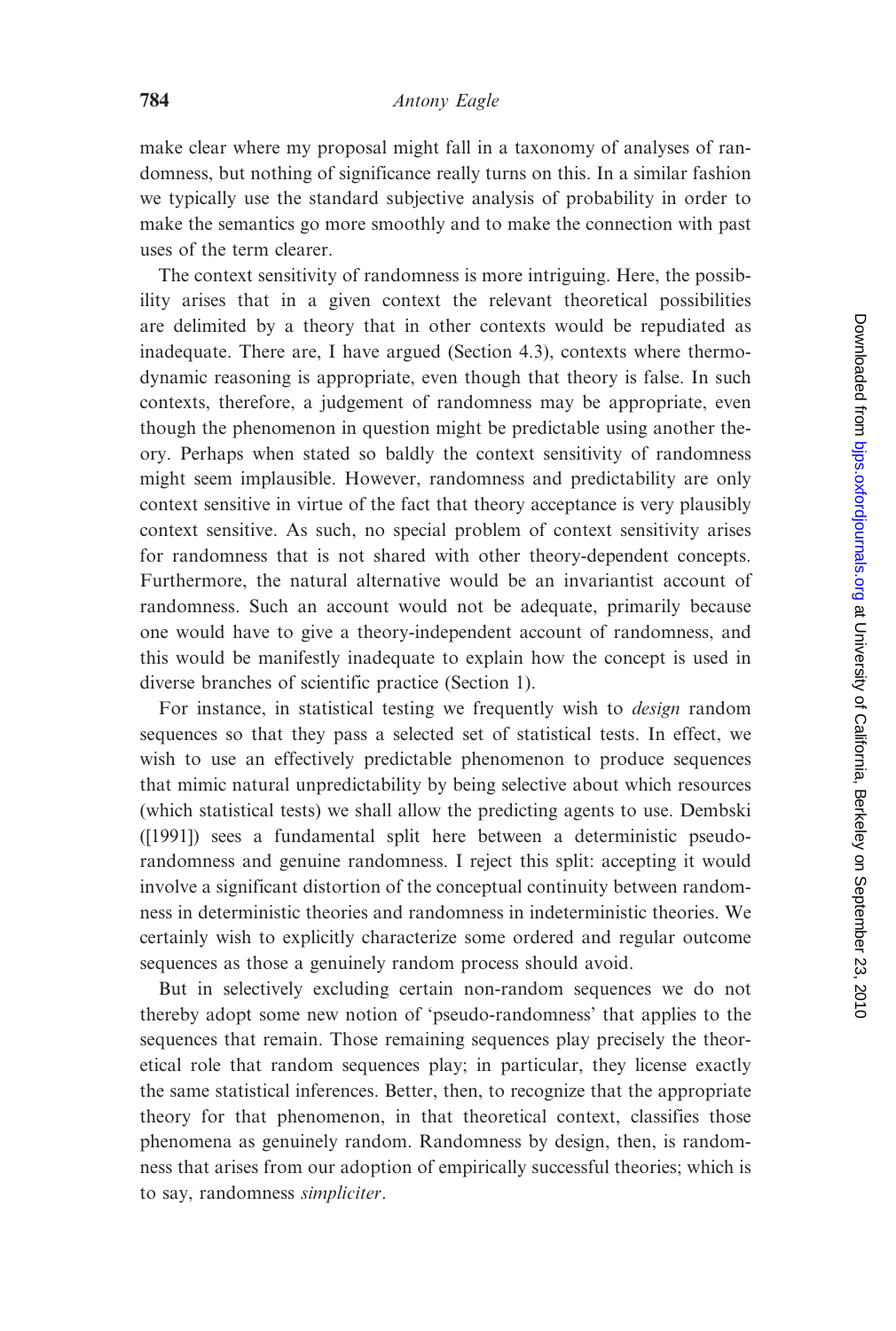## 7 Evaluating the analysis

I think the preceding section has given an intuitively appealing characterization of randomness. The best argument for the analysis, however, will be if it is able to meet the demands we set down at the beginning of Section 2 and if it is capable of bearing the weight of the scientific uses to which it will be put.

I maintain that unpredictability is perfectly able to support the explanatory strategies we examined in Section 1. In indeterministic situations, phenomena will be unpredictable at least partly in virtue of that indeterminism. Randomness, therefore, shares in whatever explanatory power that indeterminism demonstrates in those cases. In deterministic cases, our account of the explanatory success of randomness must ultimately rest on something else, such as the pragmatic or epistemic features of agents who accept the probabilistic theories. Note that the proximate explanation of the explanatory success of randomness, deriving from unpredictability, remains unified across both the deterministic and indeterministic situations—a desirable feature of my proposal. Our cognitive capacities are such that, in many cases, prediction of some phenomenon can be achieved only by exceedingly subtle and devious means. As such, these phenomena are best treated as a random input to the system. The fact that these models are borne out empirically vindicates our methodology; for example, we did not have to show that rainfall was genuinely completely ontically undetermined in order to do good science about the phenomenon in question. This is similarly the case with random mating, weather prediction, noise and error correction, and coin tossing. In random sampling (and game theory), we merely need to use processes unpredictable by our opponents or by the experimental subjects to get the full benefits of the statistical inference: if they are forced to treat the process as random, then any skill they demonstrate in responding to that process must be due to purely intrinsic features of the trials to which they are responding.

The defining feature of the scientific theories at which we looked in Section 1 is the presence of exact and robust statistical information despite ignorance about the precise constitution of the individual events. Rainfall events have a definite probability distribution, but precisely when and where it rains is random. If this is the hallmark of random phenomena, then we can easily see why the particular probabilistic version of unpredictability we used to define randomness is appropriate. Indeed, in paradigm cases, unpredictability (and hence randomness) involves the probabilistic independence of some predicted event and the events that constitute the resources for the prediction. In such cases, one can easily see how the inferential strategies we have identified are legitimate. With respect to random sampling, it is the probabilistic independence of the choice of test subjects from the choice of test regimes that allows for the application of significance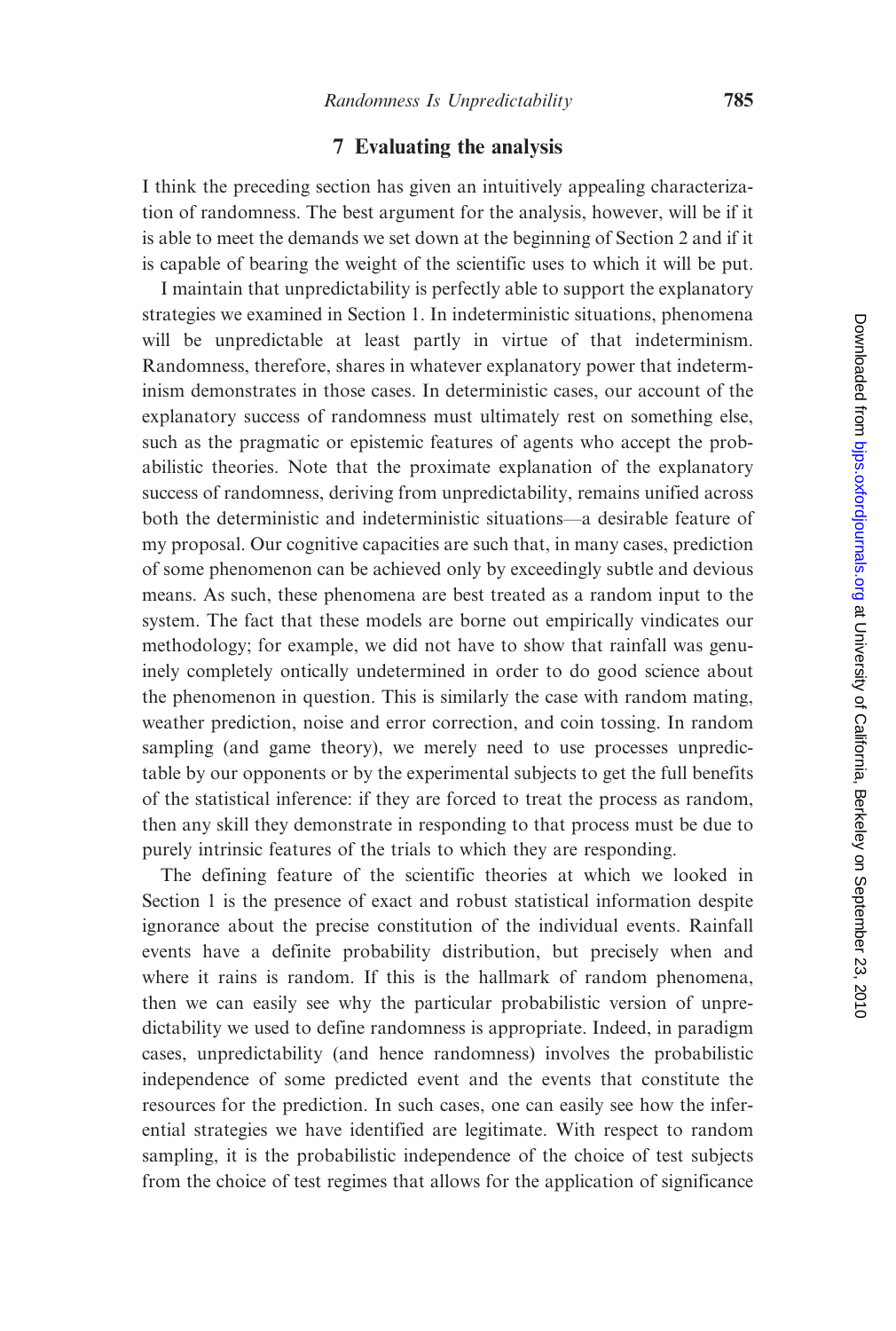tests on experimentally uncovered correlations. In the case of random mating, the fact that mating partner choice is probabilistically independent of the genetic endowment of that partner that allows the standard Hardy– Weinberg law to apply. It is relaxation of this independence requirement that makes for non-random mating. This probabilistic aspect of randomness and unpredictability is crucial to understanding the typical form of random processes and their role in understanding objective probability assignments by theories.

How does our analysis of randomness as unpredictability do on our four demands (Section 2)?

- 1. Statistical testing. Sequences that are unpredictable to an agent can be effectively produced, since those sequences do not need to have some known genuine indeterminacy in their means of production in order to ground the statistical inferences we make using them. Subjecting the process to a finite battery of statistical tests designed to weed out sequences that are predictable by standard human subjects is, while difficult, nevertheless possible. Correlations between the test subjects and the random sequence can still occur by chance, but since there can be no *a priori* guarantee that could ever rule out accidental correlations even in the case of genuinely indeterministic sequences, no account of randomness should wish to eliminate the possibility. We should rule out only predictable sources of correlation other than the one we wish to investigate.
- 2. Finite randomness. Single events, as well as finite processes, can be unpredictable.
- 3. Explanation and confirmation. A probabilistic theory that classifies some process as random is, as a whole, amenable to incremental confirmation (Howson and Urbach [1993], chapter 14). Moreover a particular statistical hypothesis which states that the process has an unpredictable character can also be incrementally confirmed or disconfirmed, as the evidence is more or less characteristic of an unpredictable process. A special case is when the phenomenon is predicted better than chance; this would be strongly disconfirmatory of randomness. When confirmed, there seems no reason why such theories or hypotheses cannot also possess whatever features make for good explanations; they can surely form part of excellent statistical explanations for why the processes exhibit the character they do. We have gone to some lengths above to show that unpredictability can fill in quite adequately for randomness in typical uses; there seems no reason why it could not effectively substitute in explanations as well.
- 4. Determinism. Unpredictability occurs for many reasons independent of indeterminism and is compatible with determinism. Thus, we can still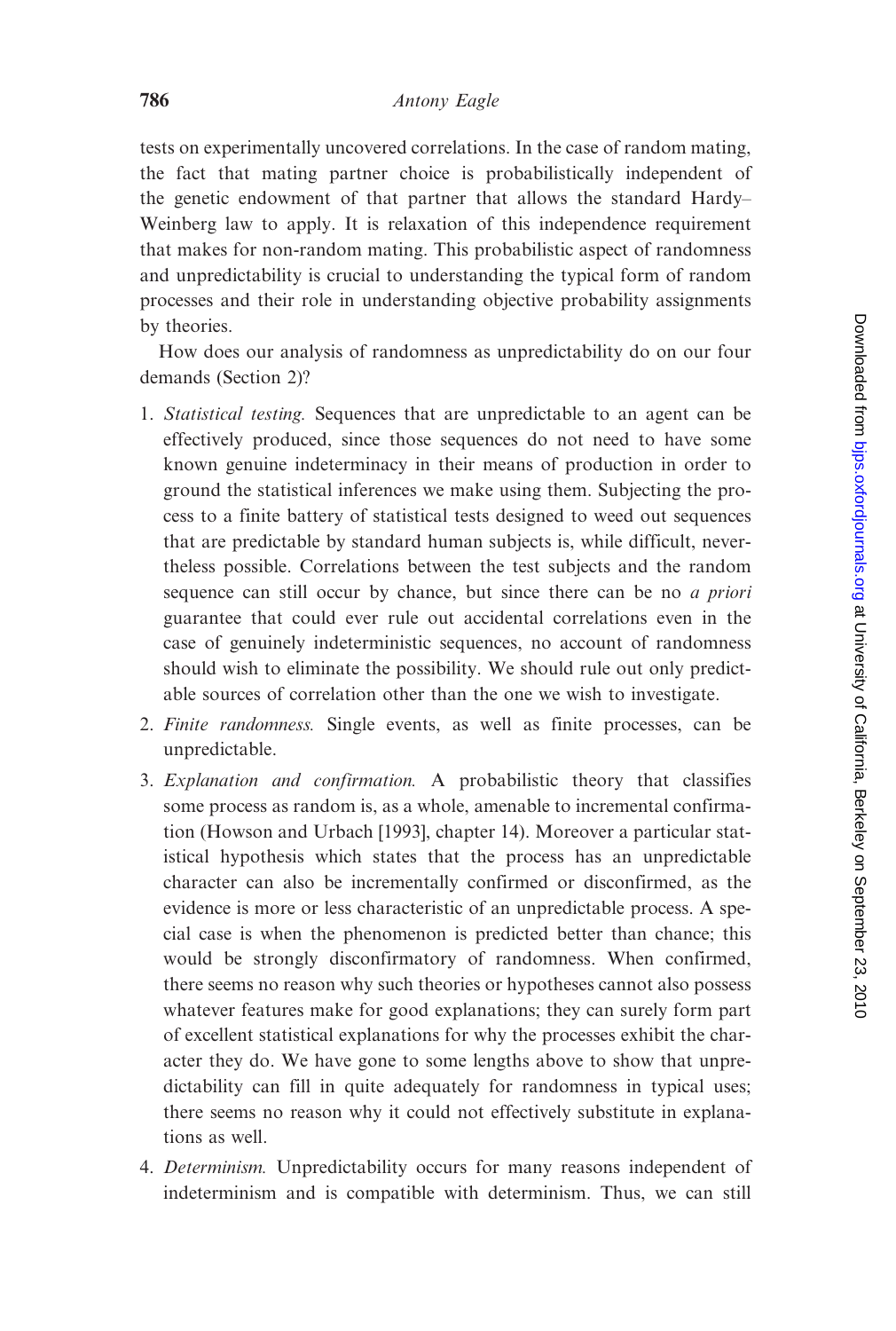have random sequences in deterministic situations, and as part of theories that supervene on deterministic theories. The key to explaining why randomness and indeterminism seem closely linked is that the theories themselves should not be deterministic, even if they are acceptable accounts of ontically deterministic situations.

Analysing randomness as unpredictability, I maintain, gives us the features that the intuitive concept demands, without sacrificing its scientific applicability. It certainly does better than its rivals; even without them, it captures enough of our intuitions to truly deserve the name. The final and most demanding test would be to see how the account works in particular cases: how, for example, to cash out the hypothesis that the mate of a female Cambrian trilobite was chosen at random from among the male members of her population.<sup>41</sup> In outline, my proposal is that a correct account of trilobite mating would show that there is no way for us to predict (retrodict) better than chance which mate would be (was) chosen, when knowledge concerning the male individuals is restricted to their heritable properties (which of course are the significant ones in a genetic context). This entails that there is no probabilistic dependence between possession of a certain phenotype and success in mating. (Of course, given extra knowledge, such as the knowledge concerning which male actually did succeed in mating with this individual, or given facts about location or opportunity, we can predict better than chance which male would be successful; these properties are not genetic and do not conflict with the assumption of random mating.) This account of how to apply the theory must remain a sketch, but I hope it is clear how the proposal might apply to other cases.

## Acknowledgements

Thanks to audiences at Oxford, Leeds, Princeton and the 2002 Australasian Association of Philosophy meeting in Christchurch; particular thanks to Paul Benacerraf, John Burgess, Adam Elga, Alan Hájek, Hans Halvorson, Lizzie Maughan and Bas van Fraassen for comments on earlier written versions.

> Exeter College and Oxford University Oxford OX1 3DP, UK antony.eagle@philosophy.oxford.ac.uk

<sup>41</sup> I owe the question, and the illustrative example, to John Burgess.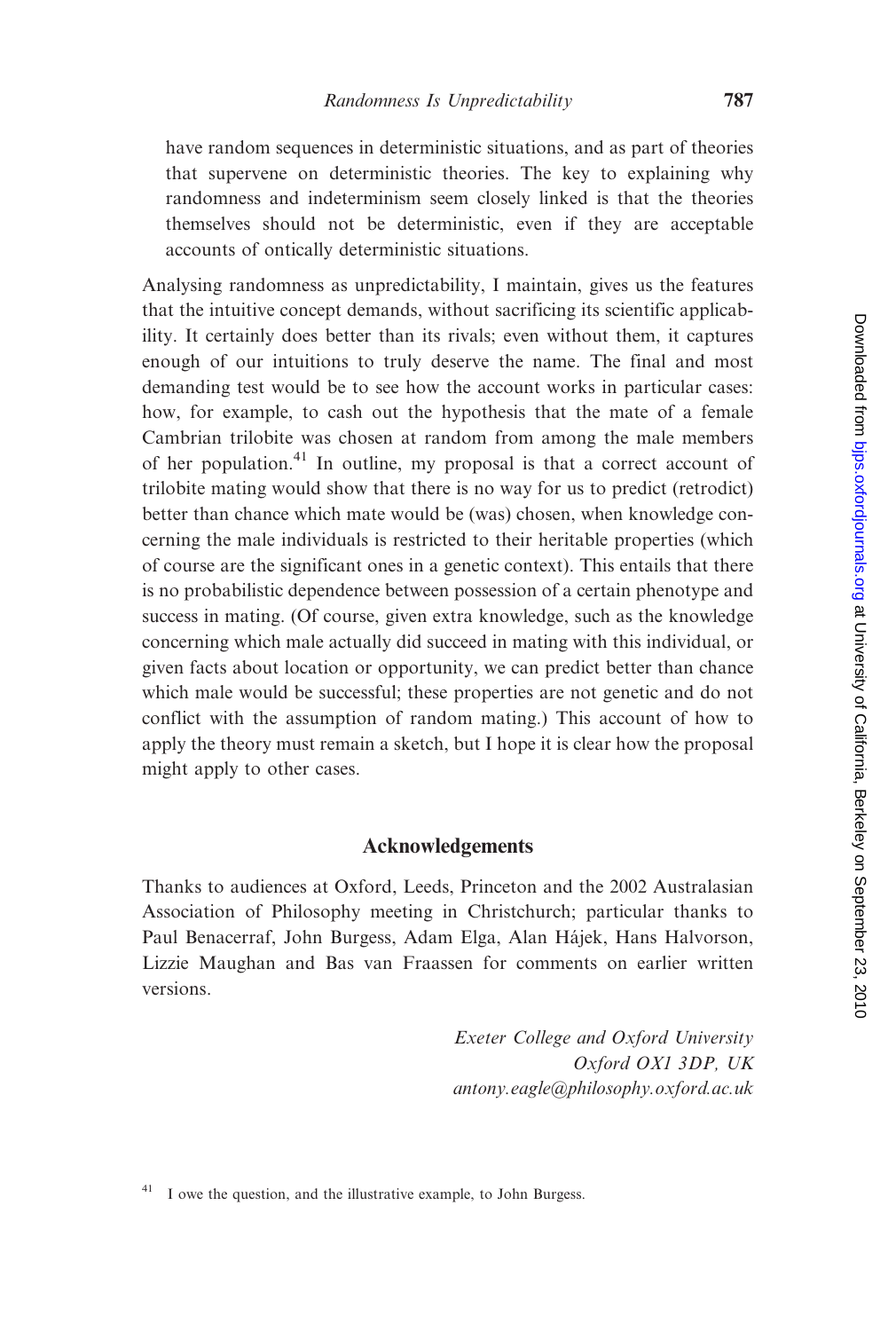## 788 Antony Eagle

#### **References**

- Albert, D. Z. [1992]: Quantum Mechanics and Experience, Cambridge, MA: Harvard University Press.
- Batterman, R. and White, H. [1996]: 'Chaos and Algorithmic Complexity', Foundations of Physics, 26, pp. 307–36.
- Bell, J. S. [1987a]: 'Are there Quantum Jumps?', in J. S. Bell, Speakable and Unspeakable in Quantum Mechanics, Cambridge: Cambridge University Press, pp. 201–12.
- Bell, J. S. [1987b]: 'On the Impossible Pilot Wave', in J. S. Bell, Speakable and Unspeakable in Quantum Mechanics, Cambridge: Cambridge University Press, pp. 159–68.
- Bishop, R. C. [2003]: 'On Separating Predictability and Determinism', *Erkenntnis*, **58**, pp. 169–88.
- Chaitin, G. [1975]: 'Randomness and Mathematical Proof', Scientific American, 232, pp. 47–52.
- Church, A. [1940]: 'On the Concept of a Random Sequence', Bulletin of the American Mathematical Society, 46, pp. 130–5.
- Dembski, W. A. [1991]: 'Randomness by Design', *Noûs*, 25, pp. 75–106.
- Earman, J. [1986]: A Primer on Determinism, Dordrecht: D. Reidel.
- Fisher, R. A. [1935]: The Design of Experiments, London: Oliver and Boyd.
- Frigg, R. [2004]: 'In What Sense is the Kolmogorov–Sinai Entropy a Measure for Chaotic Behaviour?—Bridging the Gap Between Dynamical Systems Theory and Communication Theory', British Journal for the Philosophy of Science, 55, pp. 411–34.
- Ghirardi, G. C., Rimini, A. and Weber, T. [1986]: 'Unified Dynamics for Microscopic and Macroscopic Systems', Physical Review D, 34, p. 470.
- Griffiths, T. L. and Tenenbaum, J. B. [2001]: 'Randomness and Coincidences: Reconciling Intuition and Probability Theory', in Proceedings of the Twenty-Third Annual Conference of the Cognitive Science Society.
- Hartl, D. L. [2000]: A Primer of Population Genetics, 3rd edition, Cumberland, MA: Sinauer.
- Hellman, G. [1978]: 'Randomness and Reality', in P. D. Asquith and I. Hacking (eds.), PSA 1978, vol. 2, Chicago: University of Chicago Press, pp. 79–97.
- Howson, C. [2000]: Hume's Problem: Induction and the Justification of Belief, Oxford: Oxford University Press.
- Howson, C. and Urbach, P. [1993]: Scientific Reasoning: the Bayesian Approach, 2nd edition, Chicago: Open Court.
- Hughes, R. I. G. [1989]: The Structure and Interpretation of Quantum Mechanics, Cambridge, MA: Harvard University Press.
- Humphreys, P. W. [1978]: 'Is 'Physical Randomness' Just Indeterminism in Disguise?', in P. D. Asquith and I. Hacking (eds.), PSA 1978, vol. 2, Chicago: University of Chicago Press, pp. 98–113.
- Jeffrey, R. C. [2004]: Subjective Probability (The Real Thing), Cambridge: Cambridge University Press.
- Kolmogorov, A. N. [1963]: 'On Tables of Random Numbers', Sankhya, 25, pp. 369–76.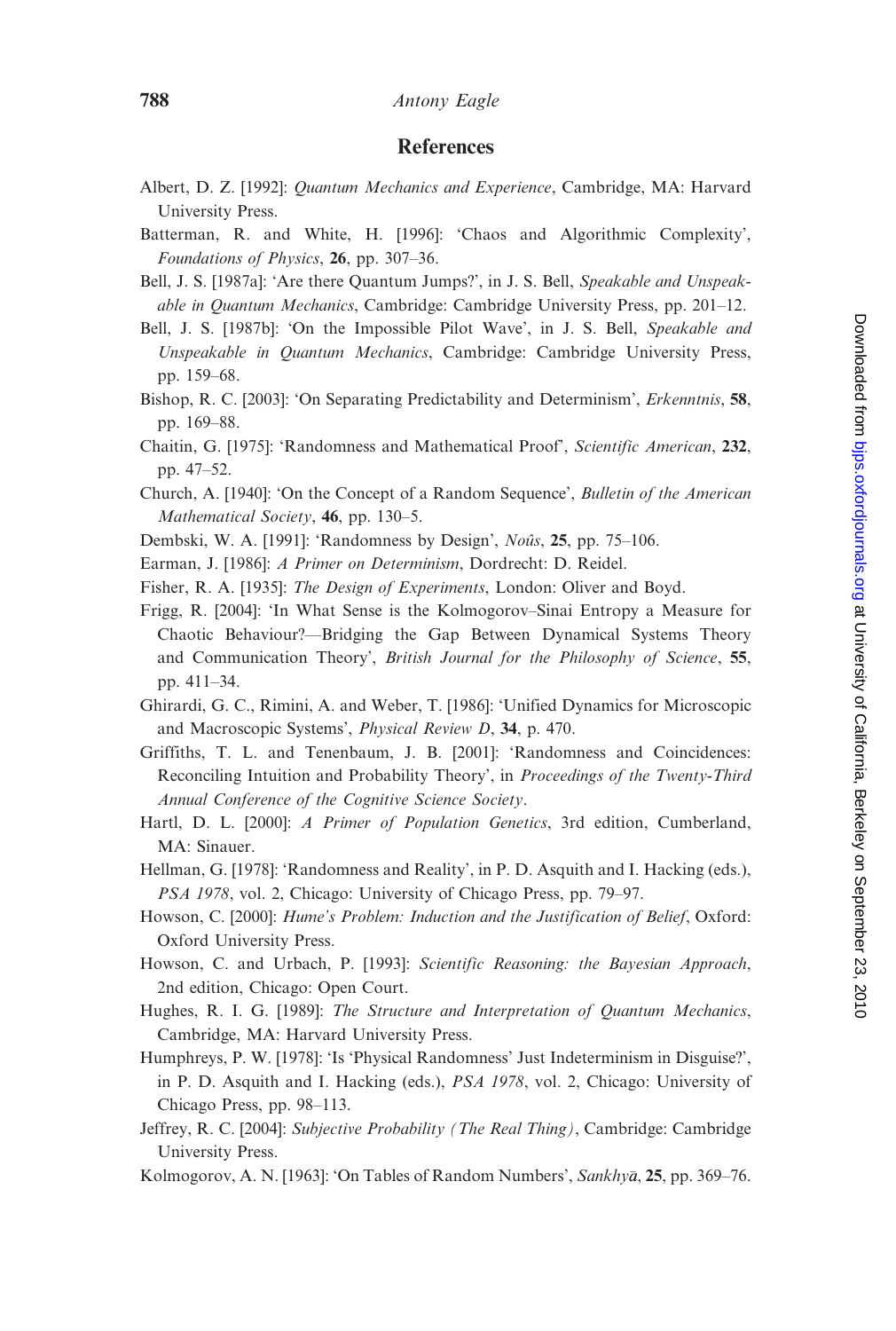- Kolmogorov, A. N. and Uspensky, V. A. [1988]: 'Algorithms and Randomness', SIAM Theory of Probability and Applications, 32, pp. 389–412.
- Kyburg, H. E., Jr. [1974]: The Logical Foundations of Statistical Inference, Dordrecht: D. Reidel.
- Laio, F., Porporato, A., Ridolfi, L. and Rodriguez-Iturbe, I. [2001]: 'Plants in Water-Controlled Ecosystems: Active Role in Hydrological Processes and Response to Water Stress. II. Probabilistic Soil Moisture Dynamics', Advances in Water Resources, 24, pp. 707–23.
- Laplace, P.-S. [1951]: Philosophical Essay on Probabilities, New York: Dover.
- Lewis, D. [1980]: 'A Subjectivist's Guide to Objective Chance', in D. Lewis, Philosophical Papers, vol. 2, Oxford: Oxford University Press, pp. 83–132.
- Lewis, D. [1984]: 'Putnam's Paradox', Australasian Journal of Philosophy, 62, pp. 221–36.
- Li, M. and Vitanyi, P. M. B. [1997]: An Introduction to Kolmogorov Complexity and Its Applications, 2nd edition, Berlin and New York: Springer Verlag.
- Martin-Löf, P. [1966]: 'The Definition of a Random Sequence', Information and Control, 9, pp. 602–19.
- Martin-Löf, P. [1969]: 'The Literature on von Mises' Kollektivs Revisited', Theoria, 35, pp. 12–37.
- Martin-Löf, P. [1970]: 'On the Notion of Randomness', in A. Kino (ed.), *Intuitionism* and Proof Theory, Amsterdam: North-Holland.
- Mayo, D. [1996]: Error and the Growth of Experimental Knowledge, Chicago: University of Chicago Press.
- Montague, R. [1974]: 'Deterministic Theories', in R. H. Thomason (ed.), Formal Philosophy, New Haven: Yale University Press.
- Popper, K. [1982]: The Open Universe, Totowa, NJ: Rowman and Littlefield.
- Rodriguez-Iturbe, I. [2000]: 'Ecohydrology', Water Resources Research, 36, pp. 3–10.
- Rodriguez-Iturbe, I., Porporato, A., Ridolfi, L., Isham, V. and Cox, D. R. [1999]: 'Probabilistic Modelling of Water Balance at a Point: the Role of Climate, Soil and Vegetation', Proceedings of the Royal Society of London, 455, pp. 3789–805.
- Schurz, G. [1995]: 'Kinds of Unpredictability in Deterministic Systems', in P. Weingartner and G. Schurz (eds.), Law and Prediction in the Light of Chaos Research, Berlin: Springer, pp. 123–41.
- Shannon, C. E. and Weaver, W. [1949]: Mathematical Theory of Communication, Urbana, IL: University of Illinois Press.
- Sklar, L. [1993]: *Physics and Chance*, Cambridge: Cambridge University Press.
- Skyrms, B. [1996]: Evolution of the Social Contract, Cambridge: Cambridge University Press.
- Smith, P. [1998]: *Explaining Chaos*, Cambridge: Cambridge University Press.
- Stalnaker, R. C. [1984]: Inquiry, Cambridge, MA: MIT Press.
- Stone, M. A. [1989]: 'Chaos, Prediction and Laplacean Determinism', American Philosophical Quarterly, 26, pp. 123–31.
- Strevens, M. [2003]: Bigger than Chaos: Understanding Complexity through Probability, Cambridge, MA: Harvard University Press.
- Suppes, P. [1984]: Probabilistic Metaphysics, Oxford: Blackwell.
- van Fraassen, B. C. [1980]: The Scientific Image, Oxford: Oxford University Press.